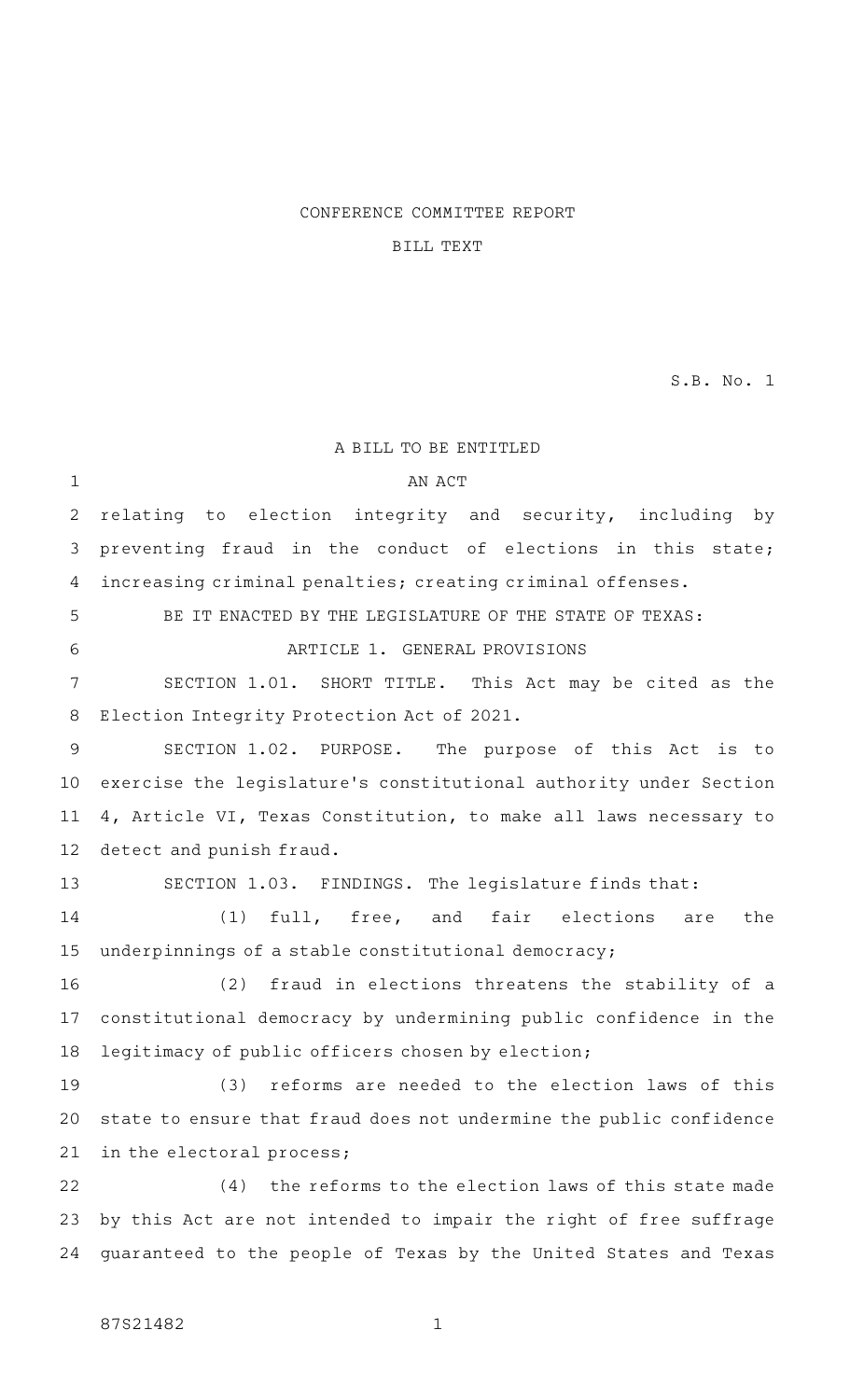Constitutions, but are enacted solely to prevent fraud in the electoral process and ensure that all legally cast ballots are counted. Integral to the right to vote is the assurance of voter access and the right for all votes legally cast to be counted; 1 2 3 4

(5) additionally, preventing a valid vote from being counted violates the basic constitutional rights guaranteed to each citizen by the United States Constitution; and 5 6 7

(6) providing for voter access and increasing the stability of a constitutional democracy ensures public confidence in the legitimacy of public officers chosen by election. 8 9 10

SECTION 1.04. Chapter 1, Election Code, is amended by adding Section 1.0015 to read as follows: 11 12

Sec. 1.0015. LEGISLATIVE INTENT. It is the intent of the legislature that the application of this code and the conduct of elections be uniform and consistent throughout this state to reduce the likelihood of fraud in the conduct of elections, protect the secrecy of the ballot, promote voter access, and ensure that all legally cast ballots are counted. 13 14 15 16 17 18

SECTION 1.05. Section 1.003, Election Code, is amended by adding Subsection (a-1) to read as follows: 19 20

(a-1) Election officials and other public officials shall strictly construe the provisions of this code to effect the intent of the legislature under Section 1.0015. 21 22 23

SECTION 1.06. Section 1.005, Election Code, is amended by amending Subdivision (4-a) and adding Subdivision (4-b) to read as follows: 24 25 26

27

 $(4-a)$  "Election official" means: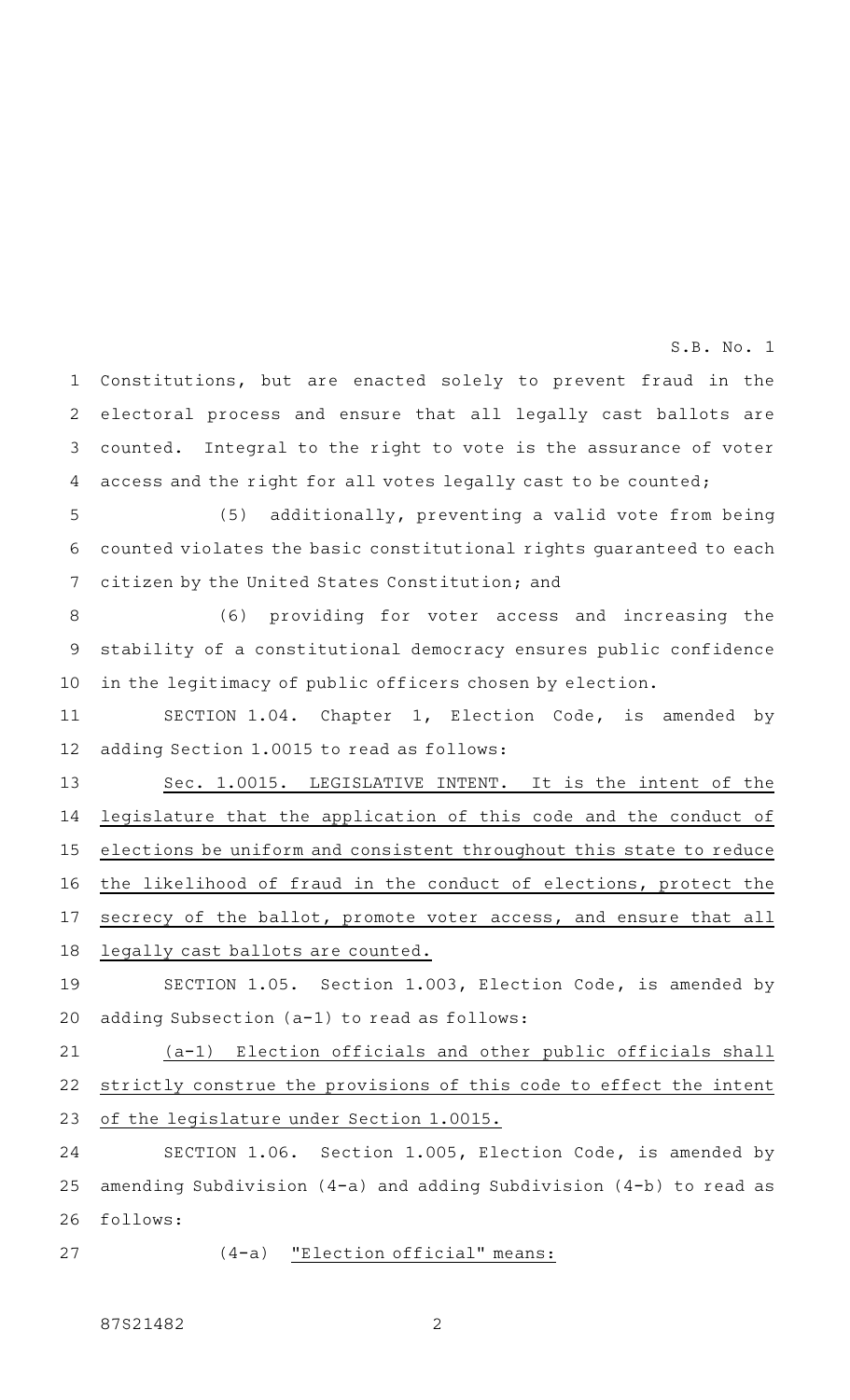| $\mathbf 1$    |                          | (A) | a county clerk;                                           |
|----------------|--------------------------|-----|-----------------------------------------------------------|
| $\overline{2}$ |                          | (B) | a permanent or temporary deputy county clerk;             |
| 3              |                          | (C) | an elections administrator;                               |
| 4              |                          | (D) | permanent<br>temporary<br>employee<br>оf<br>or<br>a<br>an |
| 5              | elections administrator; |     |                                                           |
| 6              |                          | (E) | an election judge;                                        |
| 7              |                          | (F) | an alternate election judge;                              |
| 8              |                          | (G) | an early voting clerk;                                    |
| 9              |                          | (H) | a deputy early voting clerk;                              |
| 10             |                          | (I) | an election clerk;                                        |
| 11             |                          | (J) | the presiding judge of an early voting ballot             |
| 12             | board;                   |     |                                                           |
| 13             |                          | (K) | the alternate presiding judge of an early                 |
| 14             | voting ballot board;     |     |                                                           |
| 15             |                          | (L) | a member of an early voting ballot board;                 |
| 16             |                          | (M) | chair<br>оf<br>signature verification<br>the<br>a         |
| 17             | committee;               |     |                                                           |
| 18             |                          | (N) | the vice chair of a signature verification                |
|                | 19 committee;            |     |                                                           |
| 20             |                          | (O) | of a signature verification<br>member<br>$\mathsf{a}$     |
| 21             | committee;               |     |                                                           |
| 22             |                          | (P) | the presiding judge of a central counting                 |
| 23             | station;                 |     |                                                           |
| 24             |                          | (Q) | the alternate presiding judge of a central                |
| 25             | counting station;        |     |                                                           |
| 26             |                          | (R) | a central counting station manager;                       |
| 27             |                          | (S) | a central counting station clerk;                         |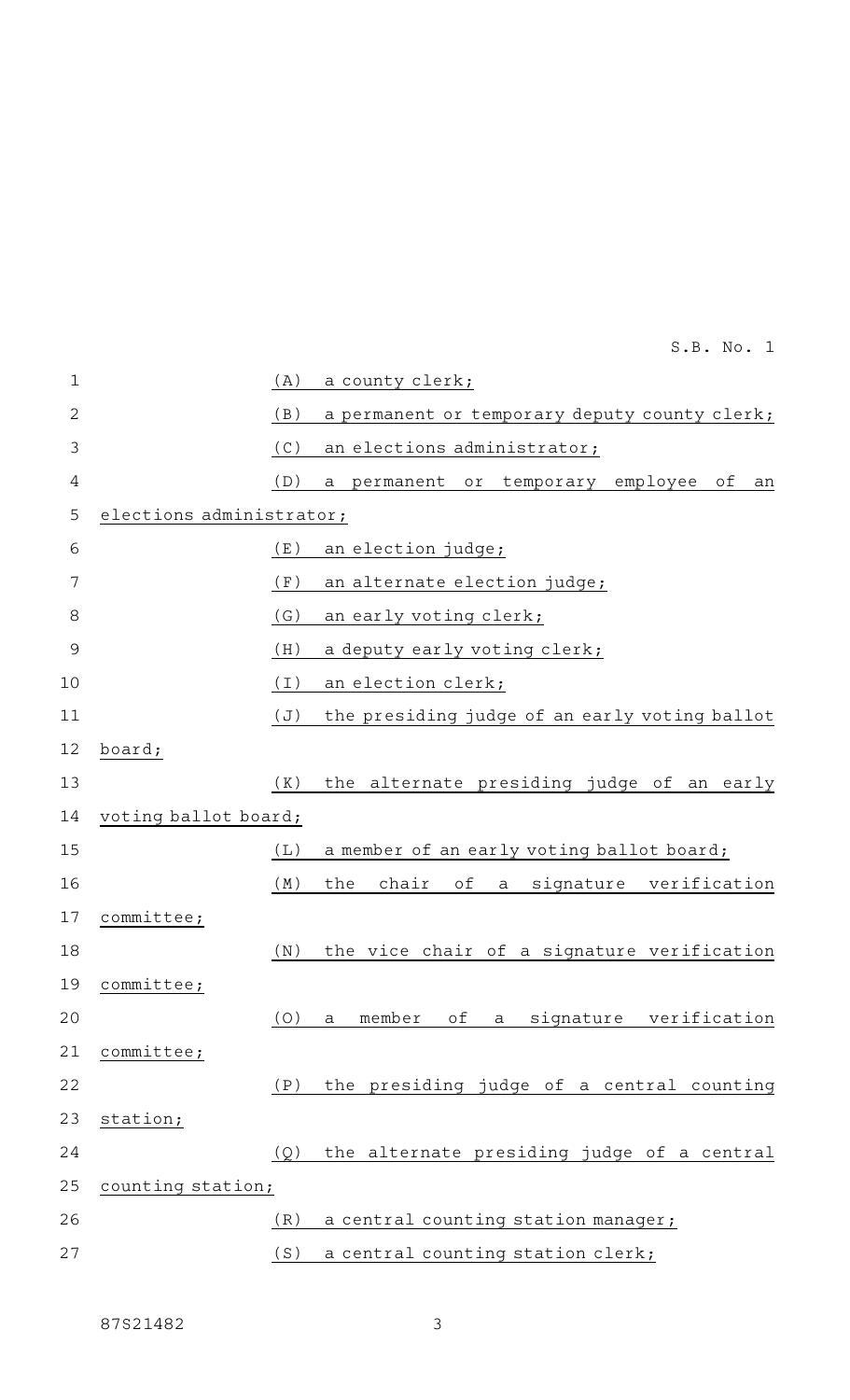(T) a tabulation supervisor;  $(U)$  an assistant to a tabulation supervisor; and  $(V)$  a chair of a county political party holding a primary election or a runoff primary election. (4-b) "Federal judge" means: (A) a judge, former judge, or retired judge of a United States court of appeals; (B) a judge, former judge, or retired judge of a United States district court; (C) a judge, former judge, or retired judge of a United States bankruptcy court; or (D) a magistrate judge, former magistrate judge, or retired magistrate judge of a United States district court. SECTION 1.07. Section 1.018, Election Code, is amended to read as follows: Sec. 1.018. APPLICABILITY OF PENAL CODE. In addition to Section 1.03, Penal Code, and to other titles of the Penal Code that may apply to this code, Titles 2 and [Title] 4, Penal Code, apply [applies] to offenses prescribed by this code. SECTION 1.08. Chapter 1, Election Code, is amended by adding Section 1.022 to read as follows: Sec. 1.022. REASONABLE ACCOMMODATION OR MODIFICATION. A provision of this code may not be interpreted to prohibit or limit the right of a qualified individual with a disability from requesting a reasonable accommodation or modification to any election standard, practice, or procedure mandated by law or rule that the individual is entitled to request under federal or state 1 2 3 4 5 6 7 8 9 10 11 12 13 14 15 16 17 18 19 20 21 22 23 24 25 26 27

87S21482 4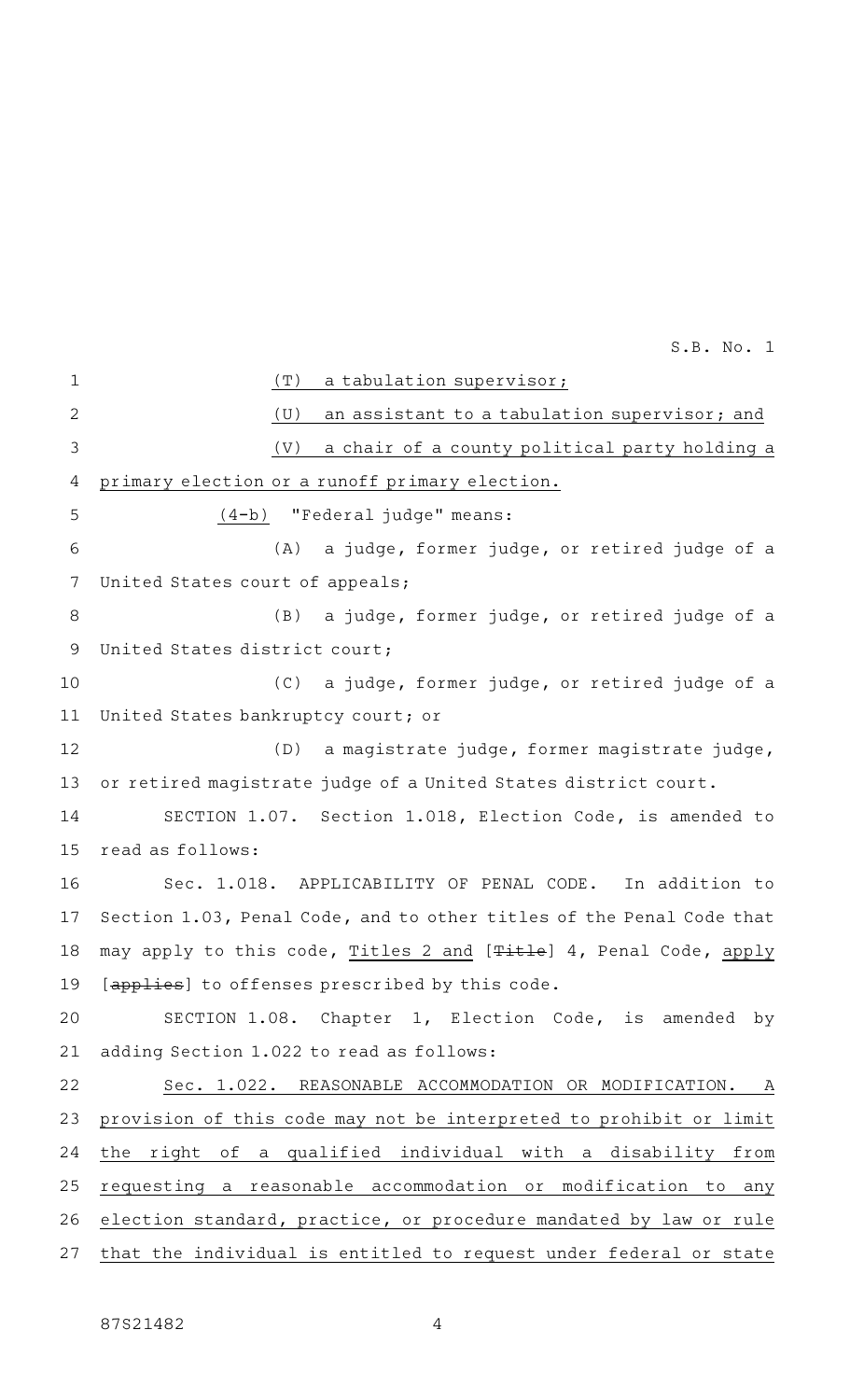| $\mathbf 1$    | law.                                                                         |
|----------------|------------------------------------------------------------------------------|
| $\mathbf{2}$   | ARTICLE 2. REGISTRATION OF VOTERS                                            |
| $\mathfrak{Z}$ | SECTION 2.01. Section 13.002, Election Code, is amended by                   |
| 4              | adding Subsection (c-1) to read as follows:                                  |
| 5              | $(c-1)$ The information required under Subsections (c)(3),                   |
| 6              | $(4)$ , $(5)$ , $(6)$ , and $(8)$ must be supplied by the person desiring to |
| 7              | register to vote.                                                            |
| $\,8\,$        | SECTION 2.02. Section 13.007, Election Code, is amended to                   |
| $\mathsf 9$    | read as follows:                                                             |
| 10             | Sec. 13.007. FALSE STATEMENT ON APPLICATION. (a) A person                    |
| 11             | commits an offense if the person knowingly or intentionally:                 |
| 12             | makes a false statement; or<br>(1)                                           |
| 13             | (2)<br>requests, commands, coerces, or attempts to induce                    |
| 14             | another person to make a false statement on a registration                   |
| 15             | application.                                                                 |
| 16             | (b)<br>offense under this section is a Class A<br>$[\,\mathsf{B}\,]$<br>An   |
| 17             | misdemeanor, except that an offense under this section is a state            |
| 18             | jail felony if the person:                                                   |
| 19             | (1) directly or through a third<br>party offers<br>Оľ                        |
| 20             | provides compensation or other benefit to a person for activity              |
| 21             | described by Subsection (a); or                                              |
| 22             | (2) solicits, receives, or accepts compensation or                           |
| 23             | other benefit for an activity described by Subsection (a).                   |
| 24             | (c)<br>If conduct that constitutes an offense under this                     |
| 25             | section also constitutes an offense under another law, the actor             |
| 26             | may be prosecuted under this section, the other law, or both. [For           |
| 27             | purposes of this code, an offense under this section is considered           |
|                |                                                                              |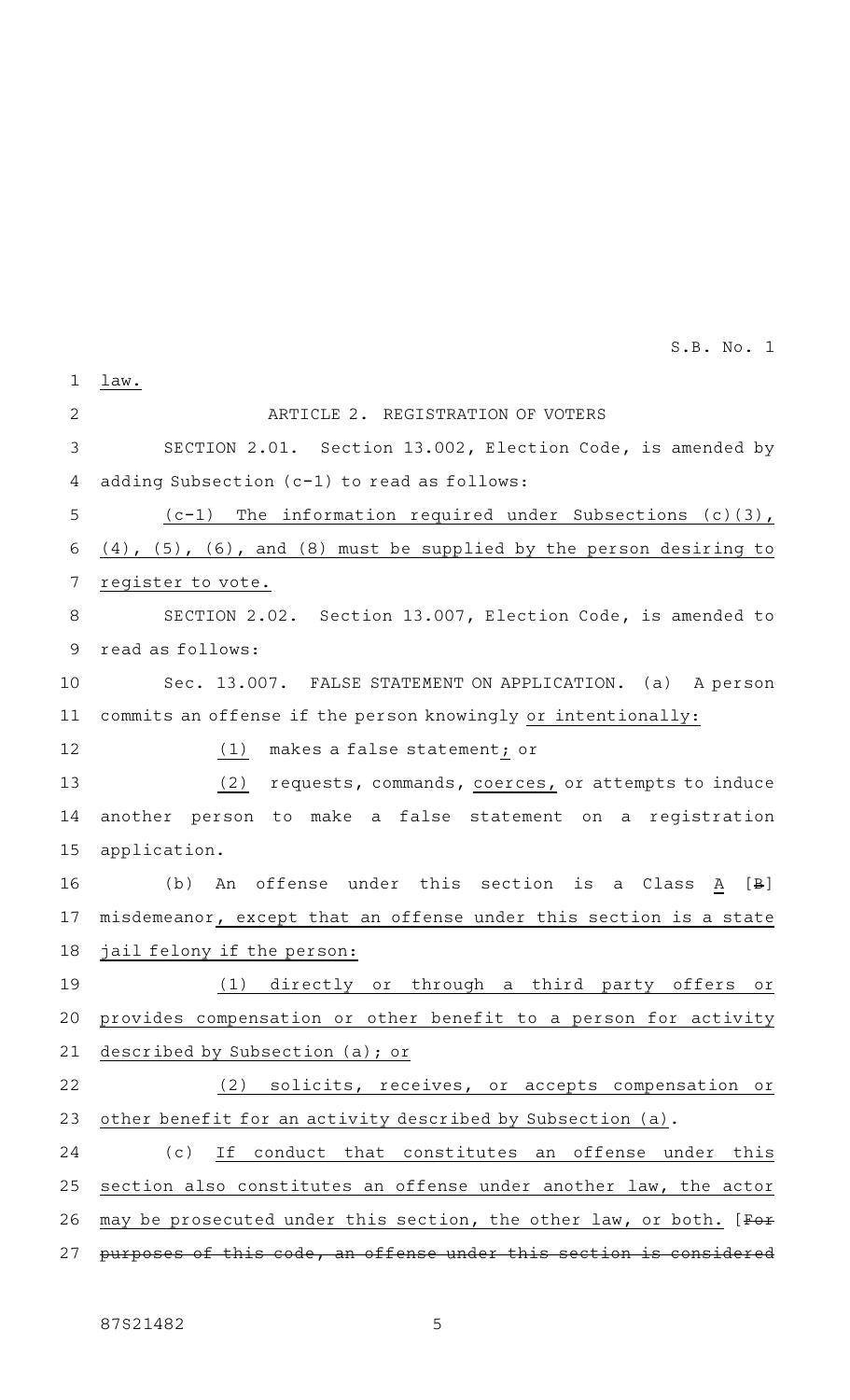#### to be perjury, but may be prosecuted only under this section.] 1

SECTION 2.03. Section 15.021, Election Code, is amended by amending Subsections (b) and (d) and adding Subsections (d-1) and (d-2) to read as follows: 2 3 4

(b) Except as provided by Subsection (d), the [The] voter shall use the registration certificate or a registration application form as the notice, indicating the correct information in the appropriate space on the certificate or application form unless the voter does not have possession of the certificate or an application form at the time of giving the notice. 5 6 7 8 9 10

(d) A voter [who continues to reside in the county in which the voter is registered] may correct information under this section by digital transmission of the information under a program administered by the secretary of state and the Department of Information Resources. 11 12 13 14 15

 $(d-1)$  If the notice indicates that a voter no longer resides in the county in which the voter is registered, the registrar shall forward the notice and the voter 's application for registration to the registrar of the county in which the voter resides. The registrars shall coordinate to ensure that the voter 's existing registration is canceled immediately after the voter is registered in the county in which the voter resides in accordance with Subsection (d-2). 16 17 18 19 20 21 22 23

(d-2) A registrar who receives a voter's notice and application from another registrar under Subsection (d-1) shall treat it as an original application for registration under Section 13.002, and shall register the voter if the voter resides in the 24 25 26 27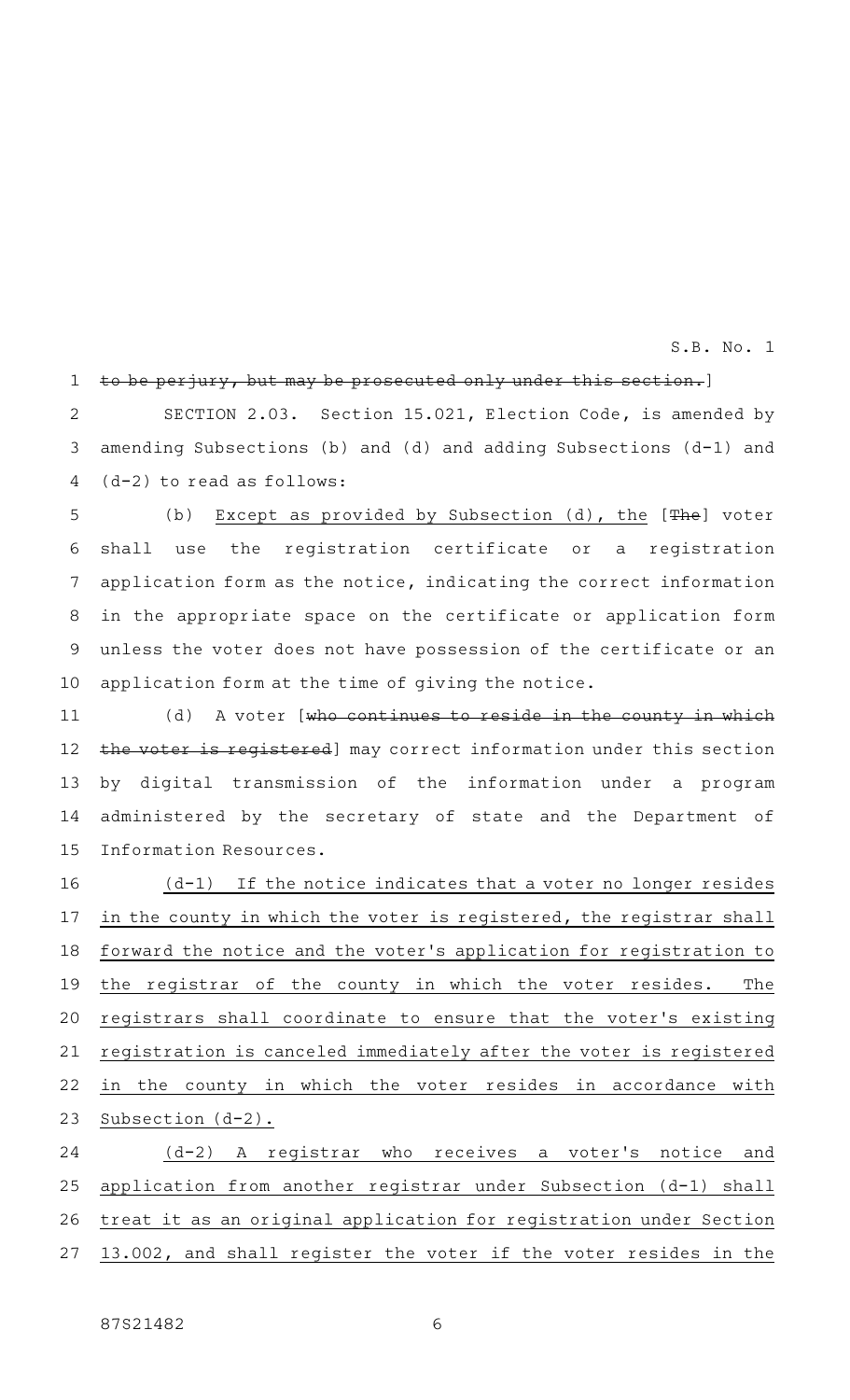county and is otherwise eligible under Section 13.001. 1

SECTION 2.04. Section 15.028, Election Code, is amended to read as follows: 2 3

Sec. 15.028. NOTICE OF UNLAWFUL VOTING OR REGISTRATION [TO PROSECUTOR].  $[+a+1]$  If the registrar determines that a person who is not eligible to vote registered to vote or [a registered voter] voted in an election, the registrar shall, within 72 hours not including weekends after making the determination, execute and deliver to the attorney general, the secretary of state, and the county or district attorney having jurisdiction in the territory covered by the election an affidavit stating the relevant facts. 4 5 6 7 8 9 10 11

 $[\frac{1}{b} + \frac{1}{b}]$  Tf the election covers territory in more than one county, the registrar shall also deliver an affidavit to the attorney general.] 12 13 14

SECTION 2.05. Section 16.0332, Election Code, is amended by amending Subsection (a) and adding Subsections (a-1), (d), and (e) to read as follows: 15 16 17

(a) After the registrar receives notification  $[a - 1]$ ist] under Subsection (a-1) of this section, Section 18.068 of this code, or Section 62.113, Government Code, of persons excused or disqualified from jury service because of citizenship status or notification of persons who indicate a lack of citizenship status in connection with a motor vehicle or Department of Public Safety record as provided by Subsection (a-1), the registrar shall deliver to each registered voter whose name appears on the list a written notice requiring the voter to submit to the registrar proof of United States citizenship in the form of a certified copy of the 18 19 20 21 22 23 24 25 26 27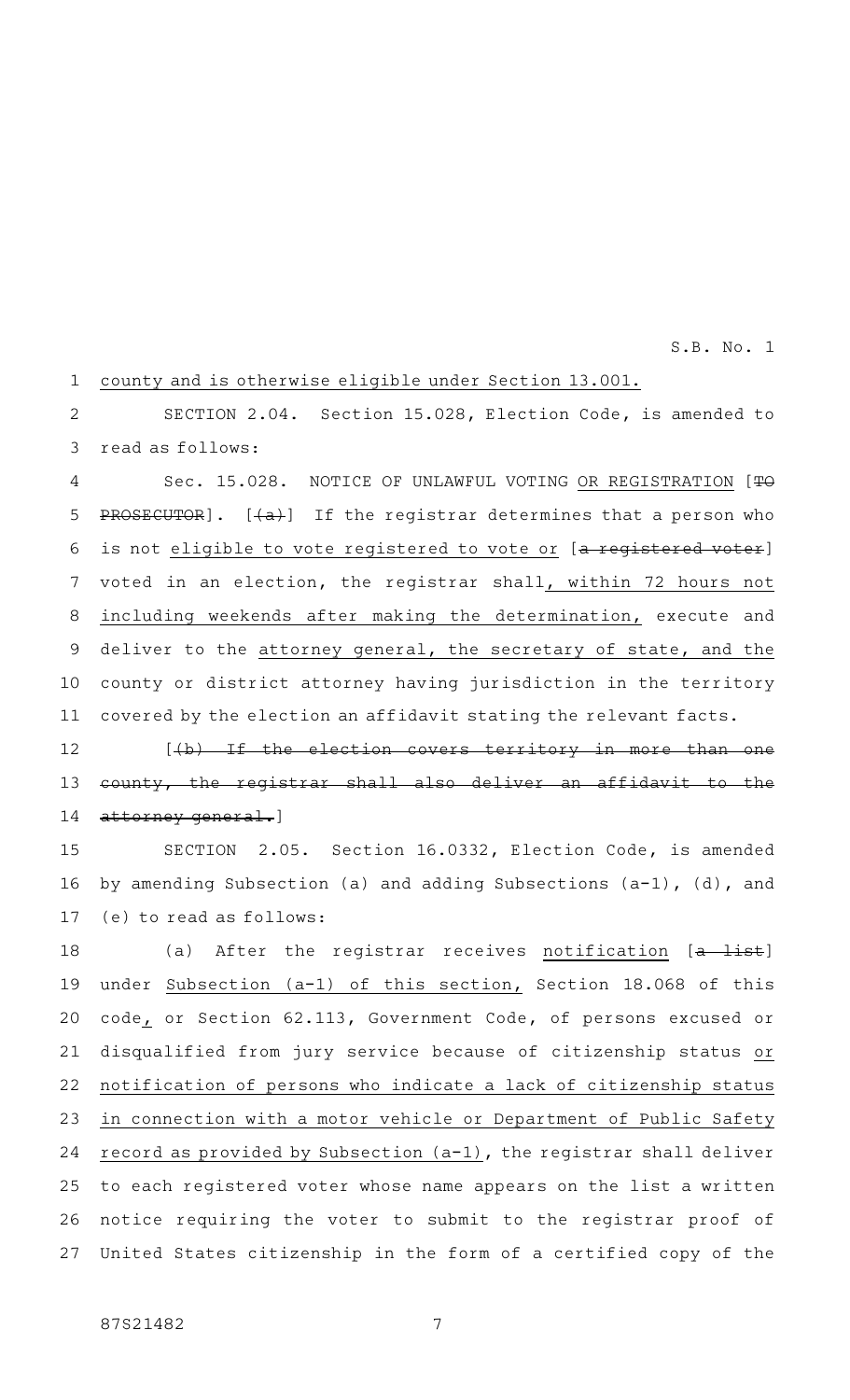voter 's birth certificate, United States passport, or certificate of naturalization or any other form prescribed by the secretary of state. The notice shall be delivered by forwardable mail to the mailing address on the voter 's registration application and to any new address of the voter known to the registrar. 1 2 3 4 5

 $(a-1)$  The secretary of state shall enter into an agreement with the Department of Public Safety under which information in the existing statewide computerized voter registration list is compared against information in the database of the Department of Public Safety on a monthly basis to verify the accuracy of citizenship status information previously provided on voter registration applications. In comparing information under this subsection, the secretary of state shall consider only a voter 's information in the database of the Department of Public Safety that was derived from documents presented by the voter to the department after the person's current voter registration became effective, and may not consider information derived from documents presented by the voter to the department before the person's current voter registration became effective. 6 7 8 9 10 11 12 13 14 15 16 17 18 19

(d) The secretary of state shall prescribe rules for the administration of this section. 20 21

(e) Not later than December 31 of each year, the secretary of state shall provide a report to the legislature of the number of voter registrations canceled under this section during the calendar year. 22 23 24 25

SECTION 2.06. Section 18.065, Election Code, is amended by adding Subsections  $(e)$ ,  $(f)$ ,  $(g)$ ,  $(h)$ , and  $(i)$  to read as follows: 26 27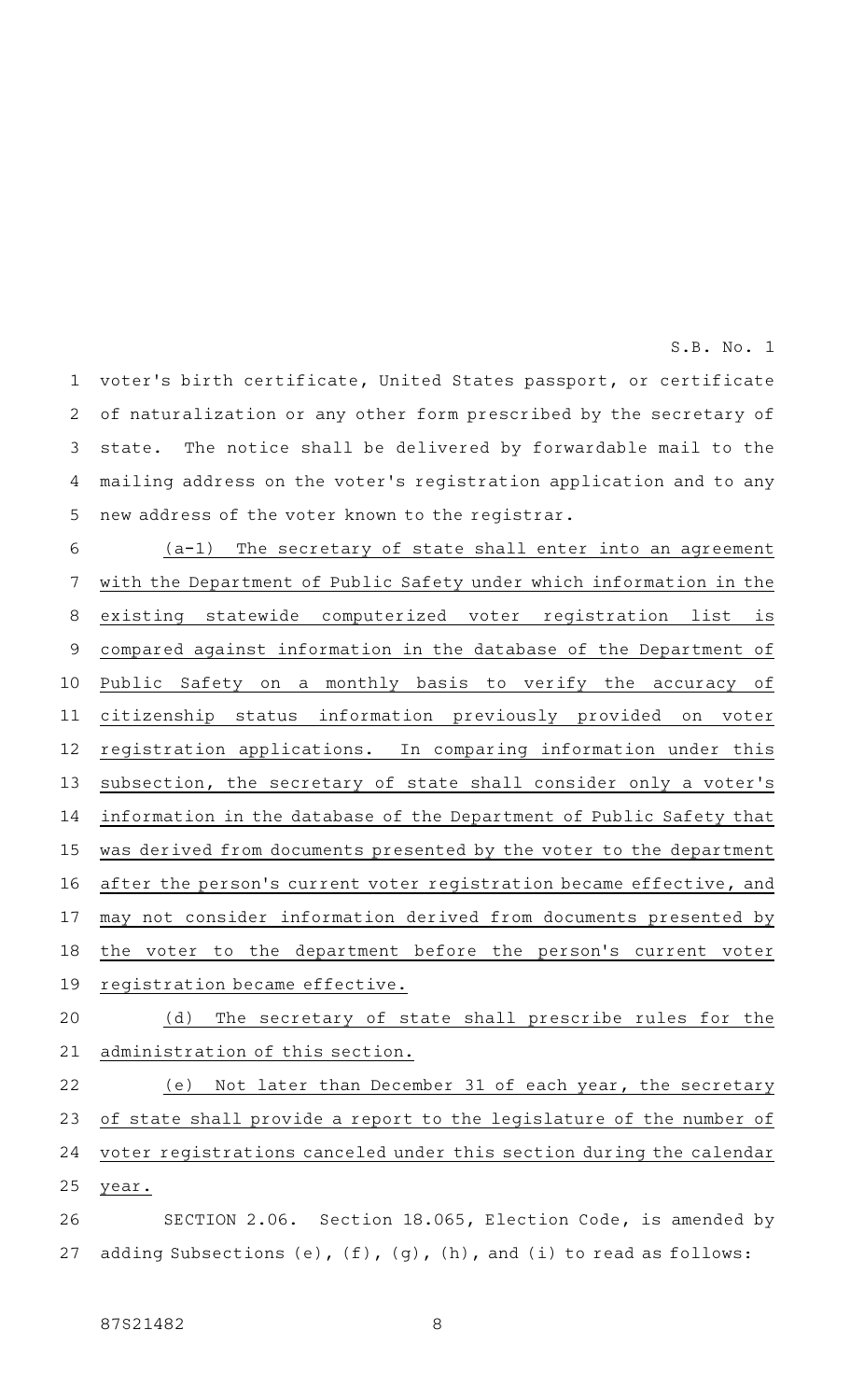| $\mathbf 1$ | (e)<br>If the secretary of state determines that a voter             |
|-------------|----------------------------------------------------------------------|
| 2           | registrar is not in substantial compliance with a requirement        |
| 3           | imposed on the registrar by a provision or rule described in         |
| 4           | Subsection (a), the secretary of state shall:                        |
| 5           | (1) for the first violation, require the registrar to                |
| 6           | attend a training course under Subsection (h);                       |
| 7           | (2) for the second violation, audit the voter                        |
| 8           | registration list for the county in which the registrar serves to    |
| 9           | determine the actions needed to achieve substantial compliance       |
| 10          | under Subsection (a) and provide the results of the audit to the     |
| 11          | registrar; or                                                        |
| 12          | for a third or subsequent violation, if the<br>(3)                   |
| 13          | secretary of state determines that the registrar has not performed   |
| 14          | any overt actions in pursuance of compliance with the actions        |
| 15          | identified under Subdivision (2) as necessary for the registrar to   |
| 16          | achieve substantial compliance under Subsection (a) within 14 days   |
| 17          | receiving the results of the audit conducted under that<br>οf        |
| 18          | subsection, inform the attorney general that the county which the    |
| 19          | registrar serves may be subject to a civil penalty under Subsection  |
| 20          | $(f)$ .                                                              |
| 21          | (f) A county is liable to this state for a civil penalty of          |
| 22          | \$1,000 for each day after the 14th day following the receipt of the |
| 23          | results of the audit conducted under Subsection (e)(2) that the      |
| 24          | county's voter registrar fails to take overt action to comply with   |
| 25          | the actions identified under that subsection as necessary for the    |
| 26          | registrar to achieve substantial compliance under Subsection (a).    |
| 27          | The attorney general may bring an action to recover a civil penalty  |
|             |                                                                      |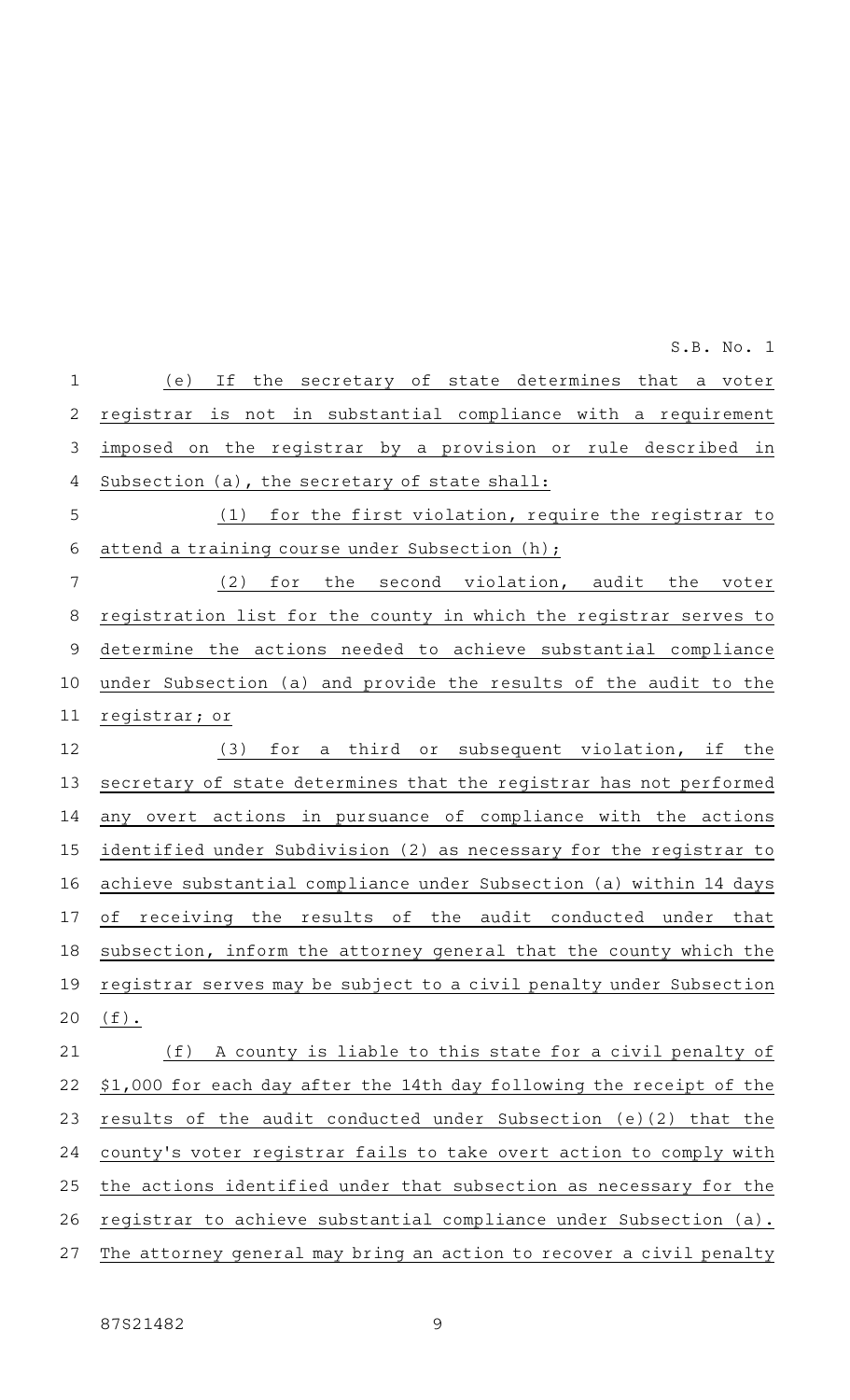imposed under this section. 1

(g) A civil penalty collected by the attorney general under 2

this section shall be deposited in the state treasury to the credit 3

of the general revenue fund. 4

(h) The secretary of state shall develop and implement a training course for registrars on substantial compliance with Sections 15.083, 16.032, and 18.061 and with rules implementing the statewide computerized voter registration list. 5 6 7 8

(i) The secretary of state shall adopt rules and prescribe procedures for the implementation of this section. 9 10

SECTION 2.07. Section 18.068, Election Code, is amended by amending Subsection (a) and adding Subsection (a-1) to read as follows: 11 12 13

(a) The secretary of state shall quarterly compare the information received under Section 16.001 of this code and Sections [Section] 62.113 and 62.114, Government Code, to the statewide computerized voter registration list. If the secretary determines that a voter on the registration list is deceased or has been excused or disqualified from jury service because the voter is not a citizen or a resident of the county in which the voter is registered to vote, the secretary shall send notice of the determination to the voter registrar of the counties considered appropriate by the secretary. 14 15 16 17 18 19 20 21 22 23

 $(a-1)$  The secretary of state is not required to send notice under Subsection (a) for a voter who is subject to an exemption from jury service under Section 62.106, Government Code, if that exemption is the only reason the voter is excused from jury service. 24 25 26 27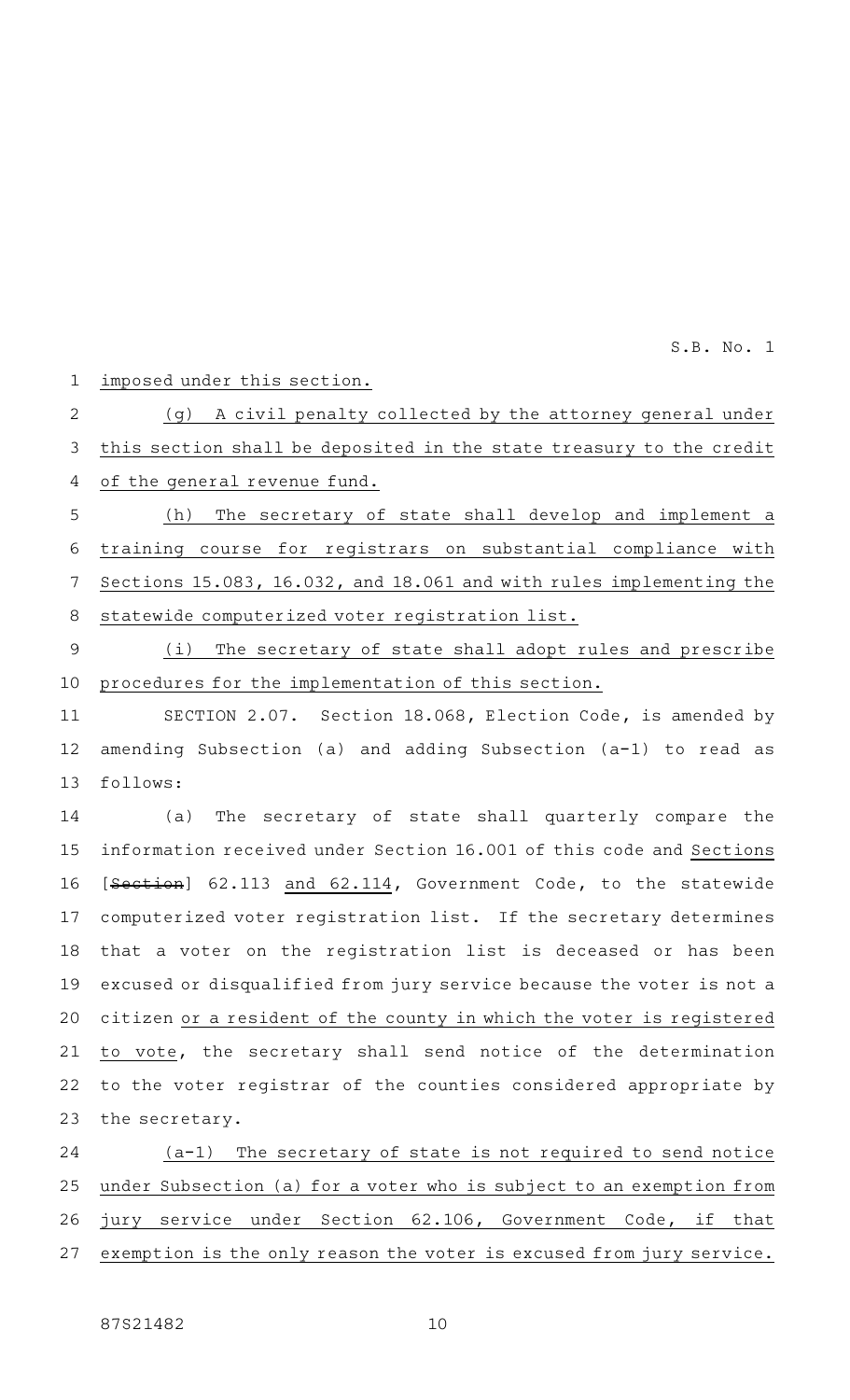SECTION 2.08. Section 31.006, Election Code, is amended to read as follows: 1 2

Sec. 31.006. REFERRAL [OF COMPLAINT] TO ATTORNEY GENERAL. (a) If, after receiving or discovering information indicating that [a complaint alleging] criminal conduct in connection with an election has occurred, the secretary of state determines that there is reasonable cause to suspect that [the alleged] criminal conduct occurred, the secretary shall promptly refer the information [complaint] to the attorney general. The secretary shall deliver to the attorney general all pertinent documents and information in the secretary 's possession. 3 4 5 6 7 8 9 10 11

(b) The documents and information submitted under Subsection (a) are not considered public information until: 12 13

 $(1)$  the secretary of state makes a determination that the information [complaint] received does not warrant an investigation; or 14 15 16

(2) if referred to the attorney general, the attorney general has completed the investigation or has made a determination that the information [complaint] referred does not warrant an investigation. 17 18 19 20

SECTION 2.09. Subchapter B, Chapter 87, Election Code, is amended by adding Section 87.028 to read as follows: 21 22

Sec. 87.028. ACCESS TO INFORMATION. (a) On request, a county election official shall provide to a member of an early voting ballot board all available information necessary to fulfilling the functions of the board, including any information from the statewide computerized voter registration list under 23 24 25 26 27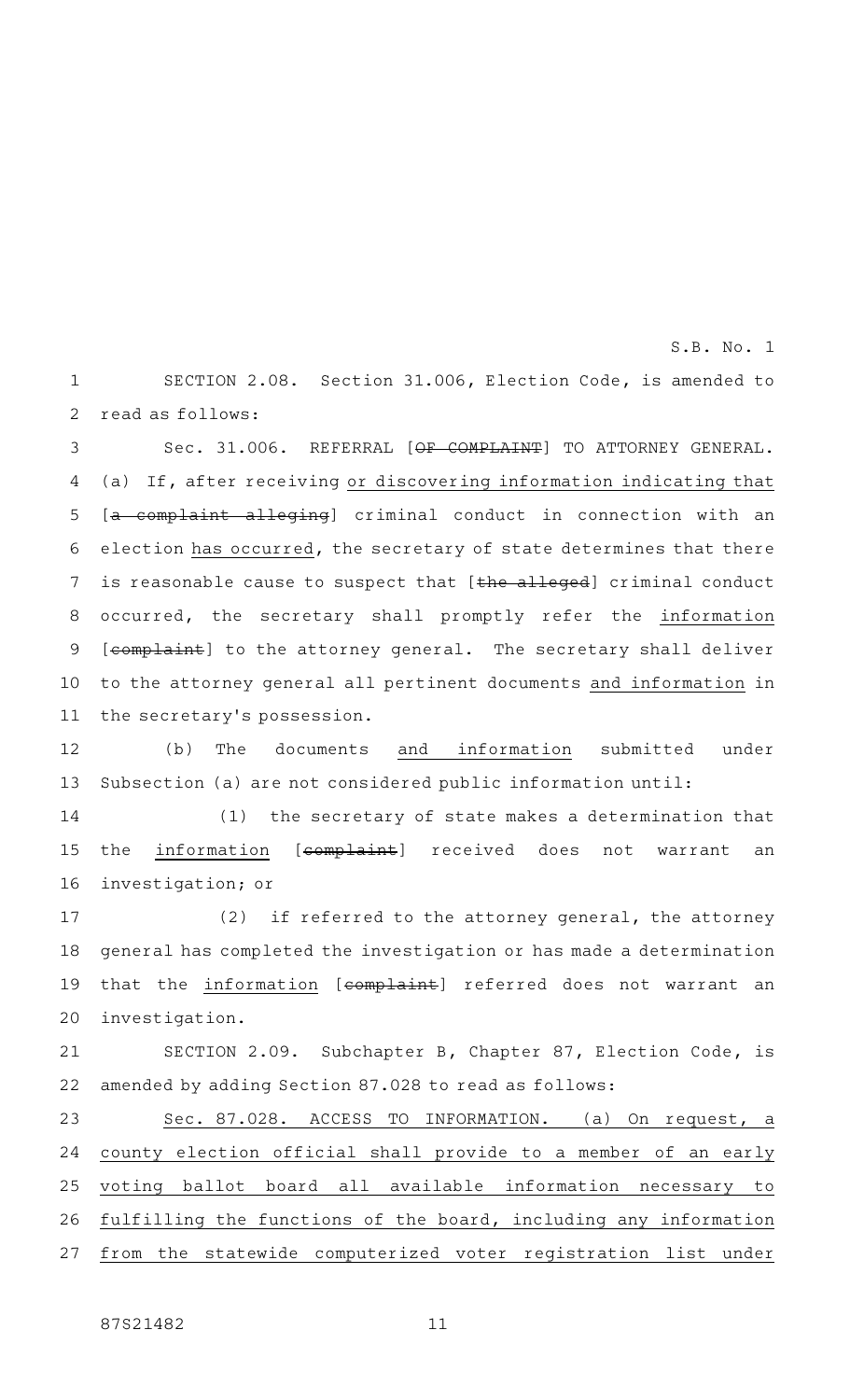Section 18.061. 1

(b) On request, a county election official shall provide to a member of a signature verification committee all available information necessary to fulfilling the functions of the committee, including any information from the statewide computerized voter registration list under Section 18.061. 2 3 4 5 6

(c) The secretary of state shall adopt rules as necessary to prevent a member of an early voting ballot board or signature verification committee from retaining or sharing personally identifiable information from the statewide computerized voter registration list under Section 18.061 obtained under this section for any reason unrelated to the official 's official duties. 7 8 9 10 11 12

SECTION 2.10. Section 62.113(b), Government Code, is amended to read as follows: 13 14

(b) On the third business day of each month, the clerk shall send a copy of the list of persons excused or disqualified because of citizenship in the previous month to: 15 16 17

18

 $(1)$  the voter registrar of the county;

19

 $(2)$  the secretary of state; and

(3) the county or district attorney  $[-\text{as applicable},]$ for an investigation of whether the person committed an offense under Section 13.007, Election Code, or other law. 20 21 22

SECTION 2.11. Sections 62.114(b) and (c), Government Code, are amended to read as follows: 23 24

(b) On the third business day of each month, the clerk shall send [to the voter registrar of the county] a copy of the list of persons excused or disqualified in the previous month because the 25 26 27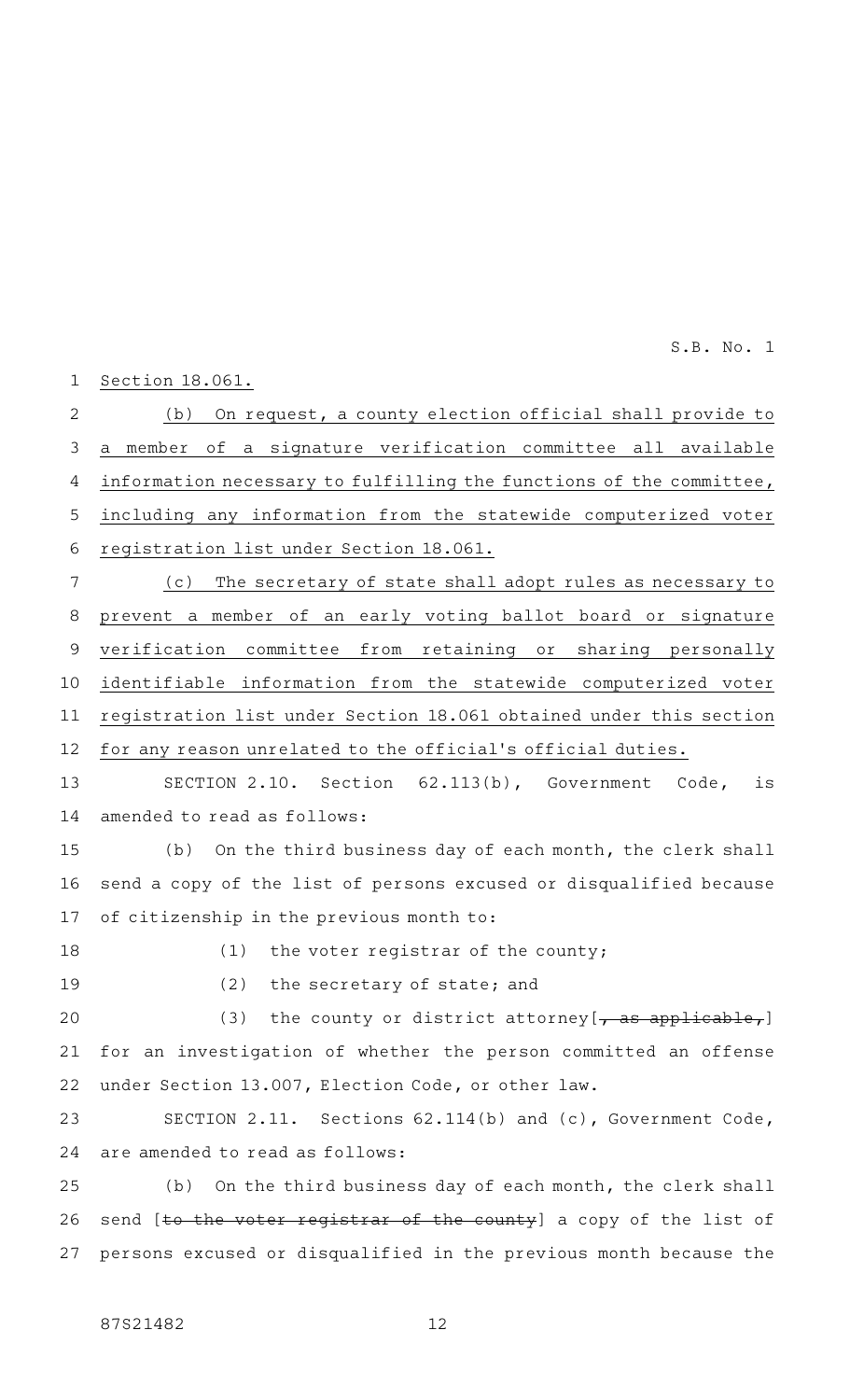persons do not reside in the county to: 1

2

3

# (2) the secretary of state.

(c) A list compiled under this section may not be used for a purpose other than a purpose described by Subsection (b) or Section 15.081 or 18.068, Election Code. 4 5 6

 $(1)$  the voter registrar of the county; and

7

# ARTICLE 3. CONDUCT AND SECURITY OF ELECTIONS

SECTION 3.01. Section 2.053(a), Election Code, is amended to read as follows: 8 9

(a) On receipt of the certification, the governing body of the political subdivision by order or ordinance shall [may] declare each unopposed candidate elected to the office. If no election is to be held on election day by the political subdivision, a copy of the order or ordinance shall be posted on election day at each polling place used or that would have been used in the election. 10 11 12 13 14 15

SECTION 3.02. Section 2.056(c), Election Code, is amended to read as follows: 16 17

(c) A certifying authority shall [may] declare a candidate elected to an office of the state or county government if, were the election held, only the votes cast for that candidate in the election for that office may be counted. 18 19 20 21

SECTION 3.03. Sections 43.007(c) and (d), Election Code, are amended to read as follows: 22 23

(c) In conducting the program, the secretary of state shall provide for an audit of the voting system equipment [direct recording electronic voting units] before and after the election, and during the election to the extent such an audit is practicable. 24 25 26 27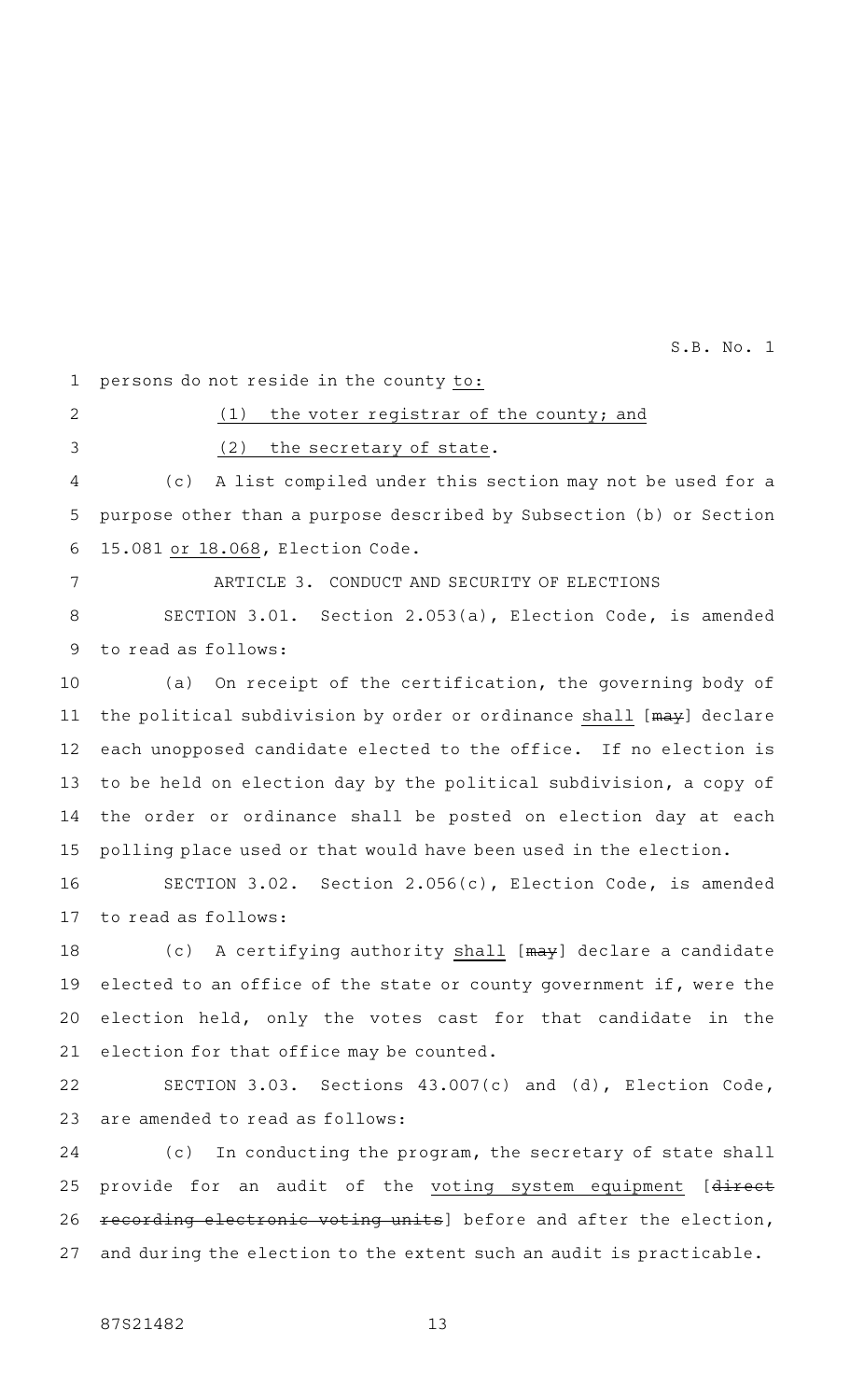(d) The secretary of state shall select to participate in the program each county that: 1 2 S.B. No. 1

(1) has held a public hearing under Subsection  $(b)$ ; (2) has submitted documentation listing the steps taken to solicit input on participating in the program by organizations or persons who represent the interests of voters; 3 4 5 6

(3) has implemented a computerized voter registration list that allows an election officer at the polling place to verify that a voter has not previously voted in the election; 7 8 9

(4) uses direct recording electronic voting machines, ballot marking devices, or hand-marked scannable paper ballots that are printed and scanned at the polling place or any other type of voting system equipment that the secretary of state determines is capable of processing votes for each type of ballot to be voted in the county; and 10 11 12 13 14 15

(5) is determined by the secretary of state to have the appropriate technological capabilities. 16 17

SECTION 3.04. Section 43.031(b), Election Code, is amended to read as follows: 18 19

(b) Each polling place shall be located inside a building. No voter may cast a vote from inside a motor vehicle unless the voter meets the requirements of Section 64.009. 20 21 22

SECTION 3.05. Section 52.092(a), Election Code, is amended to read as follows: 23 24

(a) Except as provided by Section 2.053(c) or  $2.056(e)$ , for [Fox] an election at which offices regularly filled at the general election for state and county officers are to appear on the ballot, 25 26 27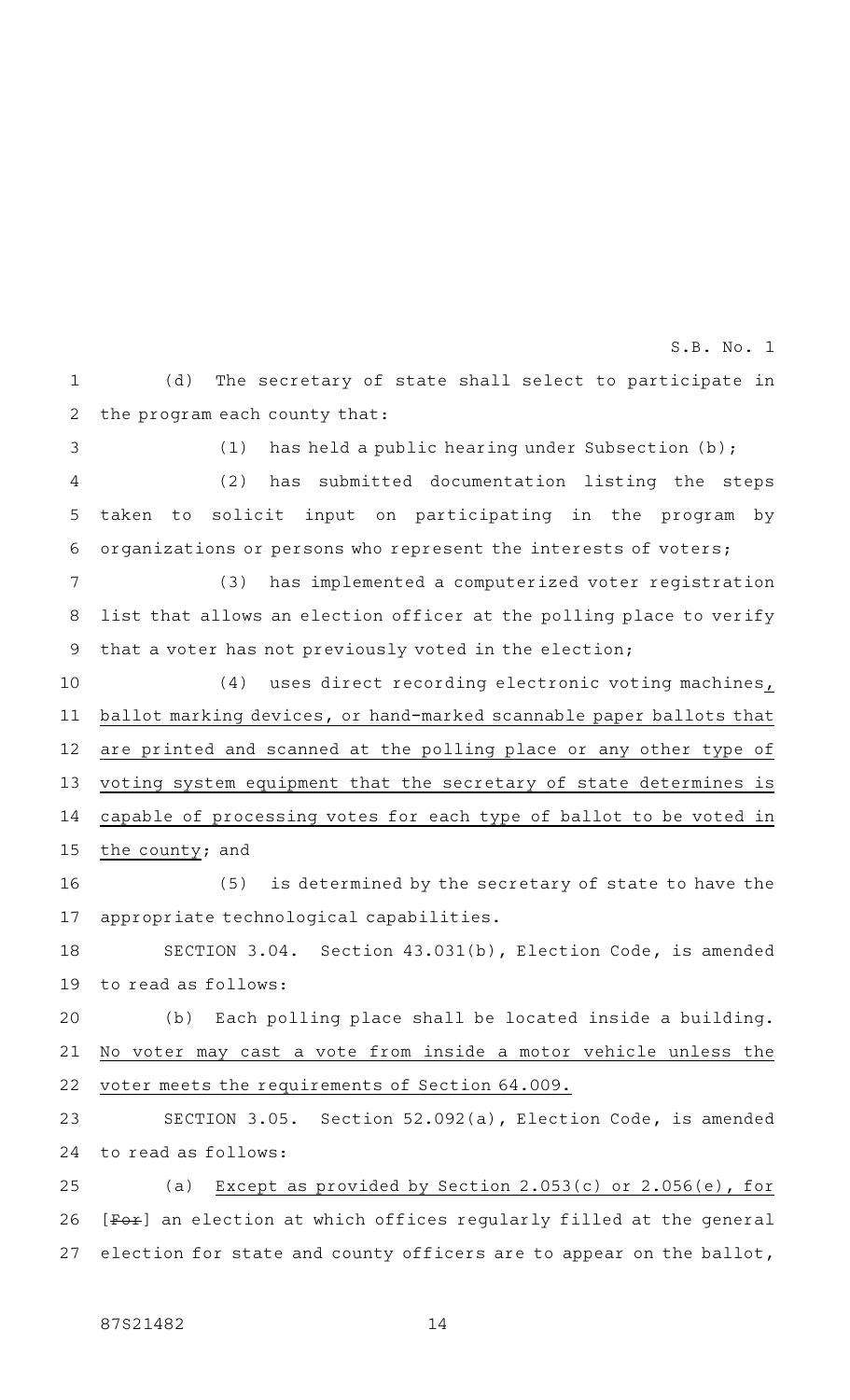the offices shall be listed in the following order:  $(1)$  offices of the federal government;  $(2)$  offices of the state government:  $(A)$  statewide offices;  $(B)$  district offices; (3) offices of the county government:  $(A)$  county offices; (B) precinct offices. SECTION 3.06. Section 61.002, Election Code, is amended to read as follows: Sec. 61.002. OPENING AND CLOSING POLLING PLACE FOR VOTING. (a) Immediately before opening the polls for voting on the first day of early voting and on election day, the presiding election judge or alternate election judge shall confirm that each voting machine has any public counter reset to zero and shall print the tape that shows the counter was set to zero for each candidate or measure on the ballot. (b) At the official time for opening the polls for voting, an election officer shall open the polling place entrance and admit the voters. (c) Immediately after closing the polls for voting on election day, the presiding election judge or alternate election judge shall print the tape to show the number of votes cast for each candidate or ballot measure for each voting machine. (d) Each election judge or alternate election judge present shall sign a tape printed under this section. SECTION 3.07. Section 64.007(c), Election Code, is amended 1 2 3 4 5 6 7 8 9 10 11 12 13 14 15 16 17 18 19 20 21 22 23 24 25 26 27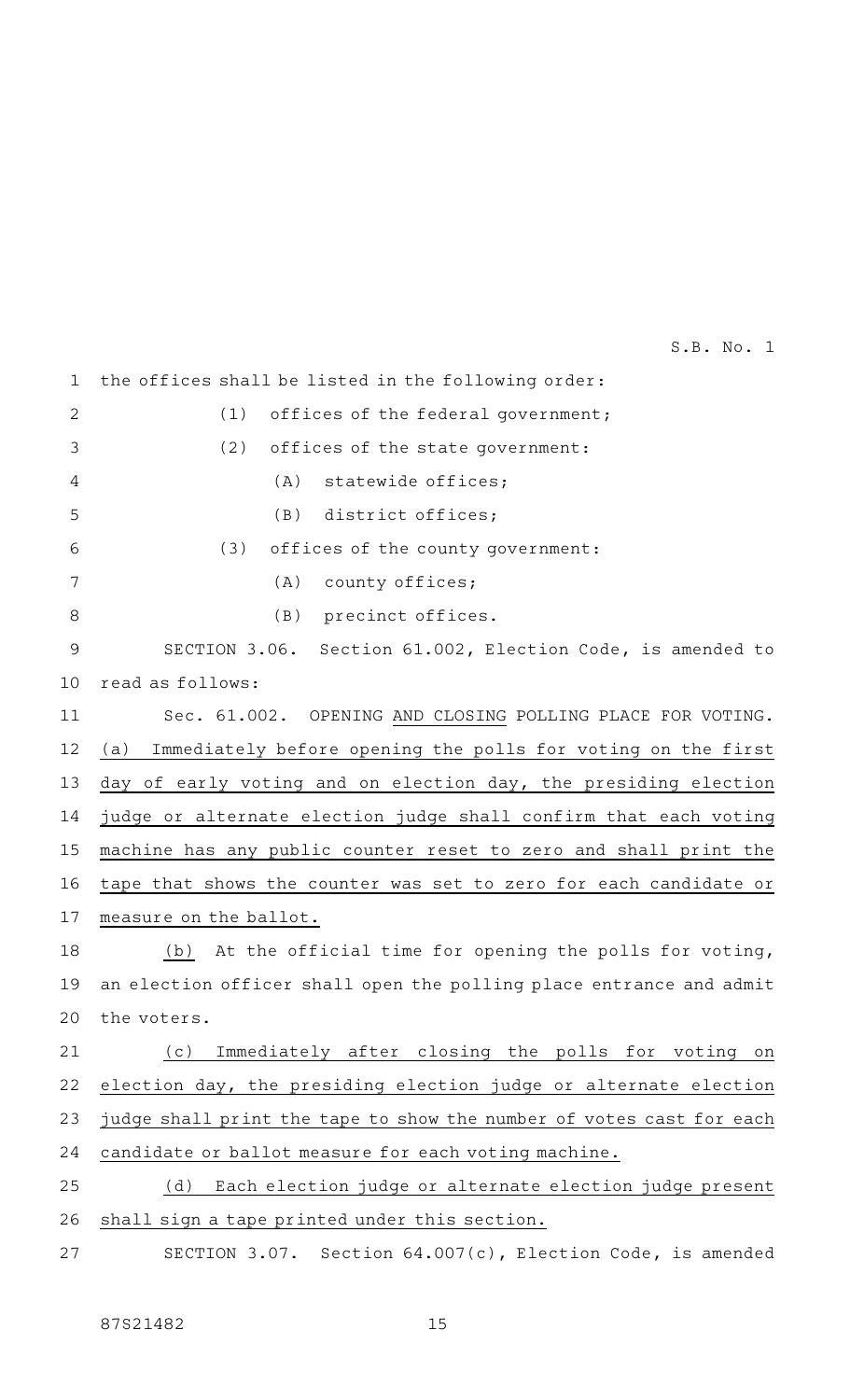to read as follows: 1

(c) An election officer shall maintain a register of spoiled ballots at the polling place. An election officer shall enter on the register the name of each voter who returns a spoiled ballot and the spoiled ballot's number. The secretary of state shall create and promulgate a form to be used for this purpose. 2 3 4 5 6

SECTION 3.08. Subchapter A, Chapter 66, Election Code, is amended by adding Section 66.004 to read as follows: 7 8

Sec. 66.004. POLLING PLACE CHECKLISTS. The secretary of state shall adopt rules and create a checklist or similar guidelines to assist the presiding judge of a polling place in processing forms and conducting procedures required by this code at the opening and closing of the polling place. 9 10 11 12 13

SECTION 3.09. Section 85.005, Election Code, is amended to read as follows: 14 15

Sec. 85.005. REGULAR DAYS AND HOURS FOR VOTING. (a) Except as provided by Subsection (c), in an election in which a county clerk [or city secretary] is the early voting clerk under Section 83.002 [ $\leftrightarrow$  83.005], early voting by personal appearance at the main early voting polling place shall be conducted on each weekday of [the weekdays of] the early voting period that is not a legal state holiday and for a period of at least nine hours, except that voting may not be conducted earlier than 6 a.m. or later than 10 p.m. [during the hours that the county clerk's or city secretary's main business office is regularly open for business.] 16 17 18 19 20 21 22 23 24 25

(b) In an election to which Subsection (a) does not apply, early voting by personal appearance at the main early voting 26 27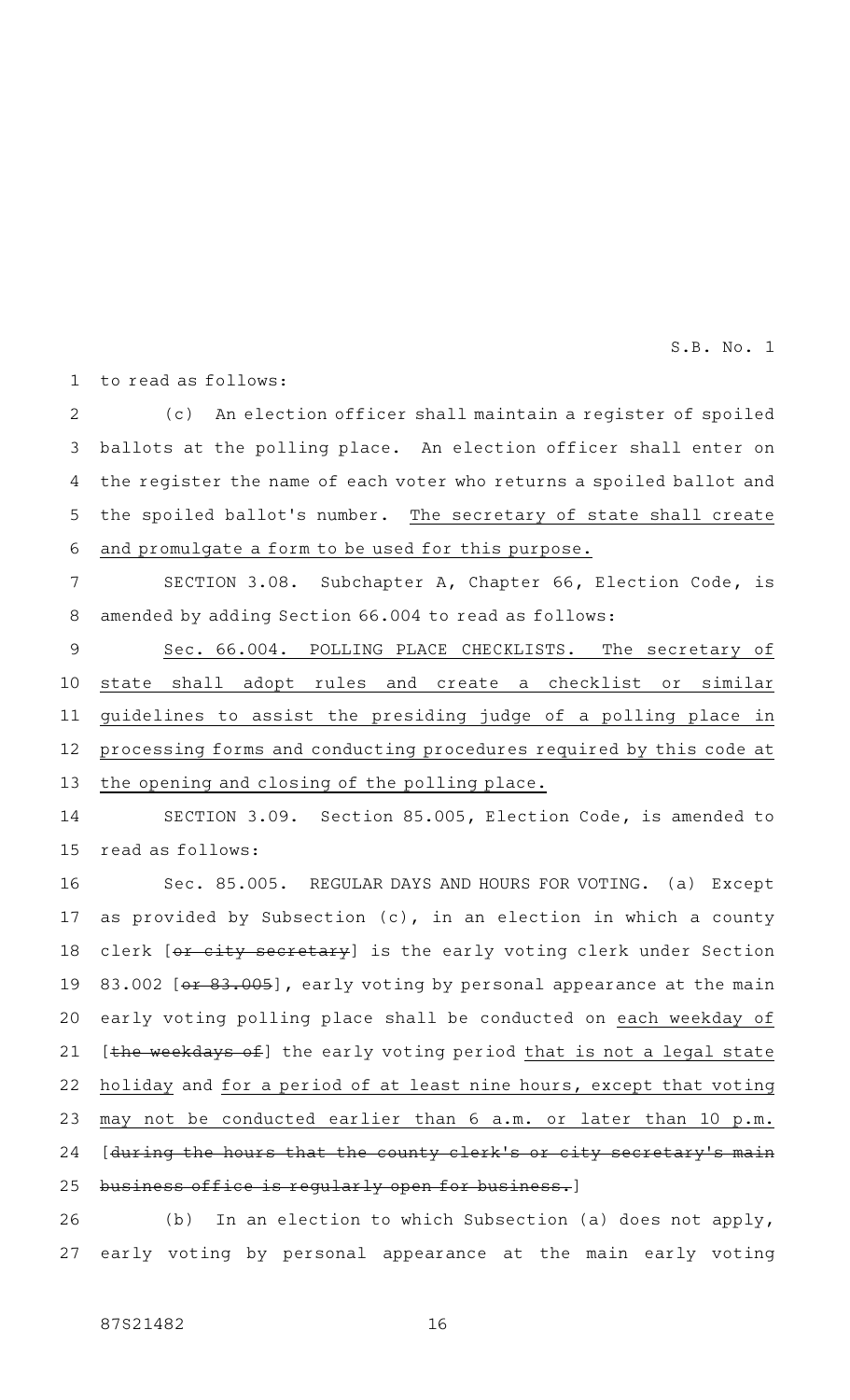polling place shall be conducted at least nine [eight] hours each weekday of the early voting period that is not a legal state holiday unless the territory covered by the election has fewer than 1,000 registered voters. In that case, the voting shall be conducted at least four [three] hours each day. The authority ordering the election, or the county clerk if that person is the early voting clerk, shall determine which hours the voting is to be conducted. 1 2 3 4 5 6 7

S.B. No. 1

(c) In a county with a population of  $55,000$   $[100,000]$  or more, the voting in a primary election or the general election for state and county officers shall be conducted at the main early voting polling place for at least 12 hours on each weekday of the last week of the early voting period, and the voting in a special election ordered by the governor shall be conducted at the main early voting polling place for at least 12 hours on each of the last two days of the early voting period. Voting under this subsection may not be conducted earlier than 6 a.m. or later than 10 p.m. Voting shall be conducted in accordance with this subsection in those elections in a county with a population under 55,000 [100,000] on receipt by the early voting clerk of a written request for the extended hours submitted by at least 15 registered voters of the county. The request must be submitted in time to enable compliance with Section 85.067. 8 9 10 11 12 13 14 15 16 17 18 19 20 21 22

(d) A voter who has not voted before the scheduled time for closing a polling place is entitled to vote after that time if the voter is in line at the polling place by closing time. The secretary of state shall promulgate any materials and provide any training to presiding judges necessary to properly process voters 23 24 25 26 27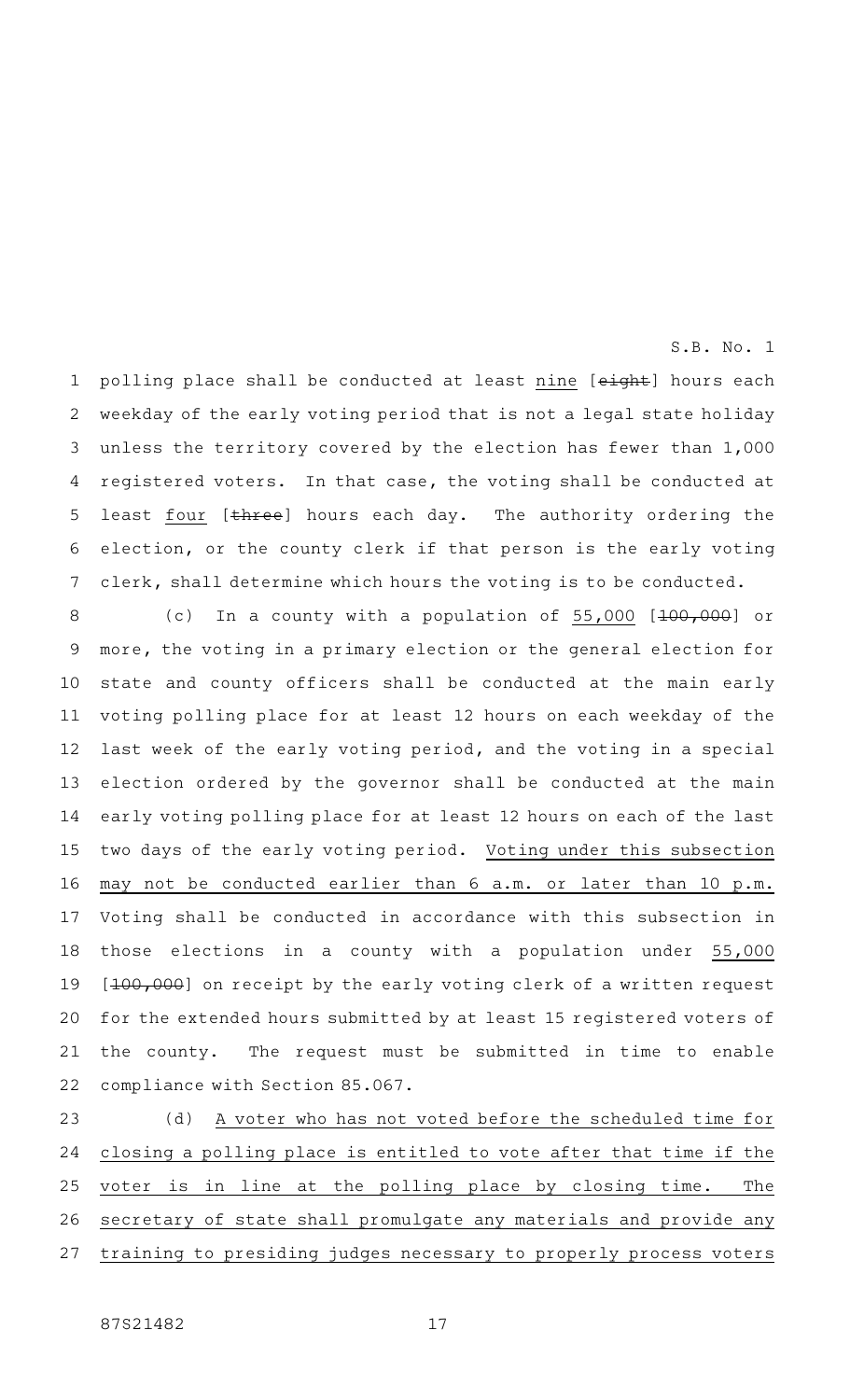under this subsection [In an election ordered by a city, early voting by personal appearance at the main early voting polling place shall be conducted for at least 12 hours: 1 2 3

 $[$   $(1)$  on one weekday, if the early consists of less than six weekdays; or 4 5

 $[$   $(2)$  on two weekdays, if the early nsists of six or more weekdays]. 6 7

SECTION 3.10. Sections 85.006(b) and (e), Election Code, are amended to read as follows: 8 9

(b) In an election in which a county clerk  $[o \cdot r - c \cdot i \cdot t \cdot y]$ secretary] is the early voting clerk under Section 83.002 [or 83.005], only the early voting clerk may order voting on a Saturday or Sunday. The clerk must do so by written order. 10 11 12 13

(e) In a primary election or the general election for state and county officers in a county with a population of 55,000 [100,000] or more, the early voting clerk shall order voting by personal appearance [voting] at the main early voting polling place to be conducted on the last Saturday of the early voting period for at least 12 hours, except that voting may not be conducted earlier than 6 a.m. or later than 10 p.m., [on the last Saturday] and on the last Sunday of the early voting period for at least six [five] hours, except that voting may not be conducted earlier than 9 a.m. or later than 10 p.m [on the last Sunday of the early voting period]. The early voting clerk shall order voting to be conducted at those times in those elections in a county with a population under 55,000 [100,000] on receipt of a written request for those hours submitted by at least 15 registered voters of the county. The 14 15 16 17 18 19 20 21 22 23 24 25 26 27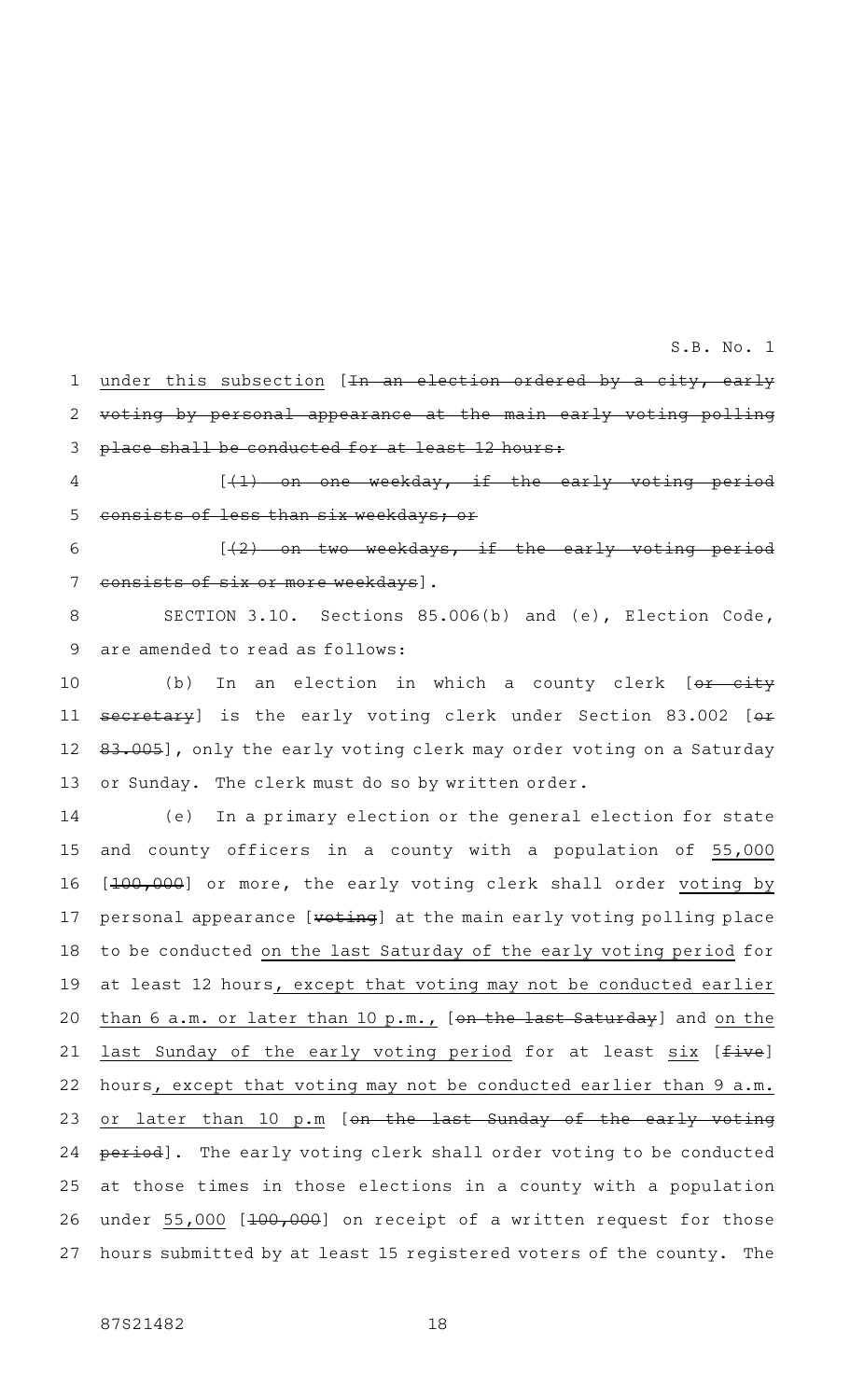request must be submitted in time to enable compliance with Section 85.007. This subsection supersedes any provision of this subchapter to the extent of any conflict. 1 2 3

S.B. No. 1

SECTION 3.11. Section  $85.010(a-1)$ , Election Code, is amended to read as follows: 4 5

(a-1) In this section, "eligible county polling place" means an early voting polling place [, other than a polling place established under Section 85.062(e), established by a county. 6 7 8

SECTION 3.12. Section 85.061(a), Election Code, is amended to read as follows: 9 10

(a) In a countywide election in which the county clerk is the early voting clerk under Section 83.002, an early voting polling place shall be located inside [at] each branch office that is regularly maintained for conducting general clerical functions of the county clerk, except as provided by Subsection (b). If a suitable room is unavailable inside the branch office, the polling place may be located in another room inside the same building as the 11 12 13 14 15 16 17

SECTION 3.13. Section 85.062, Election Code, is amended by amending Subsection (b) and adding Subsection (f-1) to read as follows: 19 20 21

(b) A polling place established under this section may be located, subject to Subsection (d), at any place in the territory served by the early voting clerk and may be located inside  $[\frac{1}{n}]$  any building [stationary structure] as directed by the authority establishing the branch office. The polling place may not be located in a movable structure in the general election for state and 22 23 24 25 26 27

branch office.

18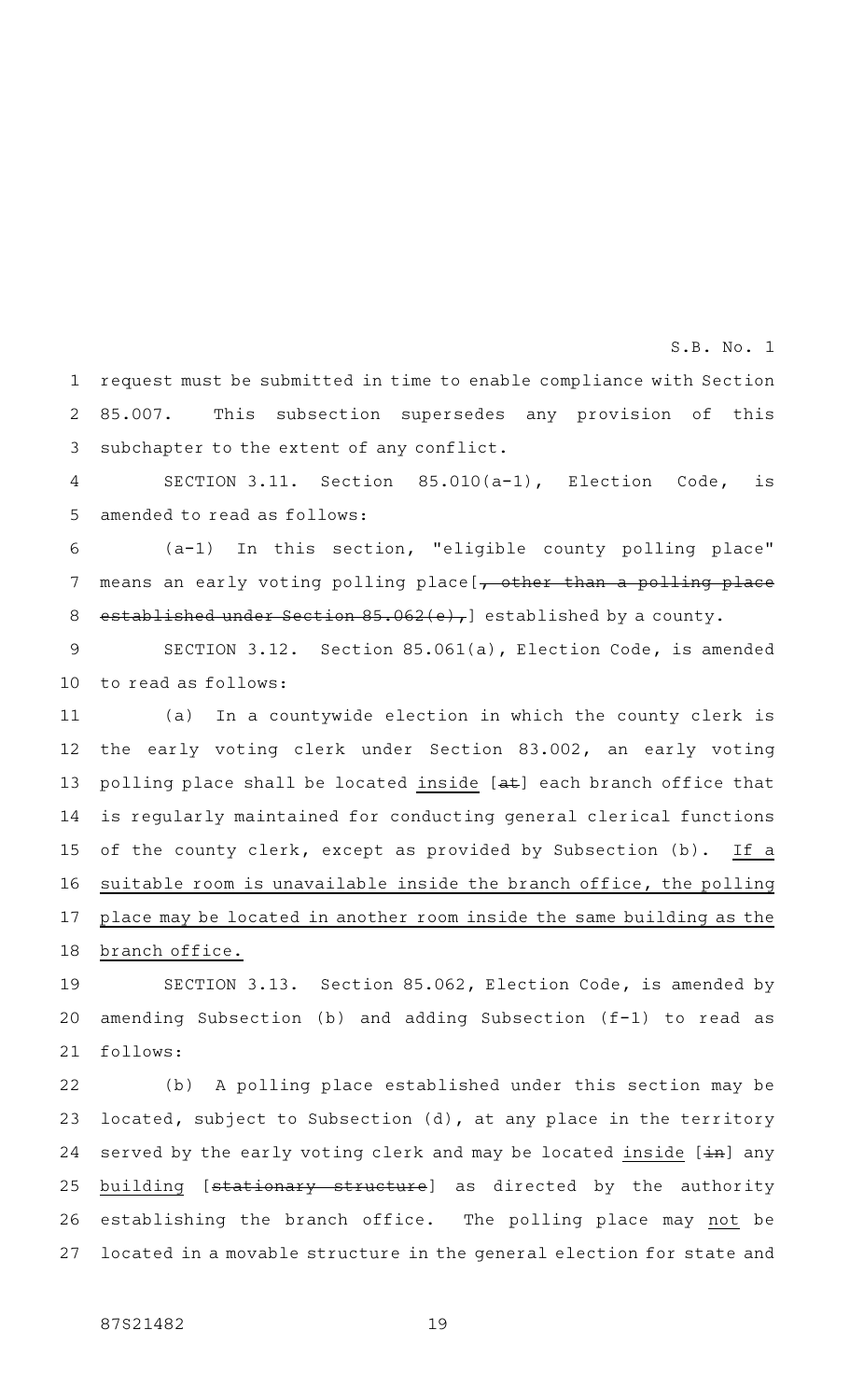county officers, general primary election, or runoff primary election. Ropes or other suitable objects may be used at the polling place to ensure compliance with Section 62.004. Persons who are not expressly permitted by law to be in a polling place shall be excluded from the polling place to the extent practicable. 1 2 3 4 5

S.B. No. 1

(f-1) Notwithstanding any other provision of this section concerning the location of temporary branch polling places, in an election in which countywide polling places are used, the commissioners court of a county shall employ the same methodology it uses to determine the location of countywide polling places to determine the location of temporary branch polling places. 6 7 8 9 10 11

SECTION 3.14. Section 87.002, Election Code, is amended to read as follows: 12 13

Sec. 87.002. COMPOSITION OF BOARD. (a) The early voting ballot board consists of a presiding judge, an alternate presiding judge, and at least one [two] other member [members]. 14 15 16

(b) Except as provided by Subsection (d), the presiding judge and the alternate presiding judge are [is] appointed in the same manner as a presiding election judge and alternate presiding election judge, respectively. Except as provided by Subsection (c), each [the] other member is [members are] appointed by the presiding judge in the same manner as the precinct election clerks. 17 18 19 20 21 22

(c) In the general election for state and county officers, each county chair of a political party with nominees on the general election ballot shall submit to the county election board a list of names of persons eligible to serve on the early voting ballot board in order of the county chair's preference. The county election 23 24 25 26 27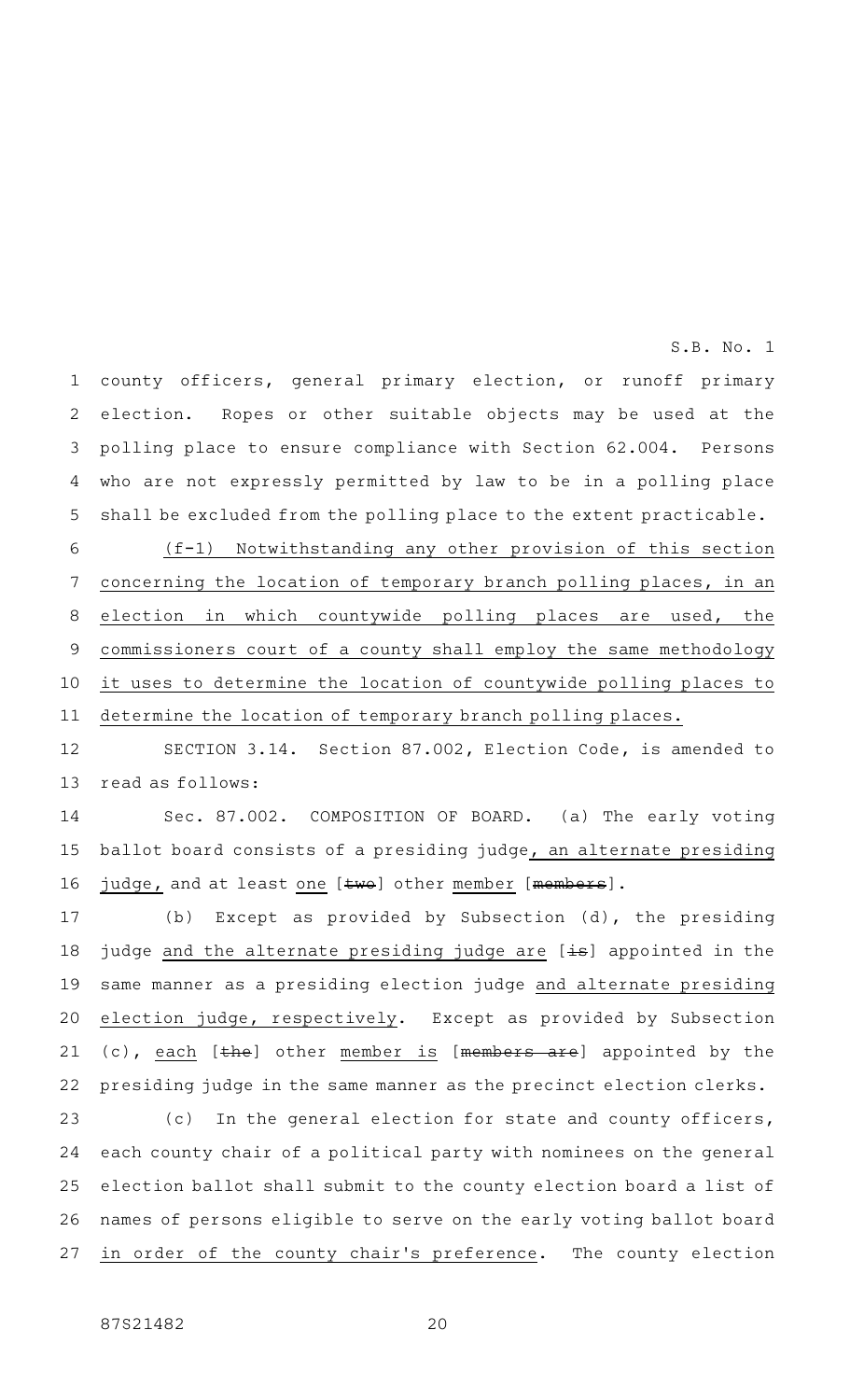board shall appoint at least one person from each list to serve as a member of the early voting ballot board. The same number of members must be appointed from each list. The county election board shall appoint persons as members of the early voting ballot board in the order of preference indicated on each list. 1 2 3 4 5

(d) In addition to the members appointed under Subsection (c), the county election board shall appoint as the presiding judge the highest-ranked person on [from] the list provided under that subsection by the political party whose nominee for governor received the most votes in the county in the most recent gubernatorial general election and as the alternate presiding judge the highest-ranked person on the list provided under that subsection by the political party whose nominee for governor received the second most votes in the county in the most recent gubernatorial general election. 6 7 8 9 10 11 12 13 14 15

SECTION 3.15. Section 124.002, Election Code, is amended by adding Subsection (c) to read as follows: 16 17

(c) Voting system ballots may not be arranged in a manner that allows a political party 's candidates to be selected in one motion or gesture. 18 19 20

SECTION 3.16. Sections 127.006(a) and (c), Election Code, are amended to read as follows: 21 22

(a) The [Both the] manager, [and] the presiding judge, and the alternate presiding judge may appoint clerks to serve at the central counting station. 23 24 25

(c)AAA clerk appointed by the manager serves under the manager and shall perform the functions directed by the manager. A 26 27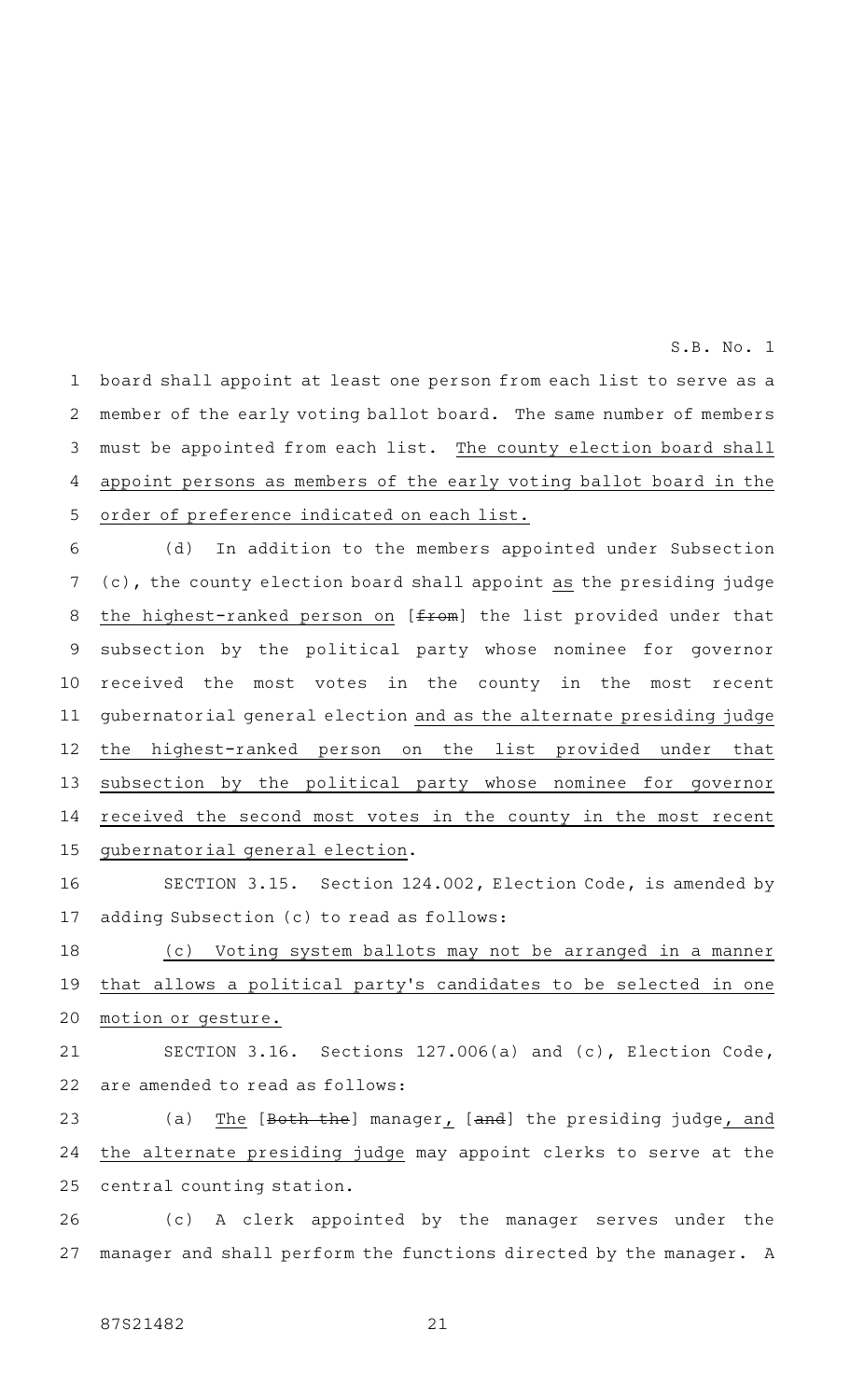clerk appointed by the presiding judge or the alternate presiding judge serves under the presiding judge and shall perform the functions directed by the presiding judge. 1 2 3

S.B. No. 1

SECTION 3.17. Subchapter A, Chapter 127, Election Code, is amended by adding Section 127.009 to read as follows: 4 5

Sec. 127.009. ELECTRONIC DEVICES IN CENTRAL COUNTING STATION. (a) A counting station manager and the presiding judge of the counting station shall develop a protocol under which any electronic device inside a central counting station that is necessary to count votes is equipped with software that tracks all input and activity on the electronic device. 6 7 8 9 10 11

(b) The counting station manager and the presiding judge of the counting station shall ensure that the input and activity tracked by the software is delivered to the secretary of state not later than the fifth day after vote counting is complete. 12 13 14 15

(c) This section applies only to a central counting station located in a county with a population of 250,000 or more. 16 17

SECTION 3.18. Section 127.1232, Election Code, is amended to read as follows: 18 19

Sec. 127.1232. SECURITY OF VOTED BALLOTS. (a) The general custodian of election records shall post a licensed peace officer [guard] to ensure the security of ballot boxes containing voted ballots throughout the period of tabulation at the central counting station. 20 21 22 23 24

(b) The general custodian of election records in a county with a population of 100,000 or more shall implement a video surveillance system that retains a record of all areas containing 25 26 27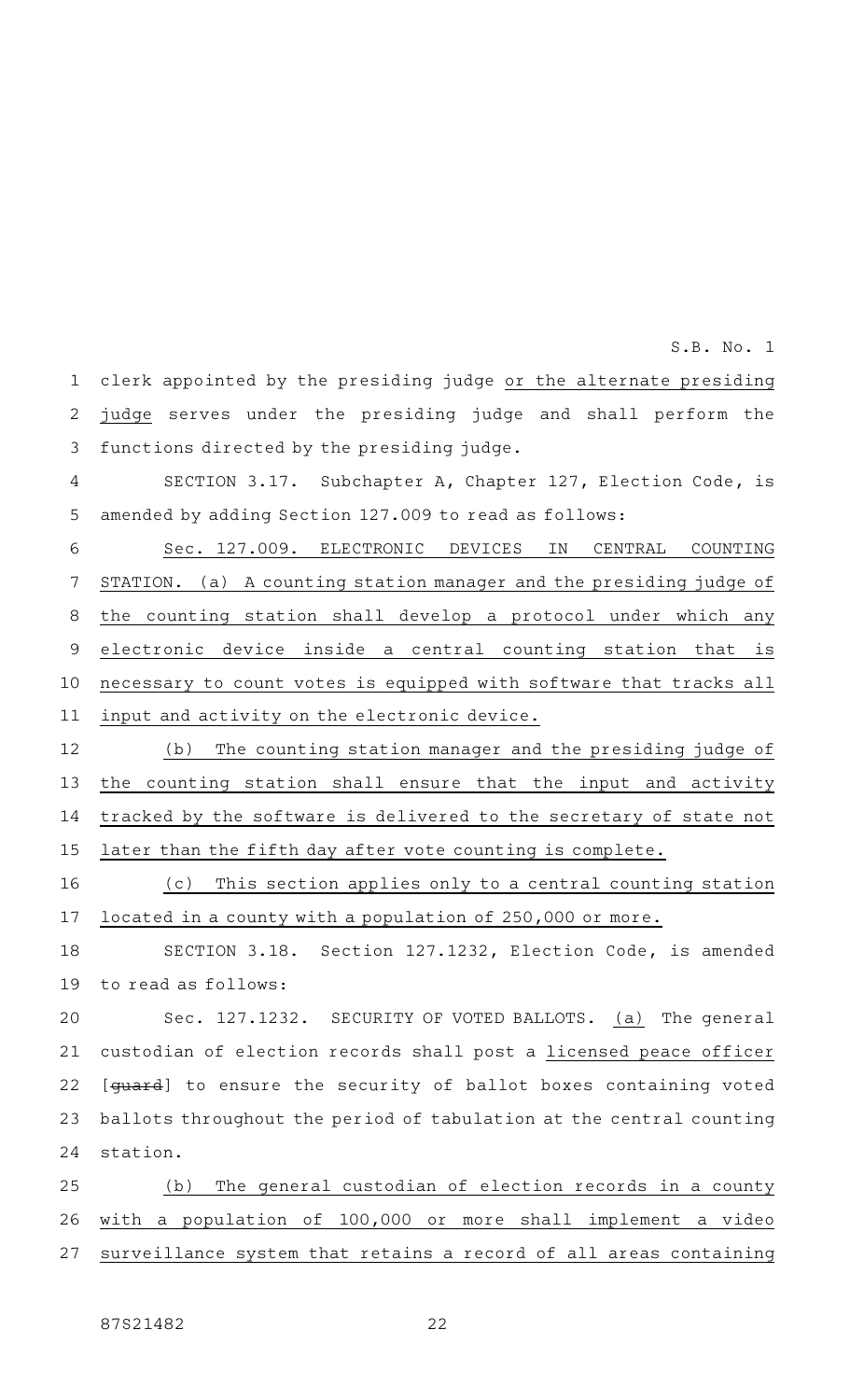| $\mathbf 1$    | voted ballots:                                                       |
|----------------|----------------------------------------------------------------------|
| $\overline{2}$ | from the time the voted ballots are delivered to<br>(1)              |
| 3              | the central counting station until the canvass of precinct election  |
| 4              | returns; and                                                         |
| 5              | from the time the voted ballots are delivered to<br>(2)              |
| 6              | the signature verification committee or early voting ballot board    |
| 7              | until the canvass of precinct election returns.                      |
| 8              | A video from a system implemented under Subsection (b)<br>(c)        |
| $\mathsf 9$    | shall be made available to the public by a livestream.               |
| 10             | (d)<br>The video recorded is an election record under Section        |
| 11             | 1.012 and shall be retained by the general custodian of election     |
| 12             | records until the end of the calendar year in which an election is   |
| 13             | held or until an election contest filed in the county has been       |
| 14             | resolved, whichever is later.                                        |
| 15             | SECTION 3.19. Chapter 127, Election Code, as effective               |
| 16             | September 1, 2021, is amended by adding Subchapter J to read as      |
| 17             | follows:                                                             |
| 18             | SUBCHAPTER J. RANDOMIZED AUDITS                                      |
| 19             | Sec. 127.351. RANDOMIZED COUNTY AUDITS. (a) Immediately              |
| 20             | after the uniform election date in November of an even-numbered      |
| 21             | year, the secretary of state shall conduct an audit of the elections |
| 22             | held in four counties during the previous two years.                 |
| 23             | The secretary of state shall select the counties to be<br>(b)        |
| 24             | audited under Subsection (a) at random, except that:                 |
| 25             | two of the counties selected must have a total<br>(1)                |
| 26             | population of less than 300,000;                                     |
| 27             | two of the counties selected must have a total<br>(2)                |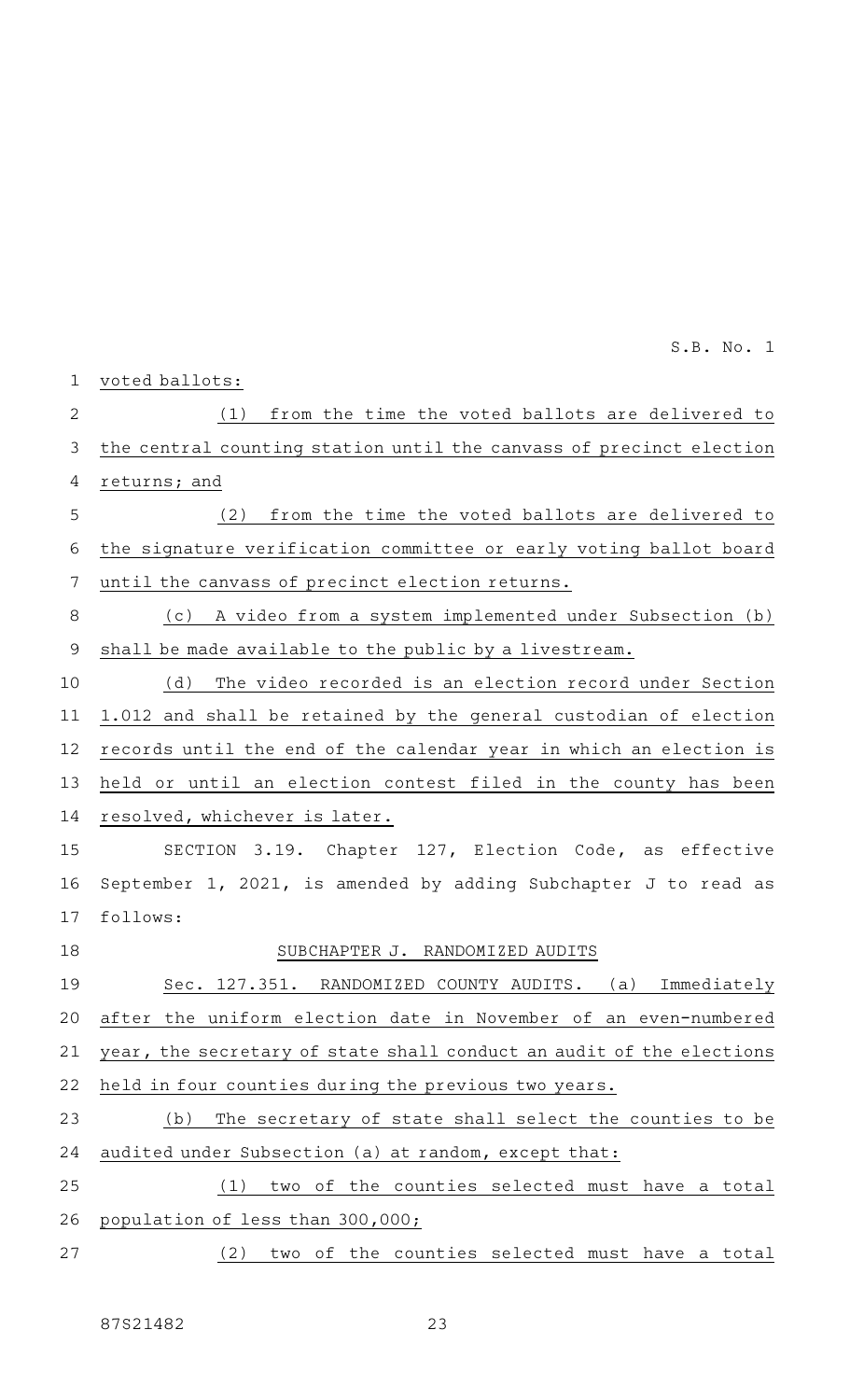population of 300,000 or more; and (3) a county selected in the most recent audit cycle may not be selected in the current audit cycle. (c) A county selected to be audited may not pay the cost of performing an audit under this section. (d) The secretary of state shall adopt rules as necessary to implement this section. ARTICLE 4. ELECTION OFFICERS AND OBSERVERS SECTION 4.01. Section 32.075, Election Code, is amended by adding Subsections (g) and (h) to read as follows: (g) A presiding judge may not have a watcher duly accepted for service under Subchapter A, Chapter 33, removed from the polling place for violating a provision of this code or any other provision of law relating to the conduct of elections, other than a violation of the Penal Code, unless the violation was observed by an election judge or clerk. (h) Notwithstanding Subsection (g), a presiding judge may call a law enforcement officer to request that a poll watcher be removed if the poll watcher commits a breach of the peace or a violation of law. SECTION 4.02. Subchapter A, Chapter 33, Election Code, is amended by adding Section 33.0015 to read as follows: Sec. 33.0015. CHAPTER PURPOSE AND WATCHER DUTY. The purpose of this chapter is to preserve the integrity of the ballot box in accordance with Section 4, Article VI, Texas Constitution, by providing for the appointment of watchers. It is the intent of the legislature that watchers duly accepted for service under this 1 2 3 4 5 6 7 8 9 10 11 12 13 14 15 16 17 18 19 20 21 22 23 24 25 26 27

S.B. No. 1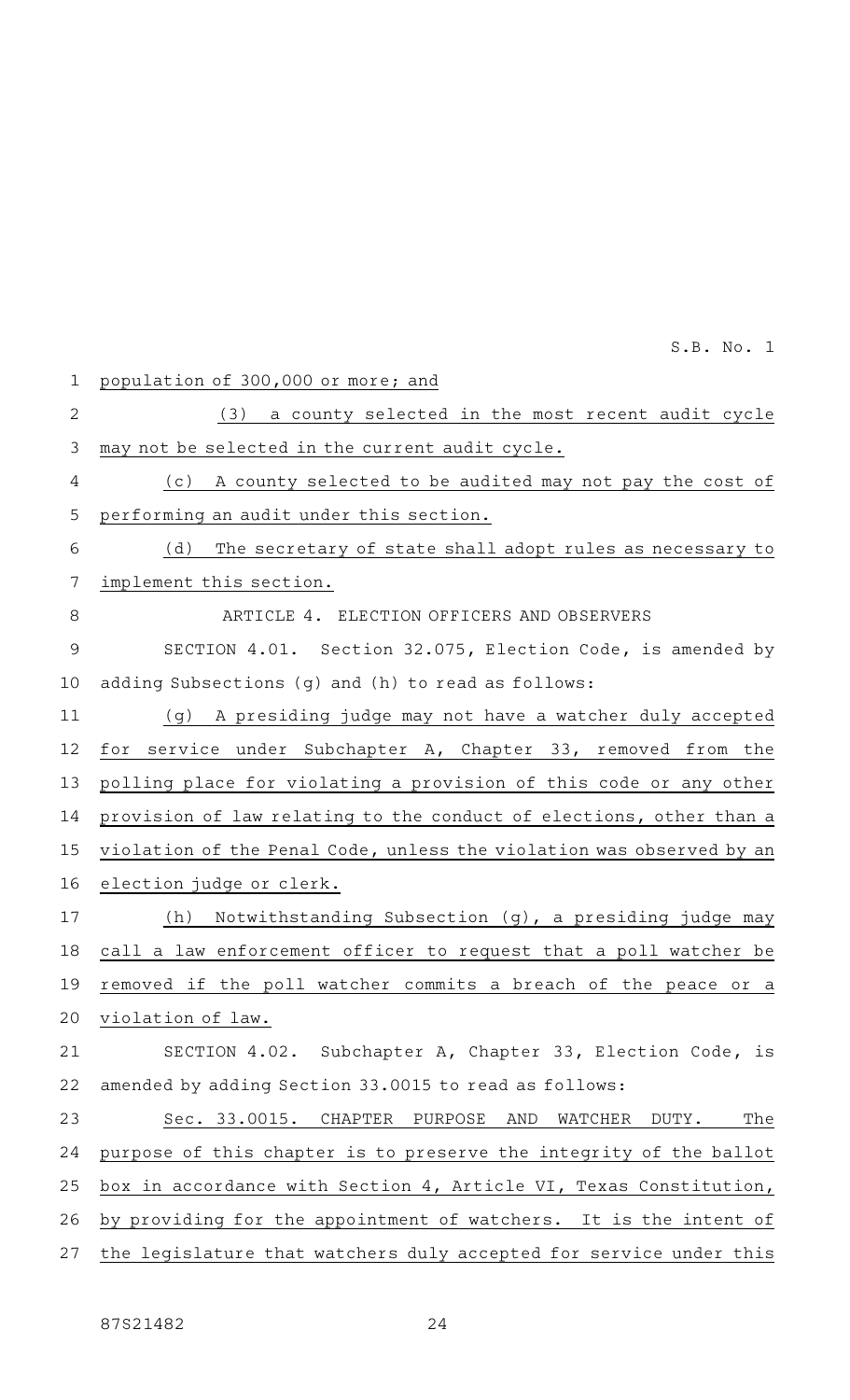chapter be allowed to observe and report on irregularities in the conduct of any election, but may not interfere in the orderly conduct of an election. To effect that purpose, a watcher appointed under this chapter shall observe without obstructing the conduct of an election and call to the attention of an election officer any observed or suspected irregularity or violation of law in the conduct of the election. SECTION 4.03. Subchapter A, Chapter 33, Election Code, is amended by adding Section 33.0016 to read as follows: Sec. 33.0016. REFERENCES TO EARLY VOTING BALLOT BOARD IN THIS CHAPTER. A reference in this chapter to an early voting ballot board includes a signature verification committee. SECTION 4.04. Subchapter A, Chapter 33, Election Code, is amended by adding Section 33.008 to read as follows: Sec. 33.008. TRAINING PROGRAM. The secretary of state shall develop and maintain a training program for watchers. The training program must:  $(1)$  be available: (A) entirely via the Internet; and (B) at any time, without a requirement for prior registration; and (2) provide a watcher who completes the training with a certificate of completion. SECTION 4.05. Section 33.031, Election Code, is amended by adding Subsection (b) to read as follows: (b) In addition to the requirements of Subsection  $(a)$ , to be eligible to serve as a watcher, a person must complete training 1 2 3 4 5 6 7 8 9 10 11 12 13 14 15 16 17 18 19 20 21 22 23 24 25 26 27 S.B. No. 1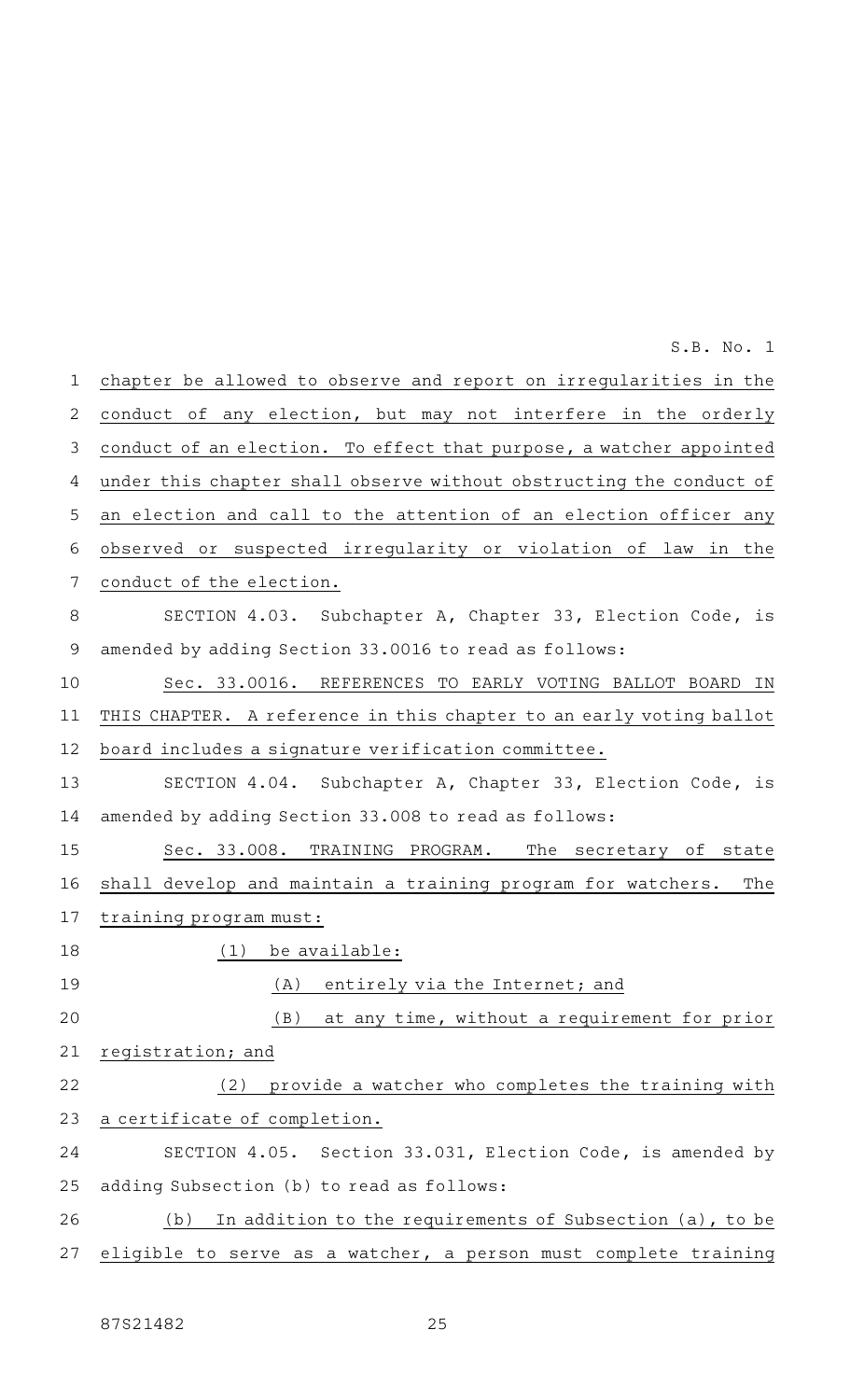#### under Section 33.008. 1

SECTION 4.06. Section 33.051, Election Code, is amended by amending Subsections (a), (b), (d), and (e) and adding Subsections (a-1), (g), and (h) to read as follows: 2 3 4

(a)AAA watcher appointed to serve at a precinct polling place, a meeting place for an early voting ballot board, or a central counting station must deliver the following materials [a certificate of appointment] to the presiding judge at the time the watcher reports for service: 5 6 7 8 9

10

# $(1)$  a certificate of appointment; and

(2) a certificate of completion from training completed by the watcher under Section 33.008. 11 12

 $(a-1)$  A watcher appointed to serve at an early voting polling place must deliver the certificates under Subsection (a) [a certificate of appointment] to the early voting clerk or deputy clerk in charge of the polling place when the watcher first reports for service. 13 14 15 16 17

(b) The officer presented with a watcher's certificates [certificate of appointment] shall require the watcher to countersign the certificate of appointment to ensure that the watcher is the same person who signed the certificate of appointment. Except as provided by Subsection (c), a watcher who presents himself or herself at the proper time with the certificates required under Subsection (a) [a certificate of appointment] shall be accepted for service unless the person is ineligible to serve or the number of appointees to which the appointing authority is entitled have already been accepted. 18 19 20 21 22 23 24 25 26 27

87S21482 26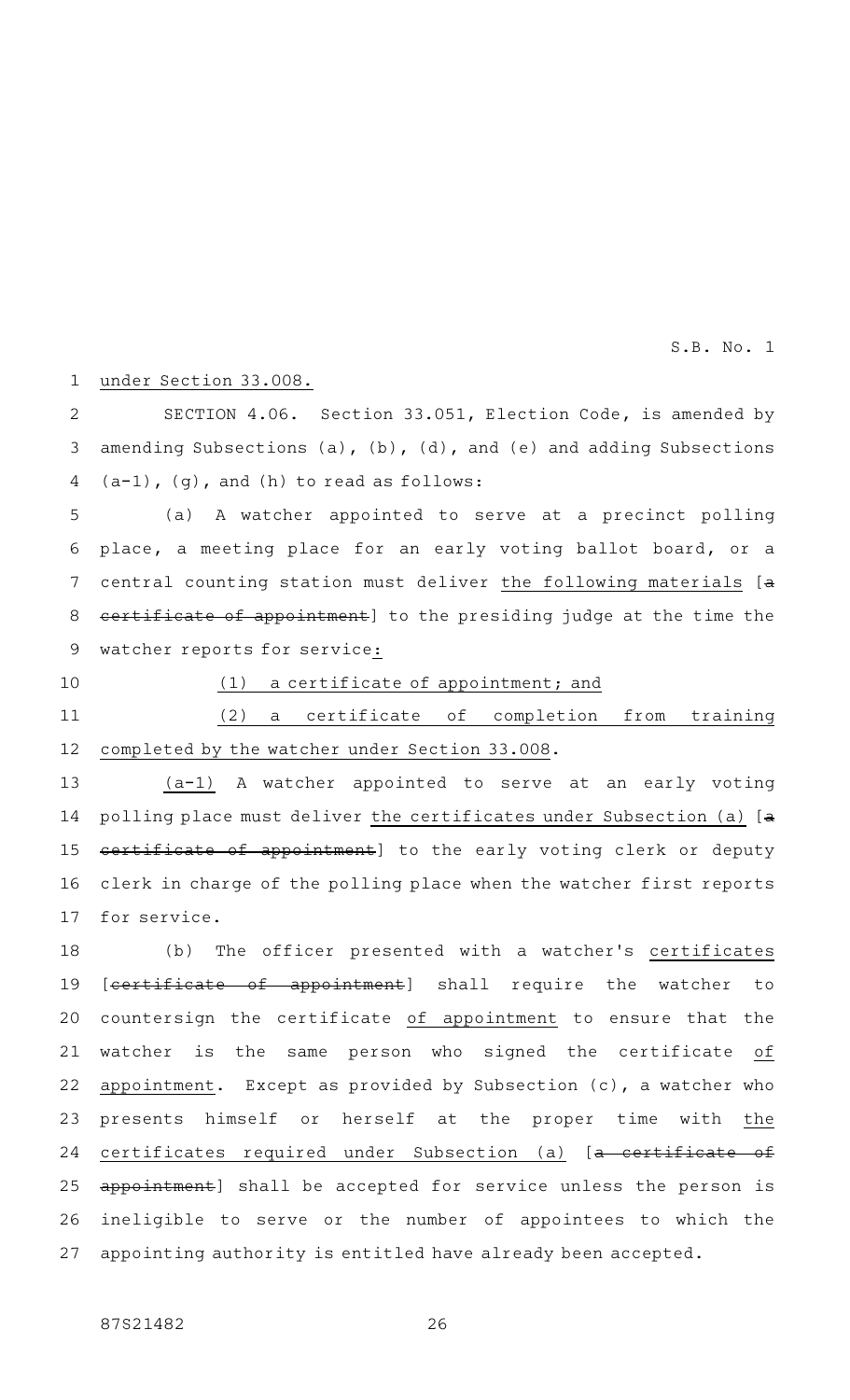(d) The certificates [certificate] of a watcher serving at an early voting polling place shall be retained at the polling place until voting at the polling place is concluded. At each subsequent time that the watcher reports for service, the watcher shall inform the clerk or deputy in charge. The officer may require the watcher to sign the watcher 's name in the officer 's presence, for comparison with the signature on the certificate of appointment, if the officer is uncertain of the watcher 's identity. 1 2 3 4 5 6 7 8

(e) If a watcher is not accepted for service, the certificates [certificate of appointment] shall be returned to the watcher with a signed statement of the reason for the rejection. 9 10 11

(g) An election officer commits an offense if the officer intentionally or knowingly refuses to accept a watcher for service when acceptance of the watcher is required by this section. An offense under this subsection is a Class A misdemeanor. 12 13 14 15

 $(h)$  Before accepting a watcher, the officer presented with a watcher 's certificate of appointment shall require the watcher to take the following oath, administered by the officer: "I swear (or affirm) that I will not disrupt the voting process or harass voters in the discharge of my duties." 16 17 18 19 20

SECTION 4.07. Section 33.056, Election Code, is amended by amending Subsection (a) and adding Subsections (e) and (f) to read as follows: 21 22 23

(a) Except as provided by Section 33.057, a watcher is entitled to observe any activity conducted at the location at which the watcher is serving. A watcher is entitled to sit or stand [conveniently] near enough to see and hear the election officers 24 25 26 27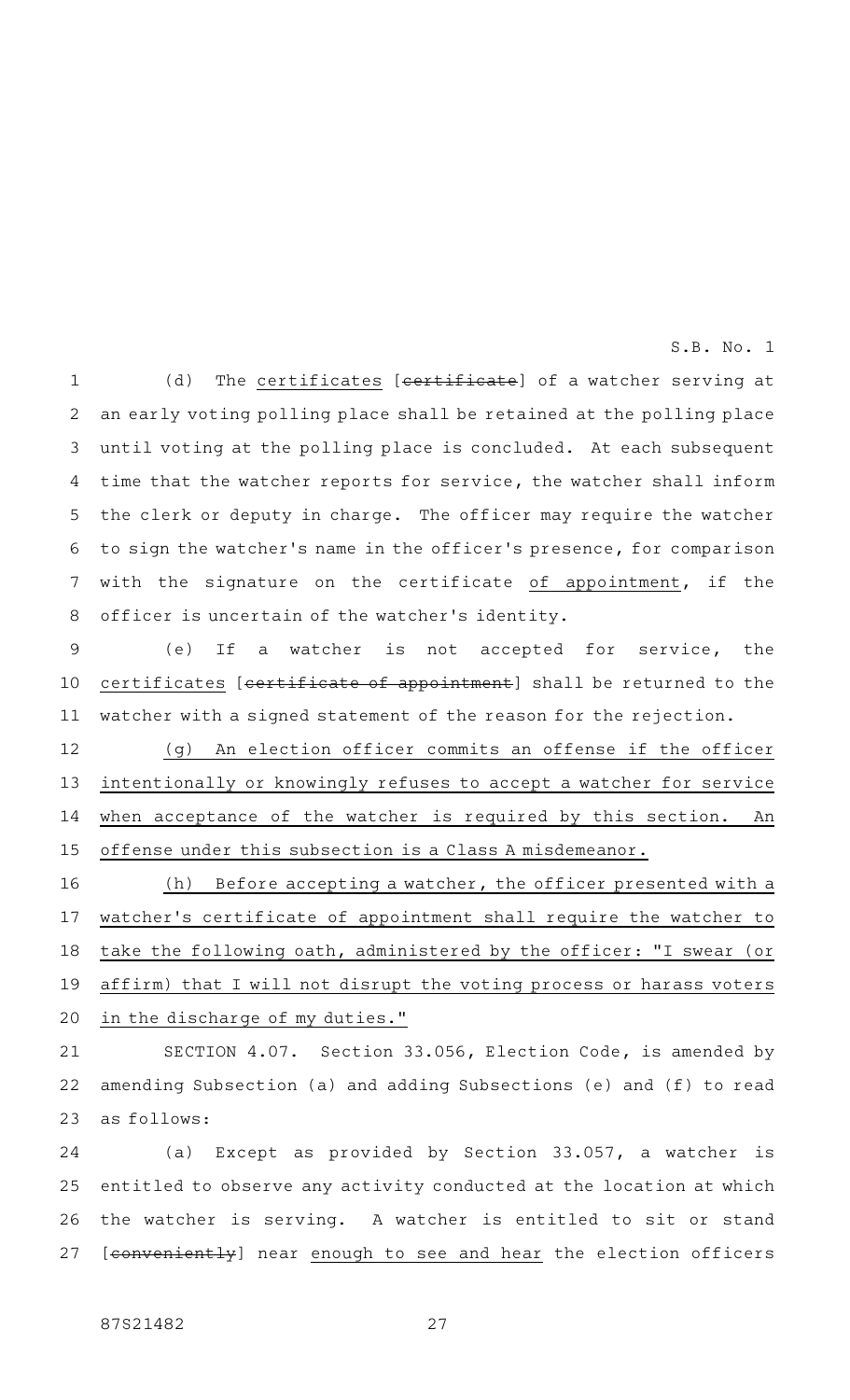conducting the observed activity, except as otherwise prohibited by this chapter. 1 2

(e) Except as provided by Section 33.057(b), a watcher may not be denied free movement where election activity is occurring within the location at which the watcher is serving. 3 4 5

 $(f)$  In this code, a watcher who is entitled to "observe" an election activity is entitled to sit or stand near enough to see and hear the activity. 6 7 8

SECTION 4.08. Subchapter C, Chapter 33, Election Code, is amended by adding Section 33.0605 to read as follows: 9 10

Sec. 33.0605. OBSERVING DATA STORAGE SEALING AND TRANSFER. (a) A watcher appointed to serve at a polling place in an election who is available at the time of the action may observe all election activities relating to closing the polling place, including the sealing and transfer of a memory card, flash drive, hard drive, data storage device, or other medium now existing or later developed used by the voting system equipment. 11 12 13 14 15 16 17

(b) Notwithstanding any other provision of this code, a watcher duly accepted for service at a polling location is entitled to follow the transfer of election materials from the polling place at which the watcher was accepted to a regional tabulating center, the central counting station, or any other location designated to process election materials. The authority responsible for administering a regional tabulating center or another location where election materials are processed must accept duly appointed watchers for service in the same manner a watcher is accepted for service under Section 33.051 and must accept the same number of 18 19 20 21 22 23 24 25 26 27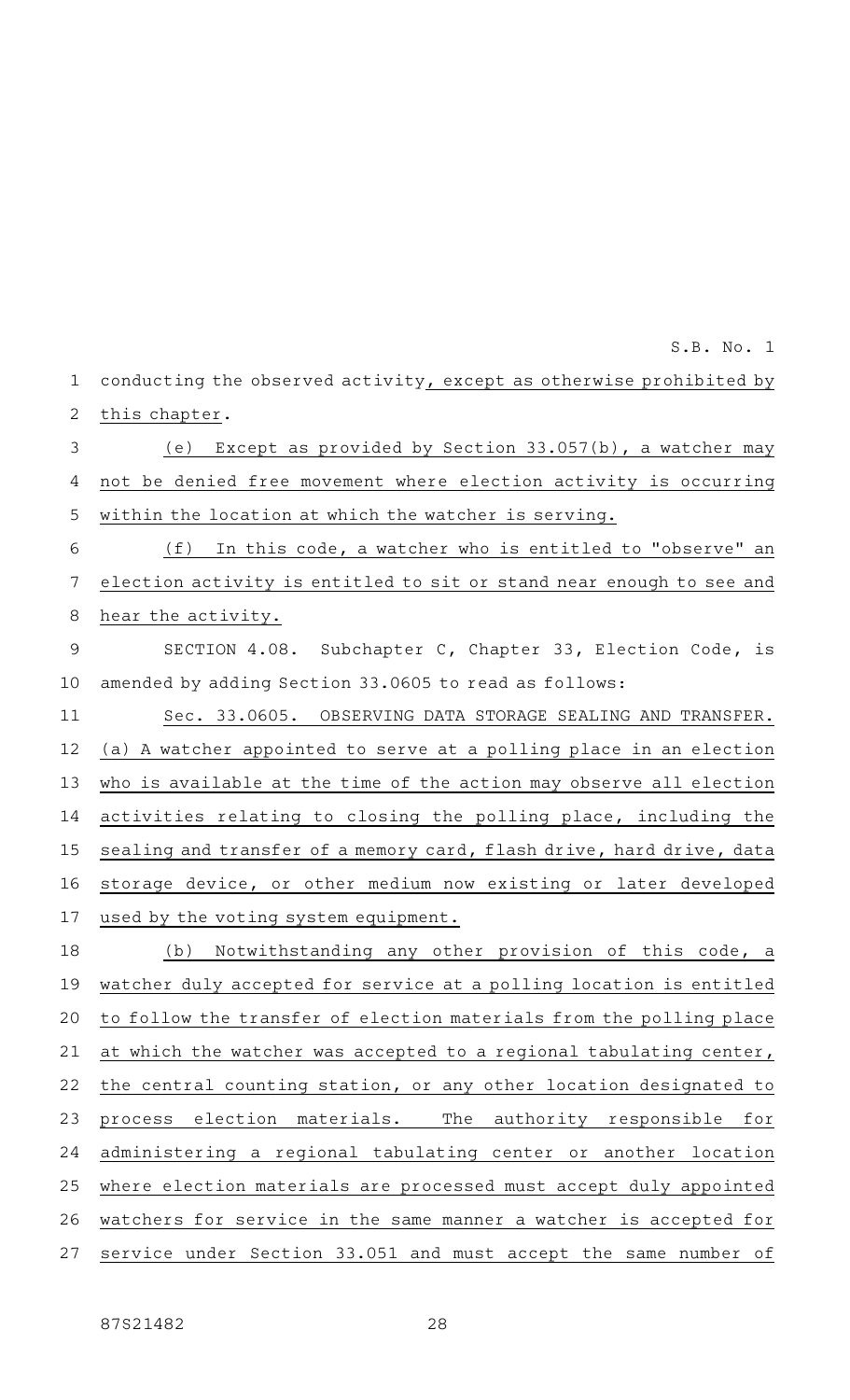### watchers that may serve under Section 33.007(a). 1

SECTION 4.09. Section 33.061(a), Election Code, is amended to read as follows: 2 3

(a) A person commits an offense if the person serves in an official capacity at a location at which the presence of watchers is authorized and knowingly prevents a watcher from observing an activity or procedure the person knows the watcher is entitled to observe, including by taking any action to obstruct the view of a watcher or distance the watcher from the activity or procedure to be observed in a manner that would make observation not reasonably effective. 4 5 6 7 8 9 10 11

SECTION 4.10. Subchapter C, Chapter 33, Election Code, is amended by adding Section 33.063 to read as follows: 12 13

Sec. 33.063. RELIEF. The appointing authority for a watcher who believes that the watcher was unlawfully prevented or obstructed from the performance of the watcher 's duties may seek: 14 15 16

(1) injunctive relief under Section 273.081, including issuance of temporary orders; 17 18

(2) a writ of mandamus under Section 161.009 or 273.061; and 19 20

21

# (3) any other remedy available under law.

SECTION 4.11. Section 34.005, Election Code, is amended to read as follows: 22 23

Sec. 34.005. ACTION BY SECRETARY OF STATE. (a) The secretary of state may refer a reported violation of law for appropriate action to the attorney general, if the attorney general has jurisdiction, or to a prosecuting attorney having jurisdiction. 24 25 26 27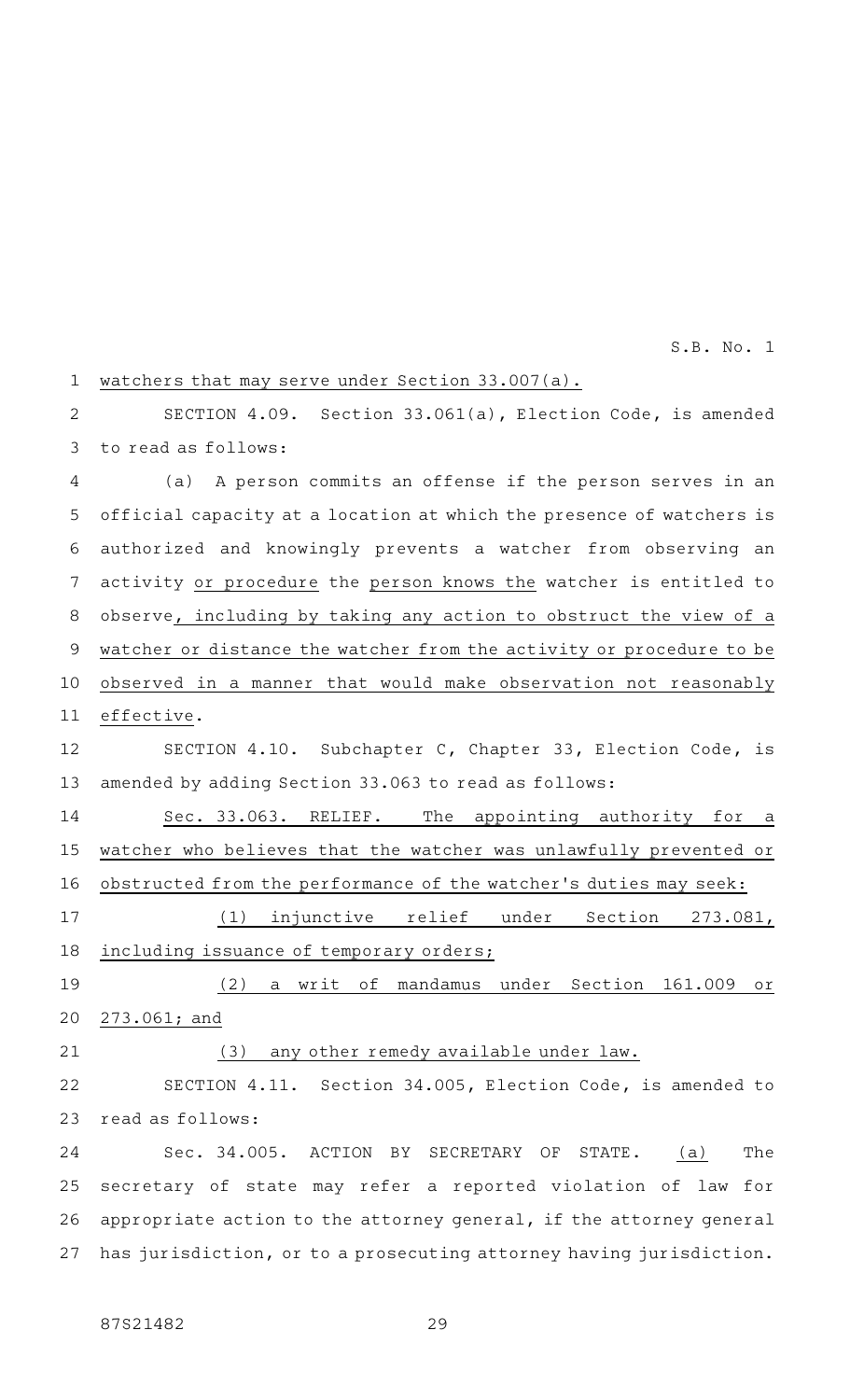| $\mathbf 1$   | (b)<br>Ιf<br>the secretary of state believes that<br>state<br>a      |
|---------------|----------------------------------------------------------------------|
| $\sqrt{2}$    | was unlawfully prevented or obstructed<br>from<br>the<br>inspector   |
| 3             | performance of the inspector's duties, the secretary of state may    |
| 4             | seek:                                                                |
| 5             | (1)<br>injunctive relief under Section 273.081,                      |
| $\sqrt{6}$    | including issuance of temporary orders;                              |
| 7             | (2)<br>a writ of mandamus under Section 161.009<br>$\circ$ r         |
| $\,8\,$       | $273.061;$ and                                                       |
| $\mathcal{G}$ | any other remedy available under law.<br>(3)                         |
| 10            | SECTION 4.12. Section 86.006, Election Code, is amended by           |
| 11            | amending Subsection (a) and adding Subsection (a-2) to read as       |
| 12            | follows:                                                             |
| 13            | A marked ballot voted under this chapter must be<br>(a)              |
| 14            | returned to the early voting clerk in the official carrier           |
| 15            | The carrier envelope may be delivered in another<br>envelope.        |
| 16            | envelope and must be transported and delivered only by:              |
| 17            | (1)<br>mail;                                                         |
| 18            | (2)<br>common or contract carrier; or                                |
| 19            | (3) subject to Subsections [Subsection] (a-1)<br>and                 |
| 20            | $(a-2)$ , in-person delivery by the voter who voted the ballot.      |
| 21            | (a-2) An in-person delivery of a marked ballot voted under           |
| 22            | this chapter must be received by an election official at the time of |
| 23            | The receiving official shall record the voter's name,<br>delivery.   |
| 24            | signature, and type of identification provided under Section         |
| 25            | 63.0101 on a roster prescribed by the secretary of state.<br>The     |
| 26            | receiving official shall attest on the roster that the delivery      |
| 27            | complies with this section.                                          |
|               |                                                                      |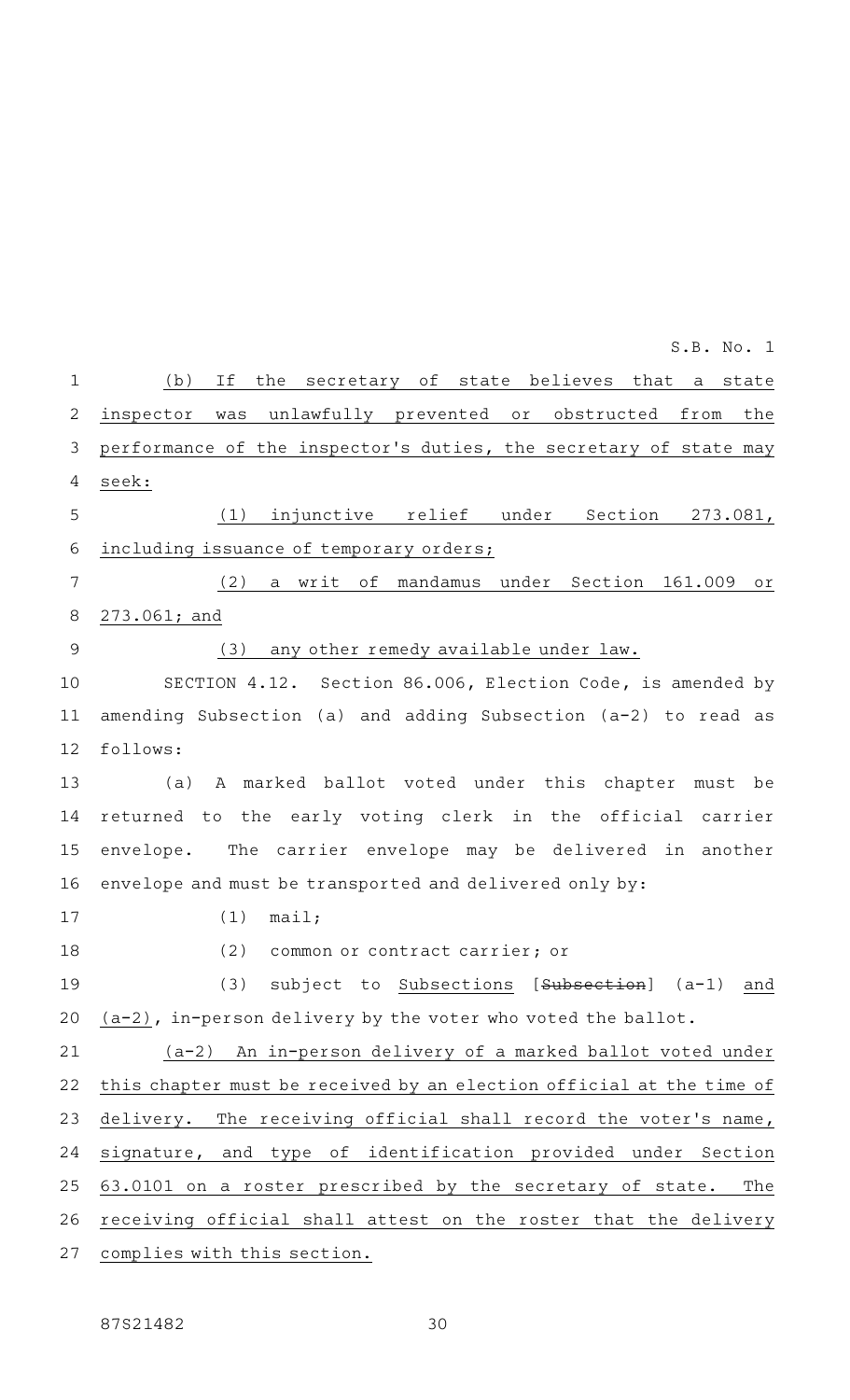SECTION 4.13. Chapter 121, Election Code, is amended by adding Section 121.004 to read as follows: Sec. 121.004. COMMUNICATIONS WITH VOTING SYSTEMS VENDOR PUBLIC INFORMATION. (a) Except as provided by Subsection (b), a written letter, e-mail, or other communication, including a communication made confidential by other law, between a public official and a voting systems vendor:  $(1)$  is not confidential; (2) is public information for purposes of Chapter 552, Government Code; and (3) is not subject to an exception to disclosure provided by Chapter 552, Government Code, other than Sections 552.110 and 552.1101, Government Code. (b) A written letter, e-mail, or other communication between a public official and a voting systems vendor is excepted from disclosure under Chapter 552, Government Code, if the communication discloses information, data, or records relating to the security of elections critical infrastructure. SECTION 4.14. Section 127.1301, Election Code, is amended to read as follows: Sec. 127.1301. [TALLYING, TABULATING, AND REPORTING] CENTRALLY COUNTED OPTICAL SCAN BALLOTS [BALLOT UNDERVOTES AND OVERVOTES]. (a) In an election using centrally counted optical scan ballots, the undervotes and overvotes on those ballots shall be tallied, tabulated, and reported by race and by election precinct in the form and manner prescribed by the secretary of state. 1 2 3 4 5 6 7 8 9 10 11 12 13 14 15 16 17 18 19 20 21 22 23 24 25 26 27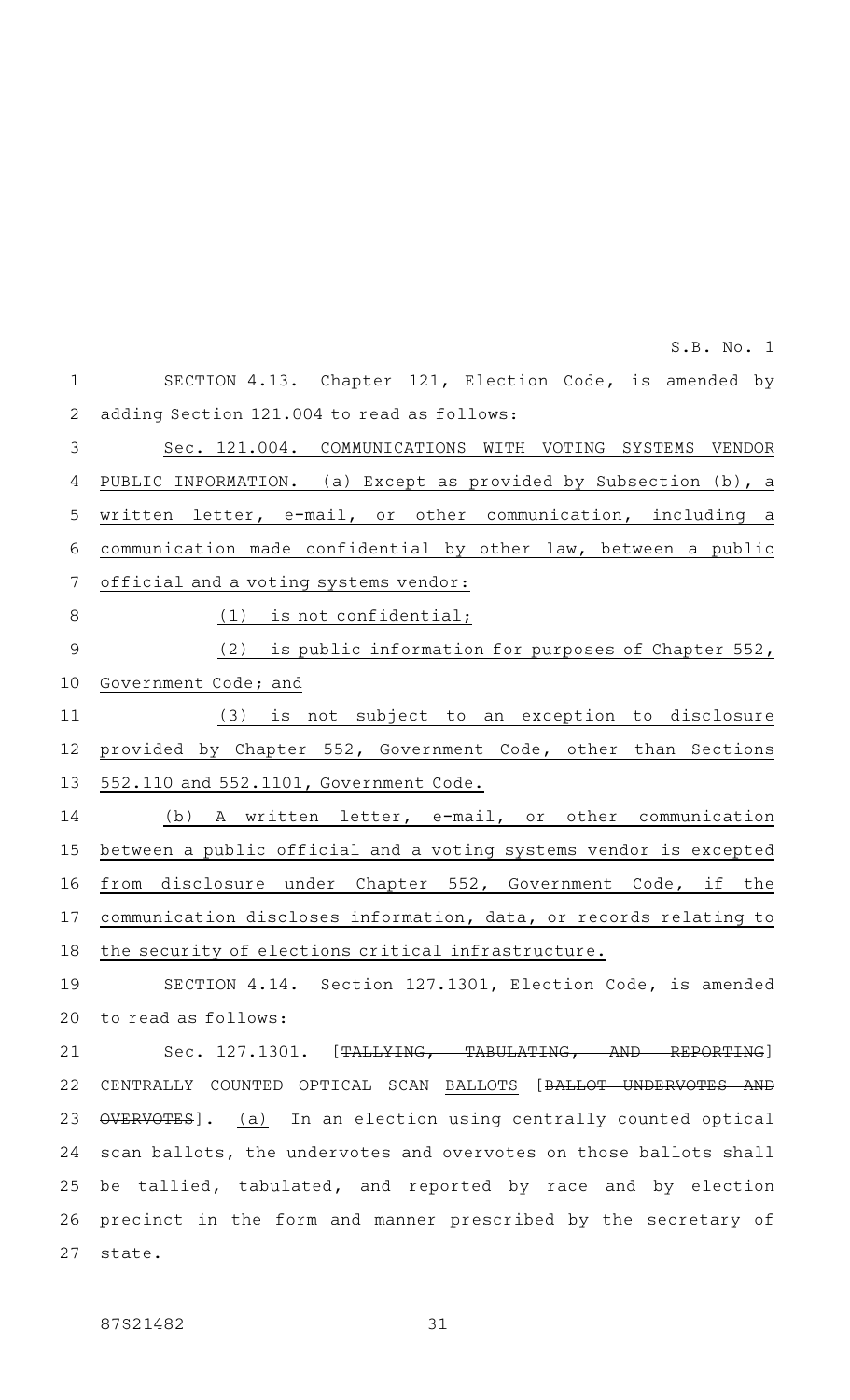(b) An authority operating a central counting station under this chapter may not purchase or use a centrally counted optical ballot scan system that uses a data storage disc on which information, once written, is capable of being modified. (c) An authority that purchases system components in order to comply with this section is eligible to have 100 percent of the cost of those system components reimbursed. (d) Subsection (b) applies starting on the earlier of:  $(1)$  the date on which the state certifies the first centrally counted optical ballot scan system under this section; or (2) September 1, 2026. (e) This subsection and Subsection (d) expire October 1, 2026. SECTION 4.15. Section 127.131, Election Code, is amended by adding Subsection (f) to read as follows: (f) The presiding judge of the central counting station shall provide and attest to a written reconciliation of votes and voters at the close of tabulation for election day and again after the central counting station meets for the last time to process late-arriving ballots by mail and provisional ballots. The secretary of state shall create and promulgate rules and a form to facilitate compliance with this subsection. The form shall be posted on a website maintained by the county along with election returns and results. SECTION 4.16. Section 129.023, Election Code, is amended by adding Subsections (b-2) and (c-1) to read as follows:  $(b-2)$  If the test is being conducted for an election in 1 2 3 4 5 6 7 8 9 10 11 12 13 14 15 16 17 18 19 20 21 22 23 24 25 26 27 S.B. No. 1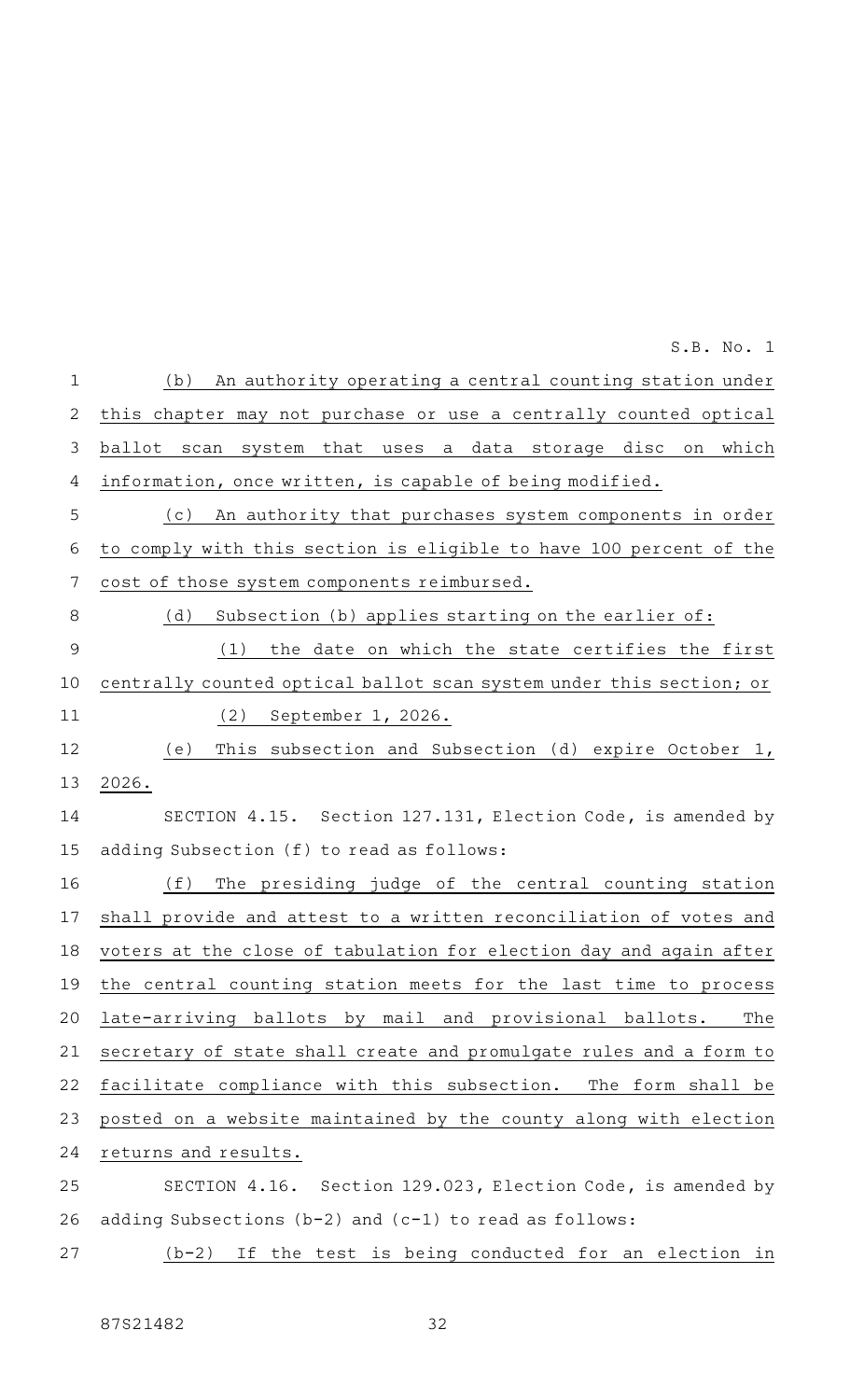which a county election board has been established under Section 51.002, the general custodian of election records shall notify each member of the board of the test at least 48 hours before the date of the test. If the county election board chooses to witness the test, each member shall sign the statement required by Subsection (e)(1).  $(c-1)$  A test conducted under this section must also require the general custodian of election records to demonstrate, using a representative sample of voting system equipment, that the source code of the equipment has not been altered. ARTICLE 5. VOTING BY MAIL SECTION 5.01. Section 84.001(b), Election Code, is amended to read as follows: (b) Subject to Section 1.011, an  $[An]$  application must be submitted in writing and signed by the applicant using ink on paper. An electronic signature or photocopied signature is not permitted. SECTION 5.02. Section 84.002, Election Code, as effective September 1, 2021, is amended by amending Subsection (a) and adding Subsection (b-1) to read as follows: (a) An early voting ballot application must include:  $(1)$  the applicant's name and the address at which the applicant is registered to vote;  $(1-a)$  the following information: (A) the number of the applicant's driver's license, election identification certificate, or personal identification card issued by the Department of Public Safety; (B) if the applicant has not been issued a number described by Paragraph (A), the last four digits of the applicant's 1 2 3 4 5 6 7 8 9 10 11 12 13 14 15 16 17 18 19 20 21 22 23 24 25 26 27 S.B. No. 1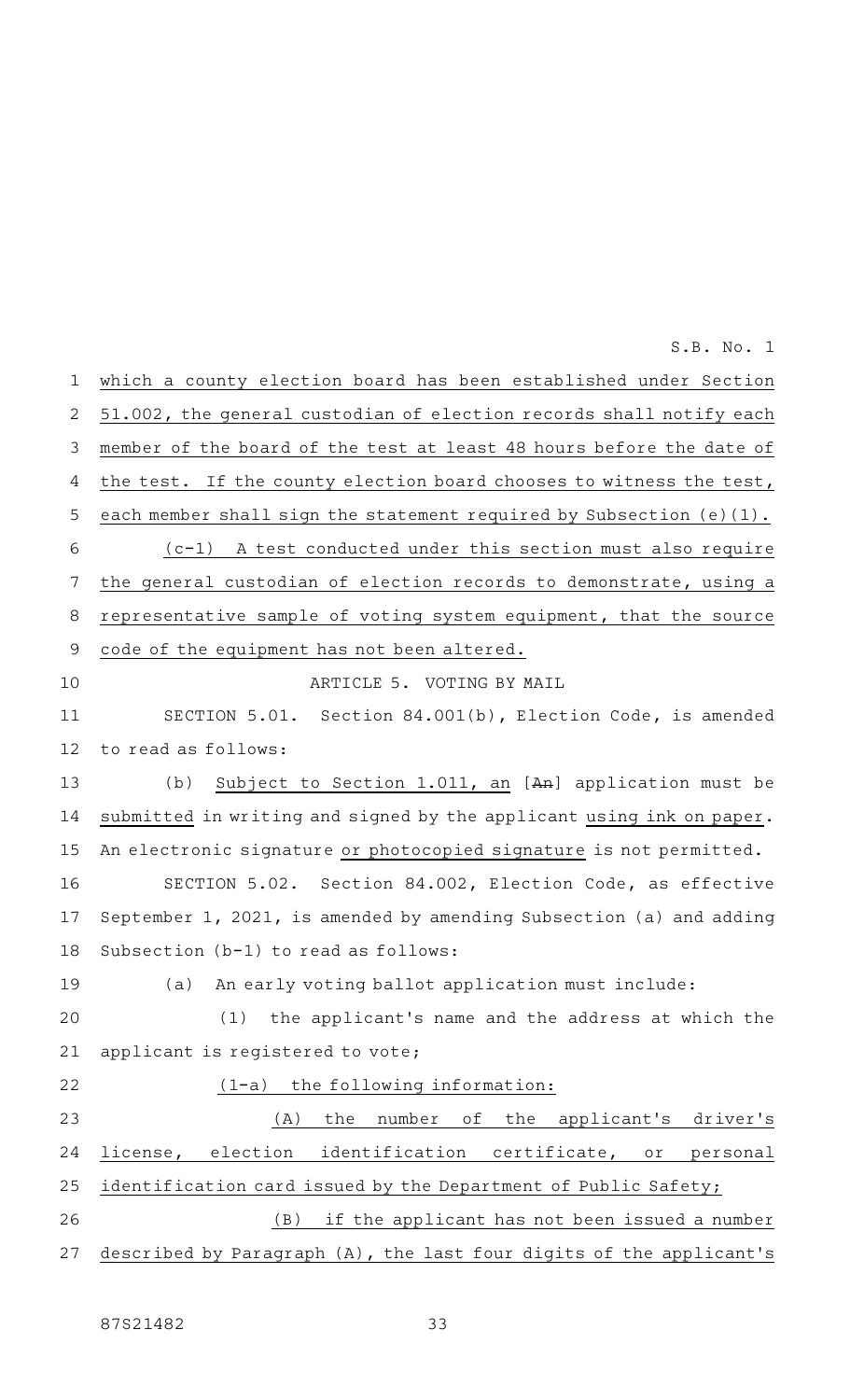#### social security number; or 1

(C) a statement by the applicant that the applicant has not been issued a number described by Paragraph (A) or (B); 2 3 4

(2) for an application for a ballot to be voted by mail on the ground of absence from the county of residence, the address outside the applicant 's county of residence to which the ballot is to be mailed; 5 6 7 8

(3) for an application for a ballot to be voted by mail on the ground of age or disability, the address of the hospital, nursing home or other long-term care facility, or retirement center, or of a person related to the applicant within the second degree by affinity or the third degree by consanguinity, as determined under Chapter 573, Government Code, if the applicant is living at that address and that address is different from the address at which the applicant is registered to vote; 9 10 11 12 13 14 15 16

(4) for an application for a ballot to be voted by mail on the ground of confinement in jail, the address of the jail or of a person related to the applicant within the degree described by Subdivision (3); 17 18 19 20

(5) for an application for a ballot to be voted by mail on any ground, an indication of each election for which the applicant is applying for a ballot; 21 22 23

(6) an indication of the ground of eligibility for early voting; and 24 25

(7) for an application for a ballot to be voted by mail on the ground of involuntary civil commitment, the address of the 26 27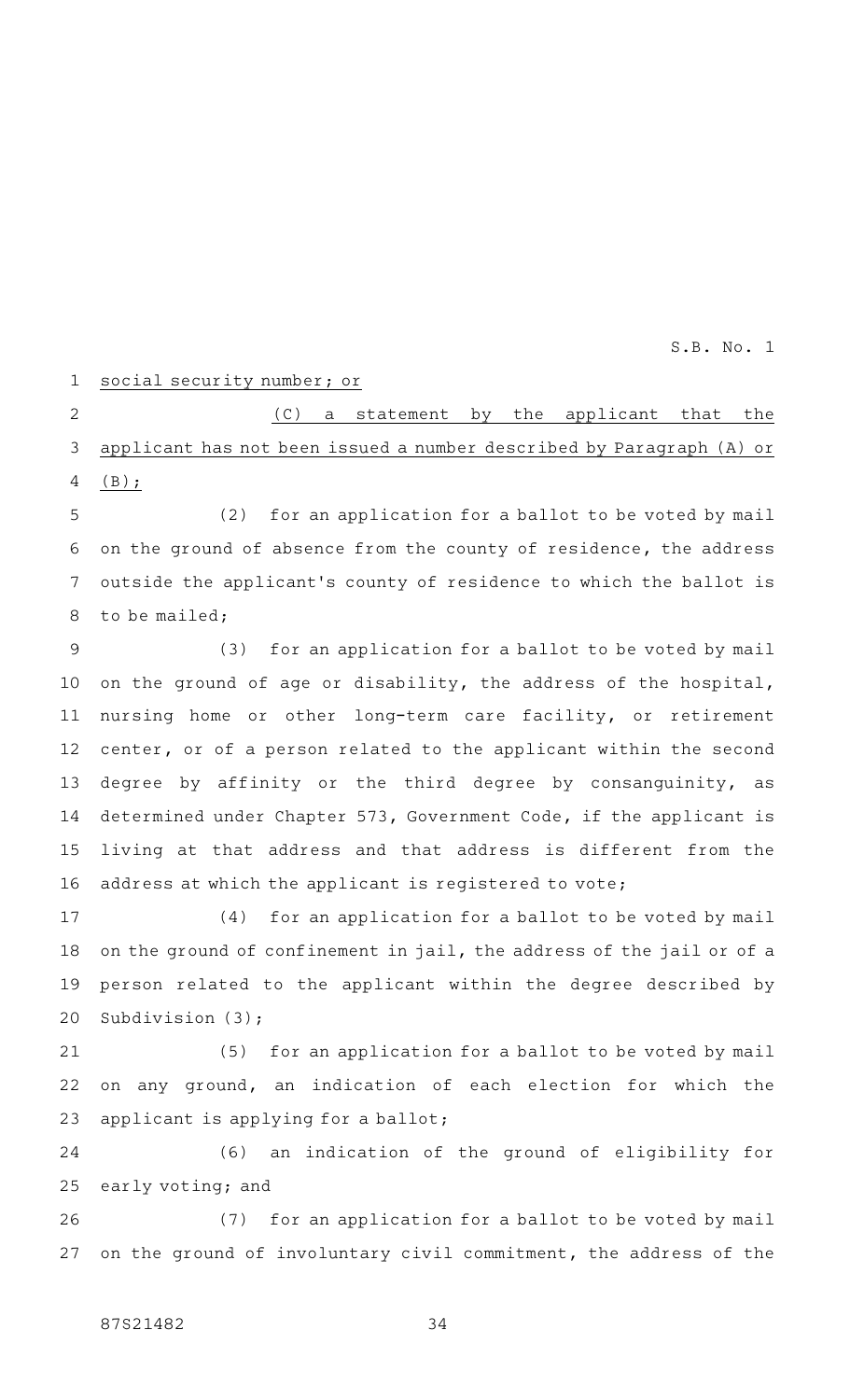facility operated by or under contract with the Texas Civil Commitment Office or of a person related to the applicant within the degree of consanguinity described by Subdivision (3). 1 2 3

S.B. No. 1

 $(b-1)$  A person may use the number of a driver's license, election identification certificate, or personal identification card that has expired for the purpose of fulfilling the requirement under Subsection (a)(1-a) if the license or identification is otherwise valid. 4 5 6 7 8

SECTION 5.03. Section 84.011(a), Election Code, as effective September 1, 2021, is amended to read as follows: 9 10

(a) The officially prescribed application form for an early voting ballot must include: 11 12

(1) immediately preceding the signature space the statement: "I certify that the information given in this application is true, and I understand that giving false information in this application is a crime."; 13 14 15 16

(2) a statement informing the applicant of the offenses prescribed by Sections 84.003 and 84.004; 17 18

(3) spaces for entering an applicant's voter registration number and county election precinct of registration, with a statement informing the applicant that failure to furnish that information does not invalidate the application; 19 20 21 22

(3-a) a space for entering the information required under Section 84.002(a)(1-a); and 23 24

 $(4)$  on an application for a ballot to be voted by mail: (A) a space for an applicant applying on the ground of absence from the county of residence to indicate the date 25 26 27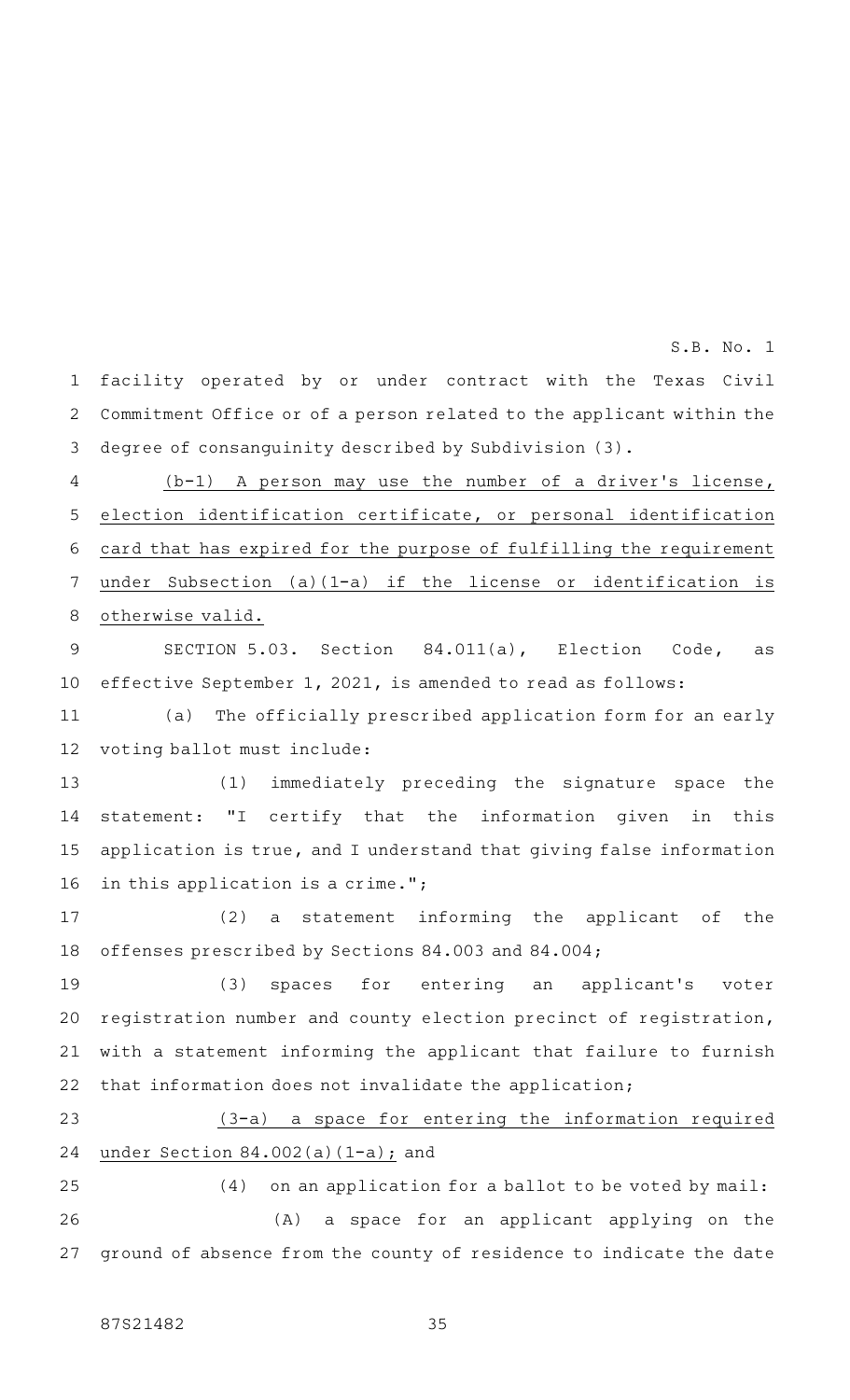on or after which the applicant can receive mail at the address outside the county; 1 2 S.B. No. 1

(B) a space for indicating the fact that an applicant whose application is signed by a witness cannot make the applicant 's mark and a space for indicating the relationship or lack of relationship of the witness to the applicant; 3 4 5 6

(C) a space for entering an applicant's telephone number, with a statement informing the applicant that failure to furnish that information does not invalidate the application; 7 8 9

(D) a space or box for an applicant applying on the ground of age or disability to indicate that the address to which the ballot is to be mailed is the address of a facility or relative described by Section 84.002(a)(3), if applicable; 10 11 12 13

 $(E)$  a space or box for an applicant applying on the ground of confinement in jail or involuntary civil commitment to indicate that the address to which the ballot is to be mailed is the address of a relative described by Section 84.002(a)(4) or (7), if applicable; 14 15 16 17 18

(F) a space for an applicant applying on the ground of age or disability to indicate if the application is an application under Section 86.0015; 19 20 21

(G) spaces for entering the signature, printed name, and residence address of any person assisting the applicant; 22 23

(H) a statement informing the applicant of the condition prescribed by Section 81.005; and 24 25

(I) a statement informing the applicant of the requirement prescribed by Section 86.003(c). 26 27

## 87S21482 36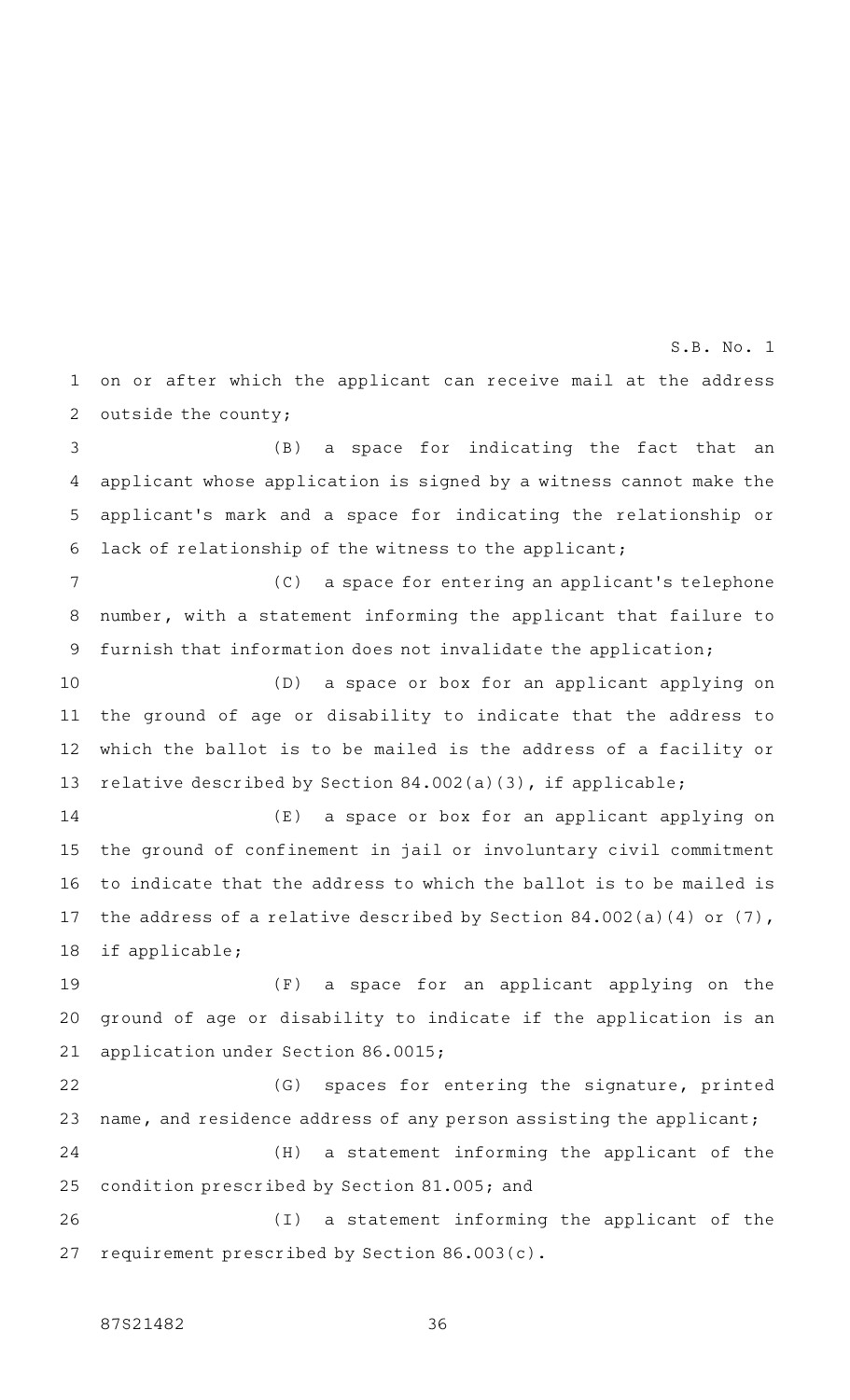SECTION 5.04. Subchapter A, Chapter 84, Election Code, is amended by adding Section 84.0111 to read as follows: Sec. 84.0111. DISTRIBUTION OF APPLICATION FORM. (a) Except as provided by Subsection (c) or as otherwise authorized by this code, an officer or employee of this state or of a political subdivision of this state may not distribute an application form for an early voting ballot to a person who did not request an application under Section 84.001. (b) An officer or employee of this state or of a political subdivision of this state may not use public funds to facilitate the distribution by another person of an application form for an early voting ballot to a person who did not request an application under Section 84.001. (c)AAA political party or a candidate for office may distribute an application form for an early voting ballot to a person who did not request an application under Section 84.001. SECTION 5.05. Section 84.032(c), Election Code, is amended to read as follows: (c) An applicant may submit a request after the close of 1 2 3 4 5 6 7 8 9 10 11 12 13 14 15 16 17 18 19

early voting by personal appearance by appearing in person and: 20

(1) returning the ballot to be voted by mail to the early voting clerk; or 21 22

 $(2)$  executing an affidavit that the applicant: (A) has not received the ballot to be voted by mail;  $[ $\theta$  +  $\theta$ ]$  $(B)$  never requested a ballot to be voted by mail; or 23 24 25 26 27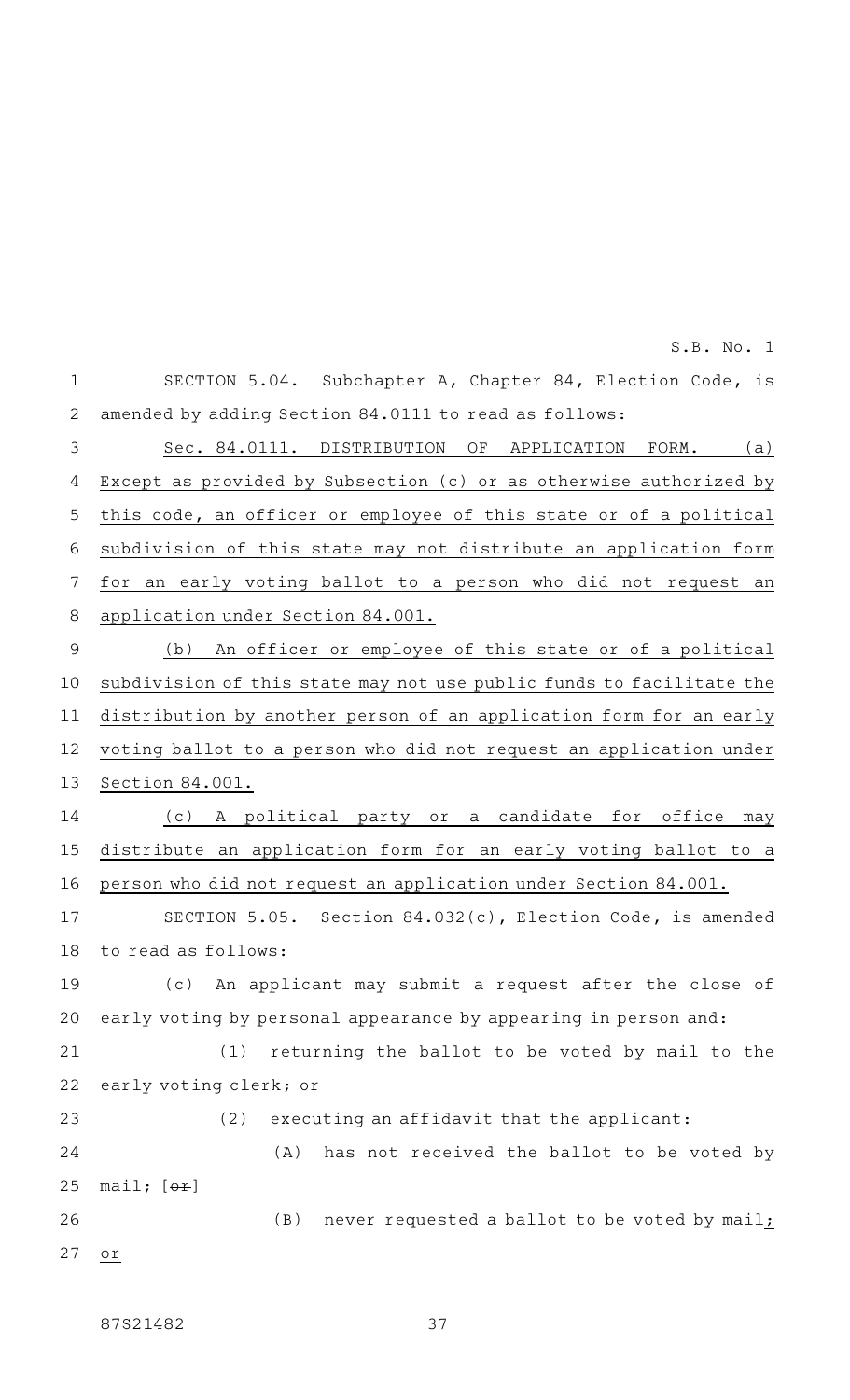(C) received notice of a defect under Section 87.0271(b) or (c) or 87.0411(b) or (c). SECTION 5.06. Section 84.035, Election Code, is amended to read as follows: Sec. 84.035. BALLOT SENT TO APPLICANT. (a) If the early voting clerk cancels an application by an applicant to whom an early voting ballot has been sent, the clerk shall: (1) remove the applicant's name from the early voting roster; and (2) make any other entries in the records and take any other action necessary to prevent the ballot from being counted if returned. (b) An election judge may permit a person to whom an early voting ballot has been sent who cancels the person 's application for a ballot to be voted by mail in accordance with Section 84.032 but fails to return the ballot to be voted by mail to the early voting clerk, deputy early voting clerk, or presiding judge as provided by that section to vote only a provisional ballot under Section 63.011. SECTION 5.07. Section 86.001, Election Code, is amended by adding Subsections (f), (f-1), and (f-2) to read as follows: (f) If the information required under Section 84.002(a)(1-a) included on the application does not identify the same voter identified on the applicant 's application for voter registration under Section 13.002(c)(8), the clerk shall reject the application. (f-1) If an application is rejected under Subsection (f), 1 2 3 4 5 6 7 8 9 10 11 12 13 14 15 16 17 18 19 20 21 22 23 24 25 26 27 S.B. No. 1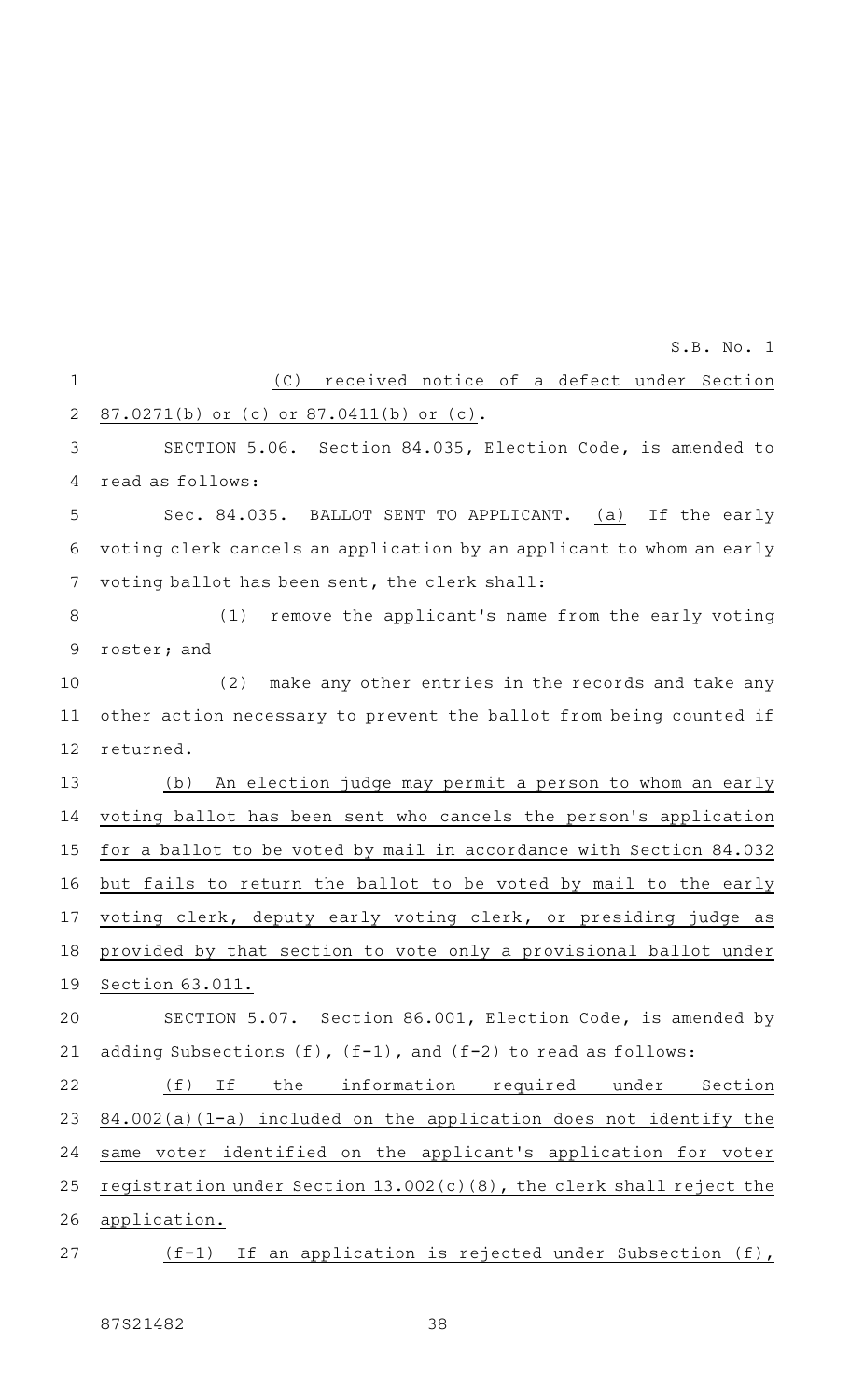the clerk shall provide notice of the rejection in accordance with Subsection (c). The notice must include information regarding the ability to correct or add information required under Section 84.002(a)(1-a) through the online tool described by Section 86.015(c).  $(f-2)$  If an applicant corrects an application for a ballot to be voted by mail online and that application subsequently identifies the same voter identified on the applicant 's application for voter registration, the clerk shall provide a ballot to the applicant as provided by this chapter. SECTION 5.08. Section 86.002, Election Code, is amended by adding Subsections (g), (h), and (i) to read as follows: (g) The carrier envelope must include a space that is hidden from view when the envelope is sealed for the voter to enter the following information:  $(1)$  the number of the voter's driver's license, election identification certificate, or personal identification card issued by the Department of Public Safety; (2) if the voter has not been issued a number described by Subdivision (1), the last four digits of the voter's social security number; or (3) a statement by the applicant that the applicant has not been issued a number described by Subdivision (1) or (2). (h) A person may use the number of a driver's license, election identification certificate, or personal identification card that has expired for purposes of Subsection (g) if the license or identification is otherwise valid. 1 2 3 4 5 6 7 8 9 10 11 12 13 14 15 16 17 18 19 20 21 22 23 24 25 26 27 S.B. No. 1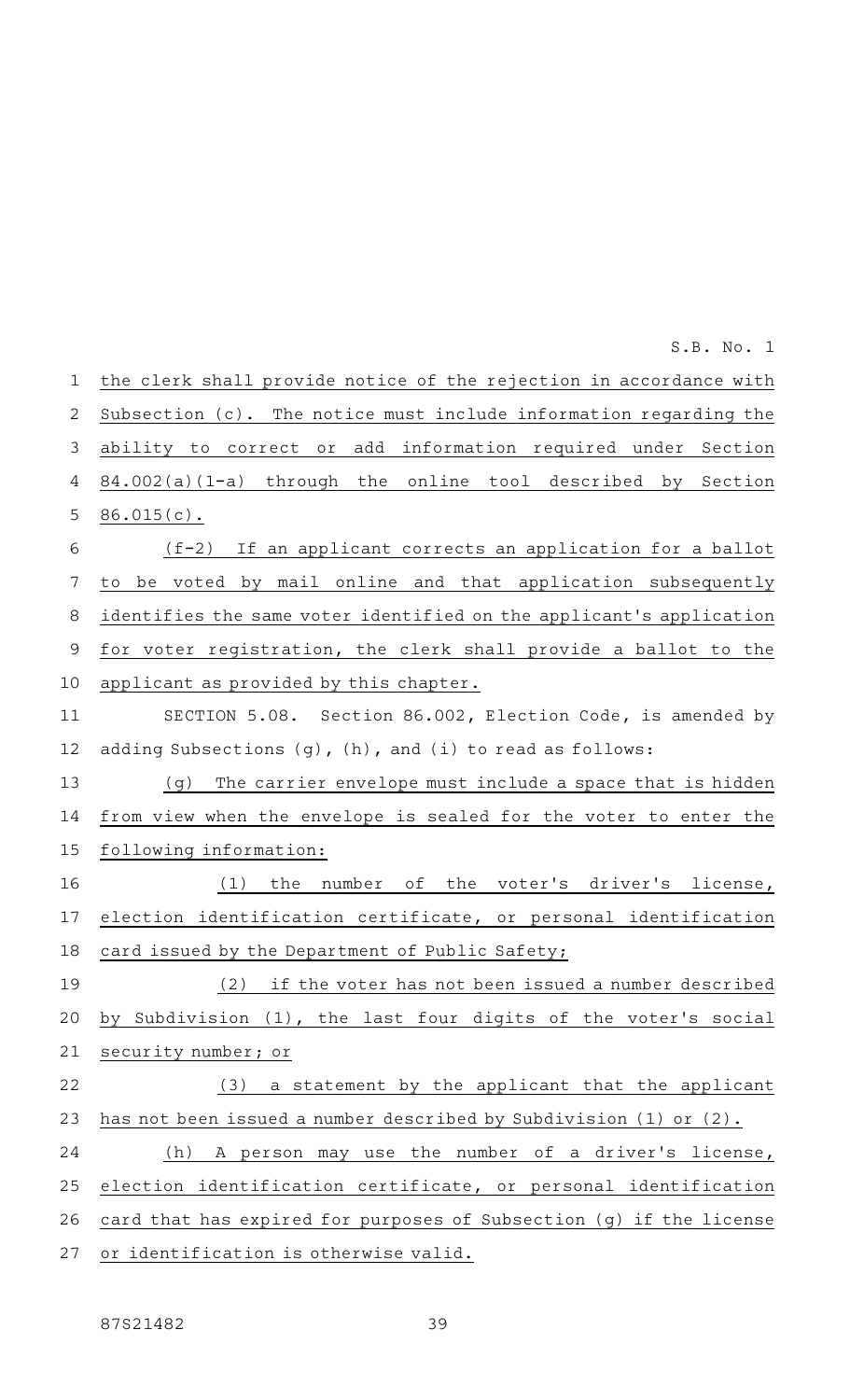### (i) No record associating an individual voter with a ballot may be created. 1 2

SECTION 5.09. Section 86.011(c), Election Code, is amended to read as follows: 3 4

(c) If the return is not timely, the clerk shall enter the time of receipt on the carrier envelope and retain it in a locked container for the period for preserving the precinct election records. The clerk shall destroy the unopened envelope and its contents after the preservation period. 5 6 7 8 9

SECTION 5.10. Section  $86.015(c)$ , Election Code, as effective September 1, 2021, is amended to read as follows: 10 11

(c) An online tool used under this section must: 12

13

 $(1)$  for each election, record:

 $(A)$  each application for a ballot to be voted by mail received by the clerk; and 14 15

(B) each carrier envelope sent to a voter by the clerk; 16 17

(2) for each carrier envelope, record or assign a serially numbered and sequentially issued barcode or tracking number that is unique to each envelope; [and] 18 19 20

(3) update the applicable Internet website as soon as practicable after each of the following events occurs: 21 22

(A) receipt by the early voting clerk of the person's application for a ballot to be voted by mail; 23 24

(B) acceptance or rejection by the early voting clerk of the person's application for a ballot to be voted by mail; (C) placement in the mail by the early voting 25 26 27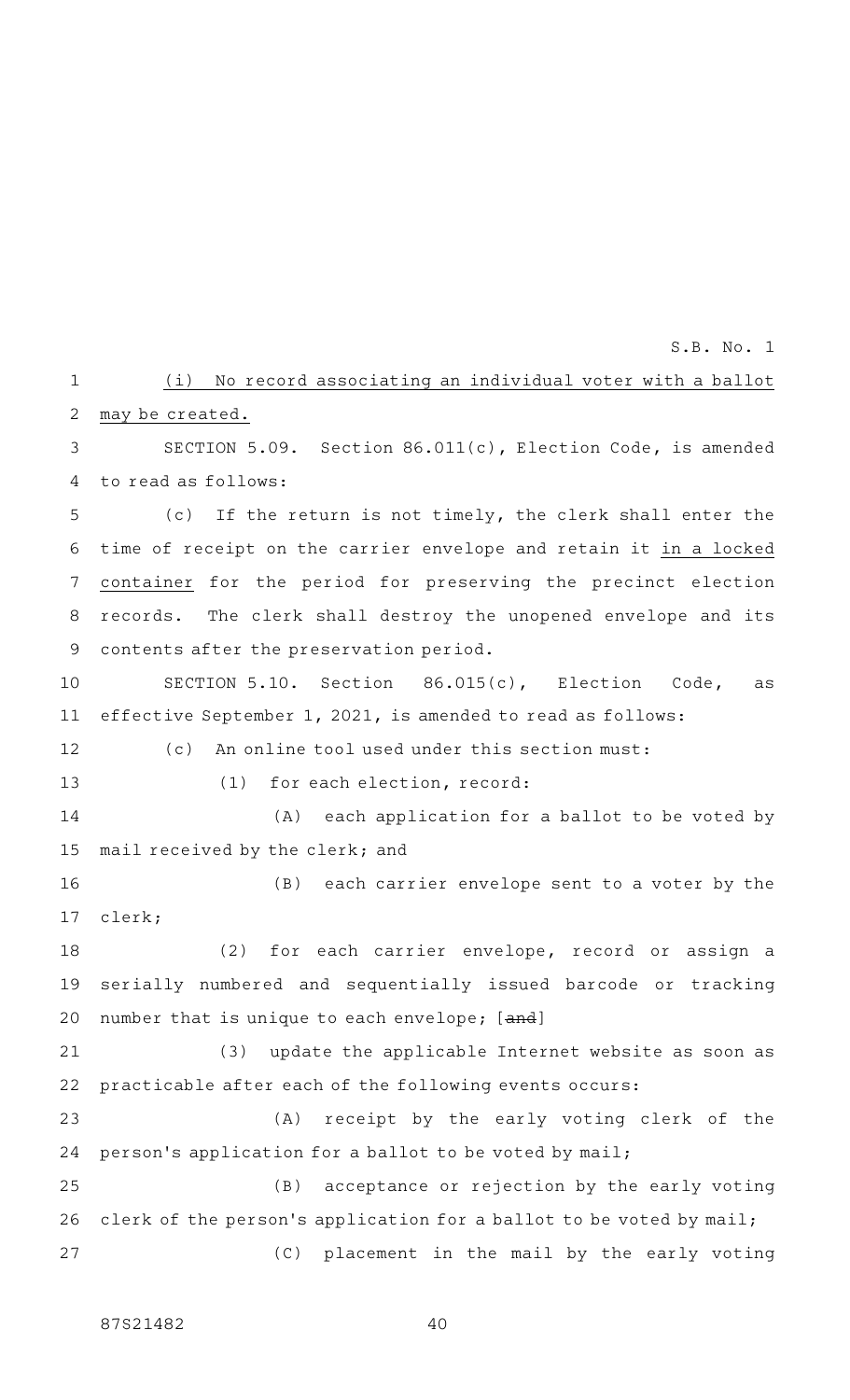clerk of the person 's official ballot; 1

(D) receipt by the early voting clerk of the person 's marked ballot; and 2 3

(E) acceptance or rejection by the early voting ballot board of a person 's marked ballot; and 4 5

(4) allow a voter to add or correct information required under Section 84.002(a)(1-a) or Section 86.002(g). 6 7

SECTION 5.11. Sections 87.027(d), (e), and (i), Election Code, are amended to read as follows: 8 9

(d) The early voting clerk shall determine the number of members who are to compose the signature verification committee and shall state that number in the order calling for the committee 's appointment. A committee must consist of not fewer than five members. In an election in which party alignment is indicated on the ballot, each county chair of a political party with a nominee or aligned candidate on the ballot shall submit to the appointing authority a list of names of persons eligible to serve on the signature verification committee in order of the county chair 's preference. The authority shall appoint at least two persons from each list in the order of preference indicated on each list to serve as members of the committee. The same number of members must be appointed from each list. The authority shall appoint as [the] chair of the committee the highest-ranked person on [from] the list provided by the political party whose nominee for governor received the most votes in the county in the most recent gubernatorial general election. The authority shall appoint as vice chair of the committee the highest-ranked person on the list provided by the 10 11 12 13 14 15 16 17 18 19 20 21 22 23 24 25 26 27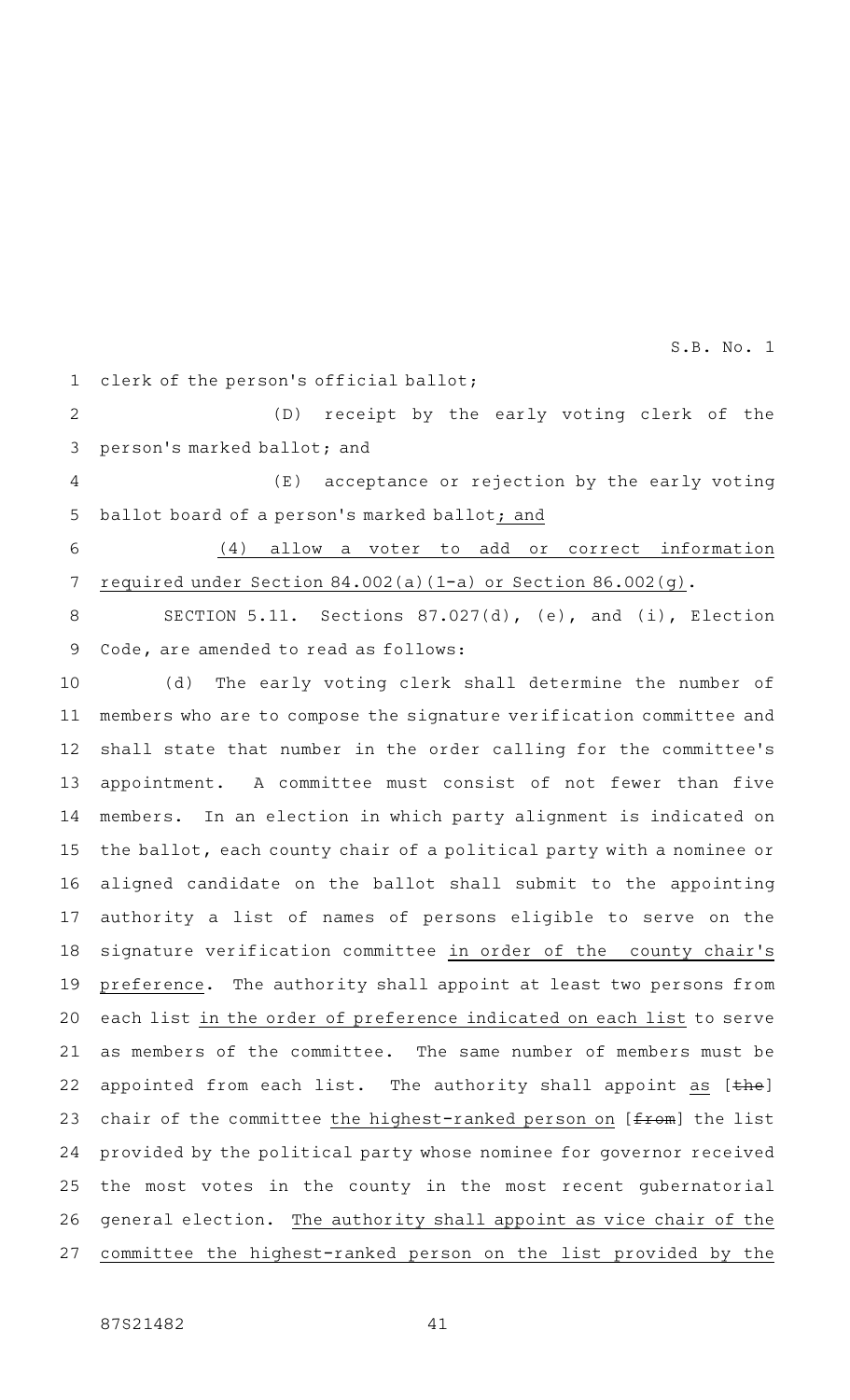political party whose nominee for governor received the second most votes in the county in the most recent gubernatorial general election. A vacancy on the committee shall be filled by appointment from the original list or from a new list submitted by the appropriate county chair. 1 2 3 4 5

(e) To be eligible to serve on a signature verification committee, a person must be eligible under Subchapter C, Chapter 32, for service as a presiding election judge, except that the person must be a qualified voter: 6 7 8 9

(1) of the county, in a countywide election ordered by the governor or a county authority or in a primary election; 10 11

(2) of the part of the county in which the election is held, for an election ordered by the governor or a county authority that does not cover the entire county of the person 's residence; or 12 13 14

(3) of the political subdivision, in an election ordered by an authority of a political subdivision other than a county. 15 16 17

(i) The signature verification committee shall compare the signature on each carrier envelope certificate, except those signed for a voter by a witness, with the signature on the voter 's ballot application to determine whether the signatures are those of the voter. The committee may also compare the signatures with any known signature [two or more signatures] of the voter [made within the preceding six years and] on file with the county clerk or voter registrar to determine whether the signatures are those of the voter. Except as provided by Subsection (l), a determination under this subsection that the signatures are not those of the voter must 18 19 20 21 22 23 24 25 26 27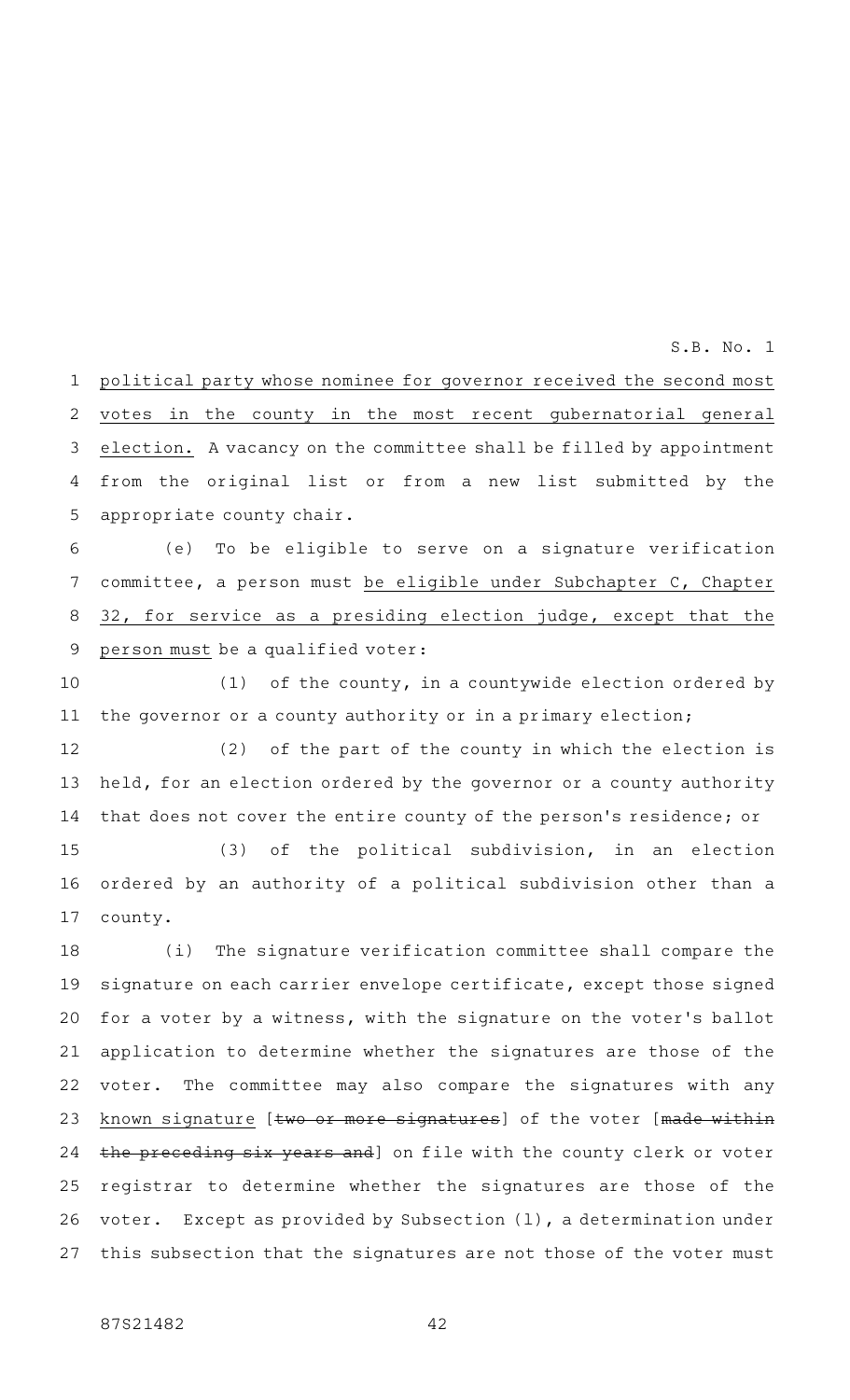be made by a majority vote of the committee's membership. The committee shall place the jacket envelopes, carrier envelopes, and applications of voters whose signatures are not those of the voter in separate containers from those of voters whose signatures are those of the voter. The committee chair shall deliver the sorted materials to the early voting ballot board at the time specified by the board's presiding judge. 1 2 3 4 5 6 7 S.B. No. 1

#### SECTION 5.12. Subchapter B, Chapter 87, Election Code, is amended by adding Section 87.0271 to read as follows: 8 9

Sec. 87.0271. OPPORTUNITY TO CORRECT DEFECT: SIGNATURE VERIFICATION COMMITTEE. (a) This section applies to an early voting ballot voted by mail: (1) for which the voter did not sign the carrier envelope certificate; (2) for which it cannot immediately be determined whether the signature on the carrier envelope certificate is that of the voter; (3) missing any required statement of residence; (4) missing information or containing incorrect information required under Section 84.002(a)(1-a) or Section 86.002; or (5) containing incomplete information with respect to a witness. (b) Not later than the second business day after a signature verification committee discovers a defect described by Subsection (a) and before the committee decides whether to accept or reject a timely delivered ballot under Section 87.027, the committee shall: 10 11 12 13 14 15 16 17 18 19 20 21 22 23 24 25 26 27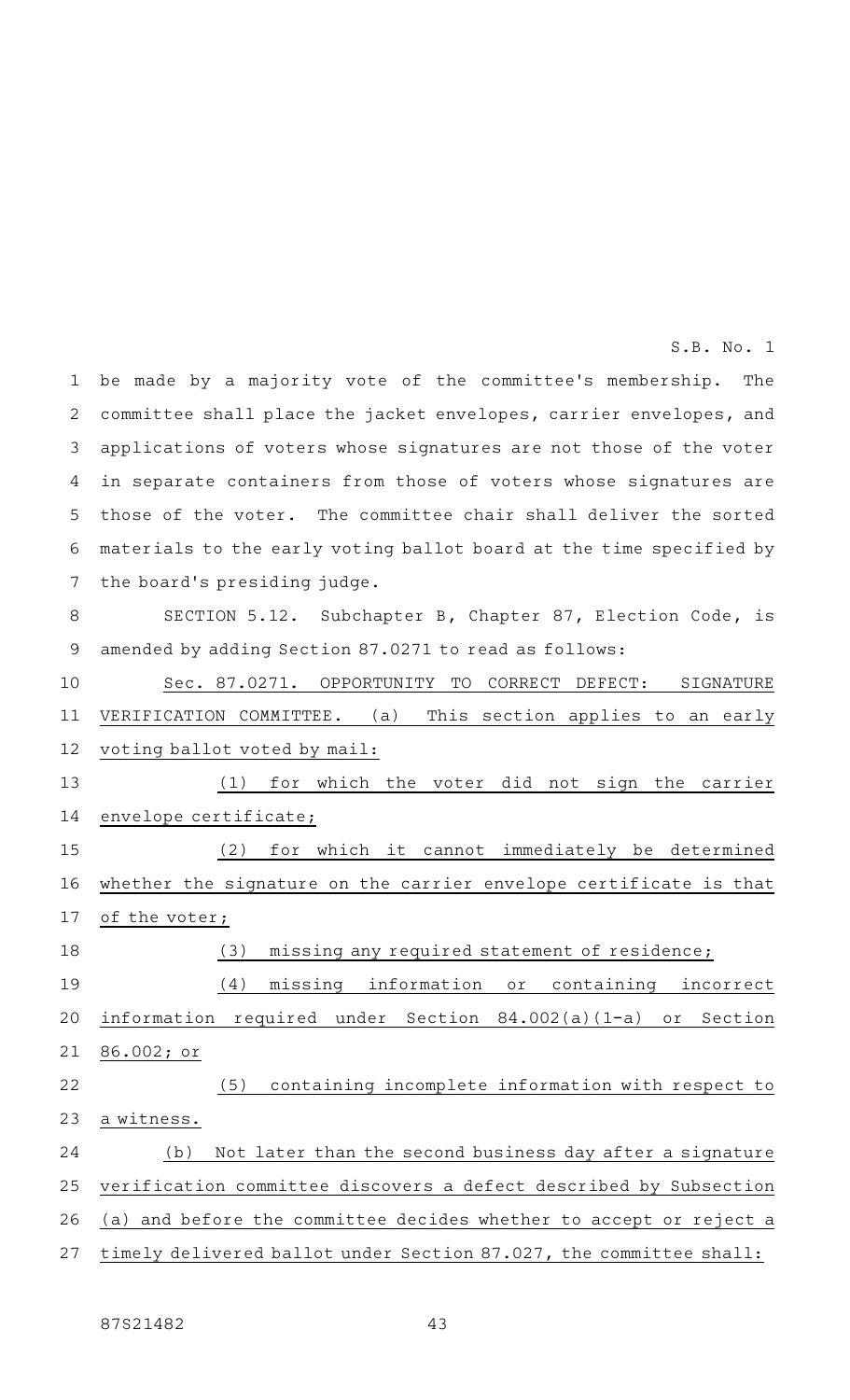(1) determine if it would be possible for the voter to correct the defect and return the carrier envelope before the time the polls are required to close on election day; and (2) return the carrier envelope to the voter by mail, if the committee determines that it would be possible for the voter to correct the defect and return the carrier envelope before the time the polls are required to close on election day. (c) If the signature verification committee determines 1 2 3 4 5 6 7 8

S.B. No. 1

under Subsection (b)(1) that it would not be possible for the voter to correct the defect and return the carrier envelope before the time the polls are required to close on election day, the committee may notify the voter of the defect by telephone or e-mail and inform the voter that the voter may request to have the voter 's application to vote by mail canceled in the manner described by Section 84.032 or come to the early voting clerk 's office in person not later than the sixth day after election day to correct the defect. 9 10 11 12 13 14 15 16

(d) If the signature verification committee takes an action described by Subsection (b) or (c), the committee must take either action described by that subsection with respect to each ballot in the election to which this section applies. 17 18 19 20

(e) A poll watcher is entitled to observe an action taken under Subsection (b) or (c). 21 22

### (f) The secretary of state may prescribe any procedures necessary to implement this section. 23 24

(g) Notwithstanding any other law, a ballot may not be finally rejected for a reason listed in Section 87.041(b)(1), (2), or (6) before the seventh day after election day. 25 26 27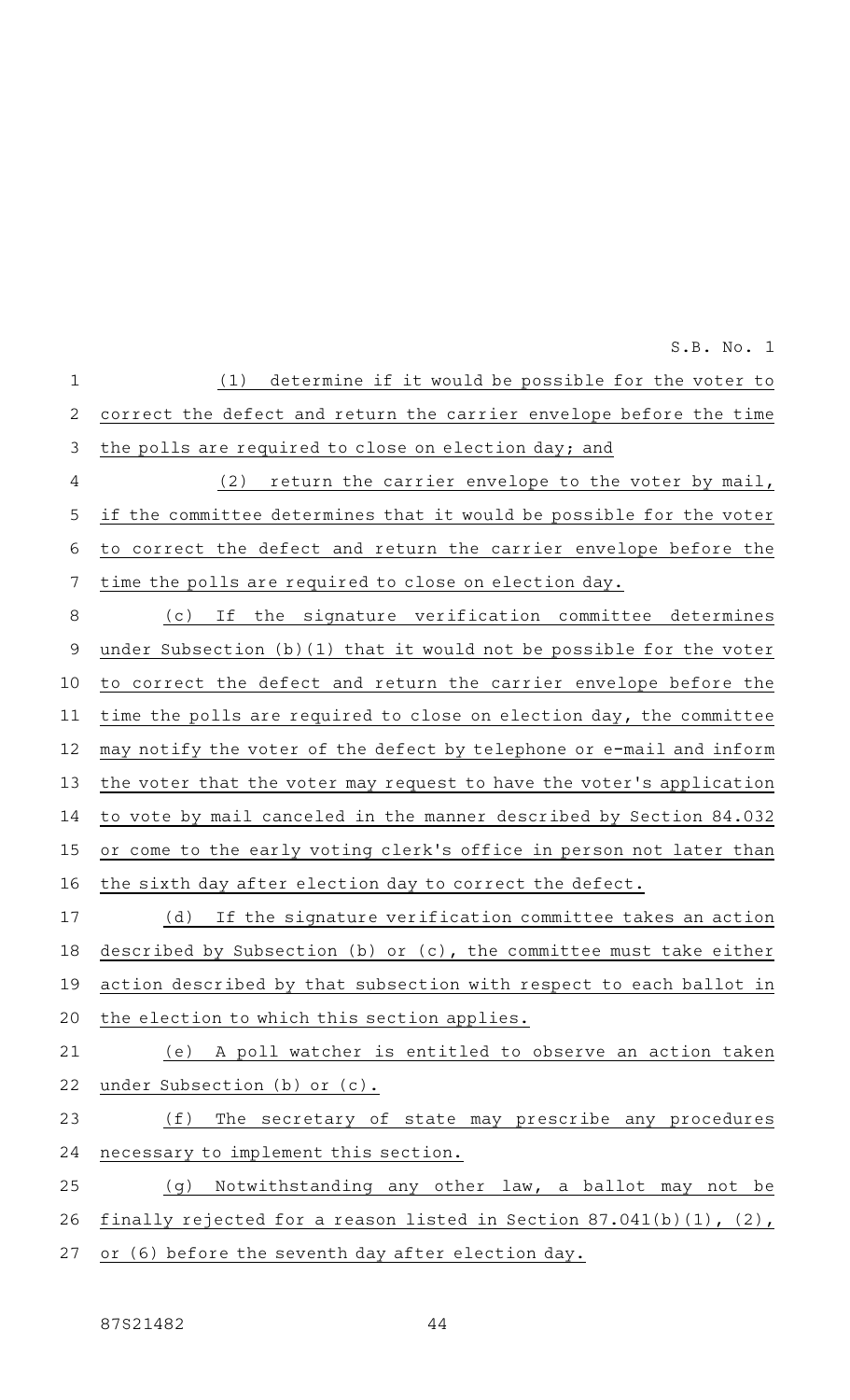SECTION 5.13. Section 87.041, Election Code, is amended by amending Subsections (b) and (e) and adding Subsection (d-1) to read as follows: 1 2 3

(b) A ballot may be accepted only if: 4

(1) the carrier envelope certificate is properly executed; 5 6

(2) neither the voter's signature on the ballot application nor the signature on the carrier envelope certificate is determined to have been executed by a person other than the voter, unless signed by a witness; 7 8 9 10

(3) the voter's ballot application states a legal ground for early voting by mail; 11 12

 $(4)$  the voter is registered to vote, if registration is required by law; 13 14

(5) the address to which the ballot was mailed to the voter, as indicated by the application, was outside the voter 's county of residence, if the ground for early voting is absence from the county of residence; 15 16 17 18

(6) for a voter to whom a statement of residence form was required to be sent under Section 86.002(a), the statement of residence is returned in the carrier envelope and indicates that the voter satisfies the residence requirements prescribed by Section 63.0011; [and] 19 20 21 22 23

(7) the address to which the ballot was mailed to the voter is an address that is otherwise required by Sections 84.002 and 86.003; and 24 25 26

(8) the information required under Section 86.002(g) 27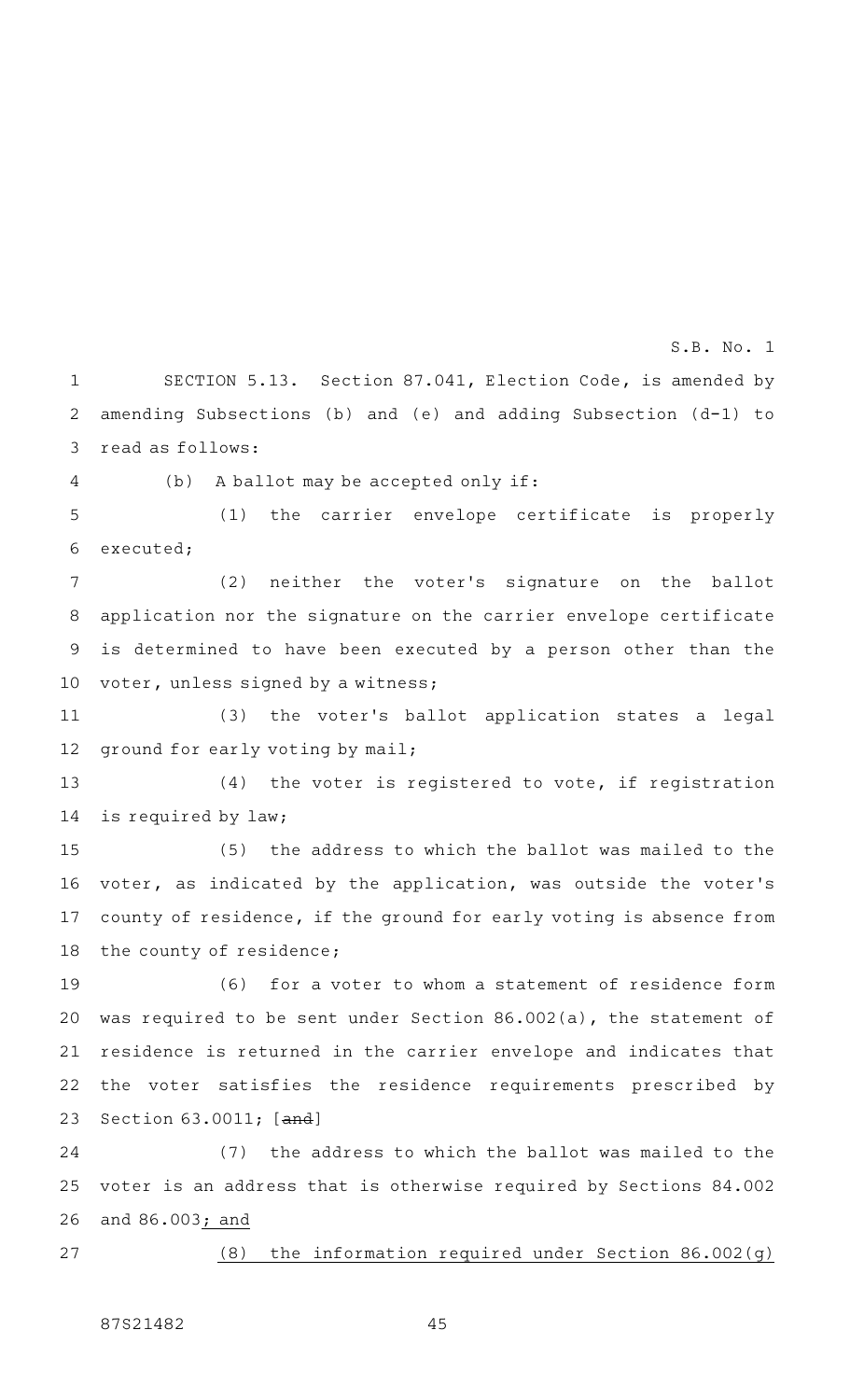provided by the voter identifies the same voter identified on the voter 's application for voter registration under Section 13.002(c)(8).  $(d-1)$  If a voter provides the information required under Section 86.002(g) and it identifies the same voter identified on the voter 's application for voter registration under Section 13.002(c)(8), the signature on the ballot application and on the 1 2 3 4 5 6 7

carrier envelope certificate shall be rebuttably presumed to be the signatures of the voter. 8 9

(e) In making the determination under Subsection (b)(2), to determine whether the signatures are those of the voter, the board may also compare the signatures with any known signature [two or more signatures] of the voter [made within the preceding six years and] on file with the county clerk or voter registrar [to determine whether the signatures are those of the voter]. 10 11 12 13 14 15

SECTION 5.14. Subchapter C, Chapter 87, Election Code, is amended by adding Section 87.0411 to read as follows: 16 17

Sec. 87.0411. OPPORTUNITY TO CORRECT DEFECT: EARLY VOTING BALLOT BOARD. (a) This section applies to an early voting ballot voted by mail: 18 19 20

(1) for which the voter did not sign the carrier envelope certificate; 21 22

(2) for which it cannot immediately be determined whether the signature on the carrier envelope certificate is that of the voter; 23 24 25

| 26 |  | (3) missing any required statement of residence; |  |  |
|----|--|--------------------------------------------------|--|--|
| 27 |  | (4) missing information or containing incorrect  |  |  |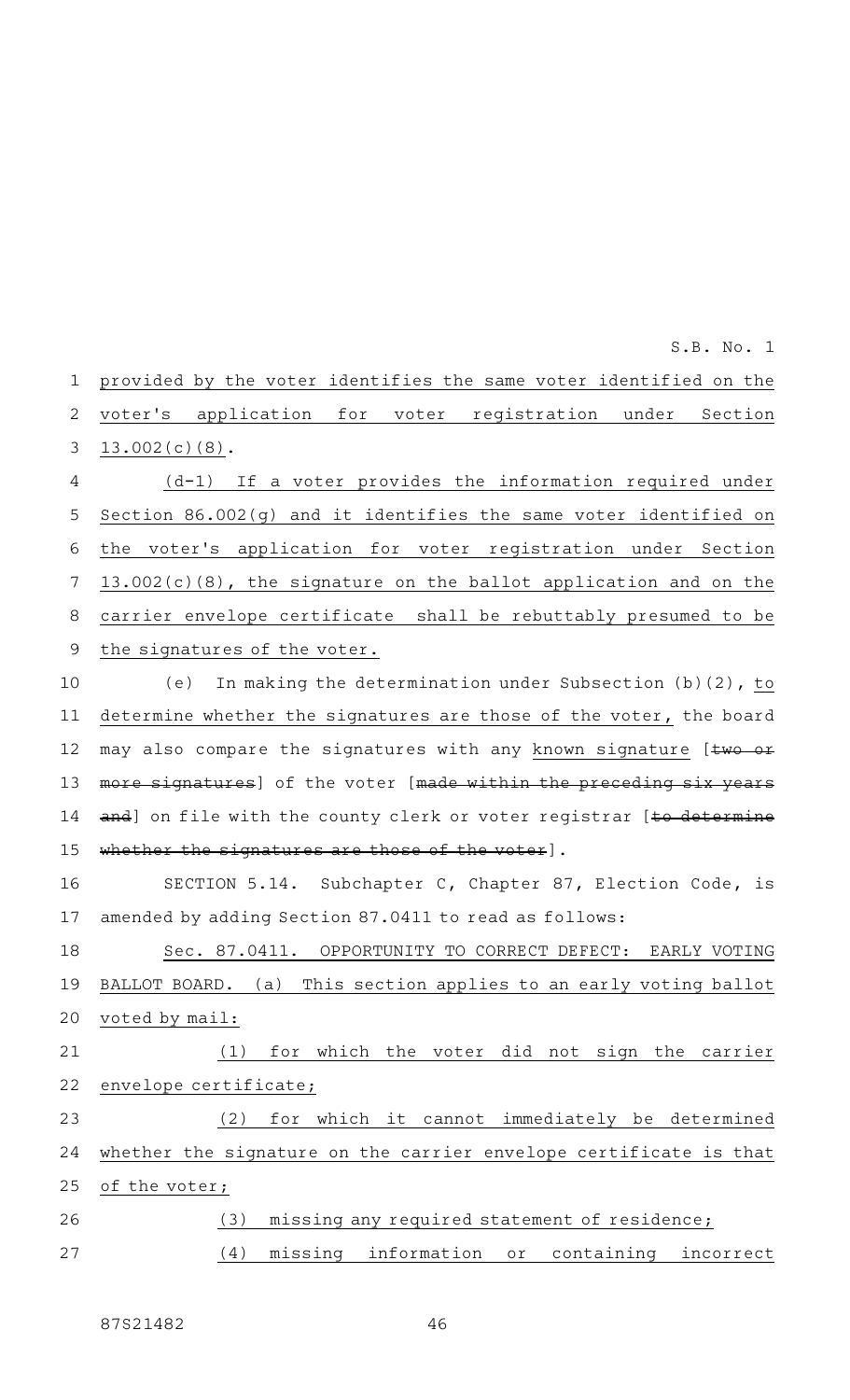information required under Section 84.002(a)(1-a) or Section 86.002; or 1 2

(5) containing incomplete information with respect to a witness. 3 4

(b) Not later than the second business day after an early voting ballot board discovers a defect described by Subsection (a) and before the board decides whether to accept or reject a timely delivered ballot under Section 87.041, the board shall: 5 6 7 8

(1) determine if it would be possible for the voter to correct the defect and return the carrier envelope before the time the polls are required to close on election day; and 9 10 11

(2) return the carrier envelope to the voter by mail, if the board determines that it would be possible for the voter to correct the defect and return the carrier envelope before the time the polls are required to close on election day. 12 13 14 15

(c) If the early voting ballot board determines under Subsection (b)(1) that it would not be possible for the voter to correct the defect and return the carrier envelope before the time the polls are required to close on election day, the board may notify the voter of the defect by telephone or e-mail and inform the voter that the voter may request to have the voter 's application to vote by mail canceled in the manner described by Section 84.032 or come to the early voting clerk 's office in person not later than the sixth day after election day to correct the defect. 16 17 18 19 20 21 22 23 24

(d) If the early voting ballot board takes an action described by Subsection (b) or (c), the board must take either action described by that subsection with respect to each ballot in 25 26 27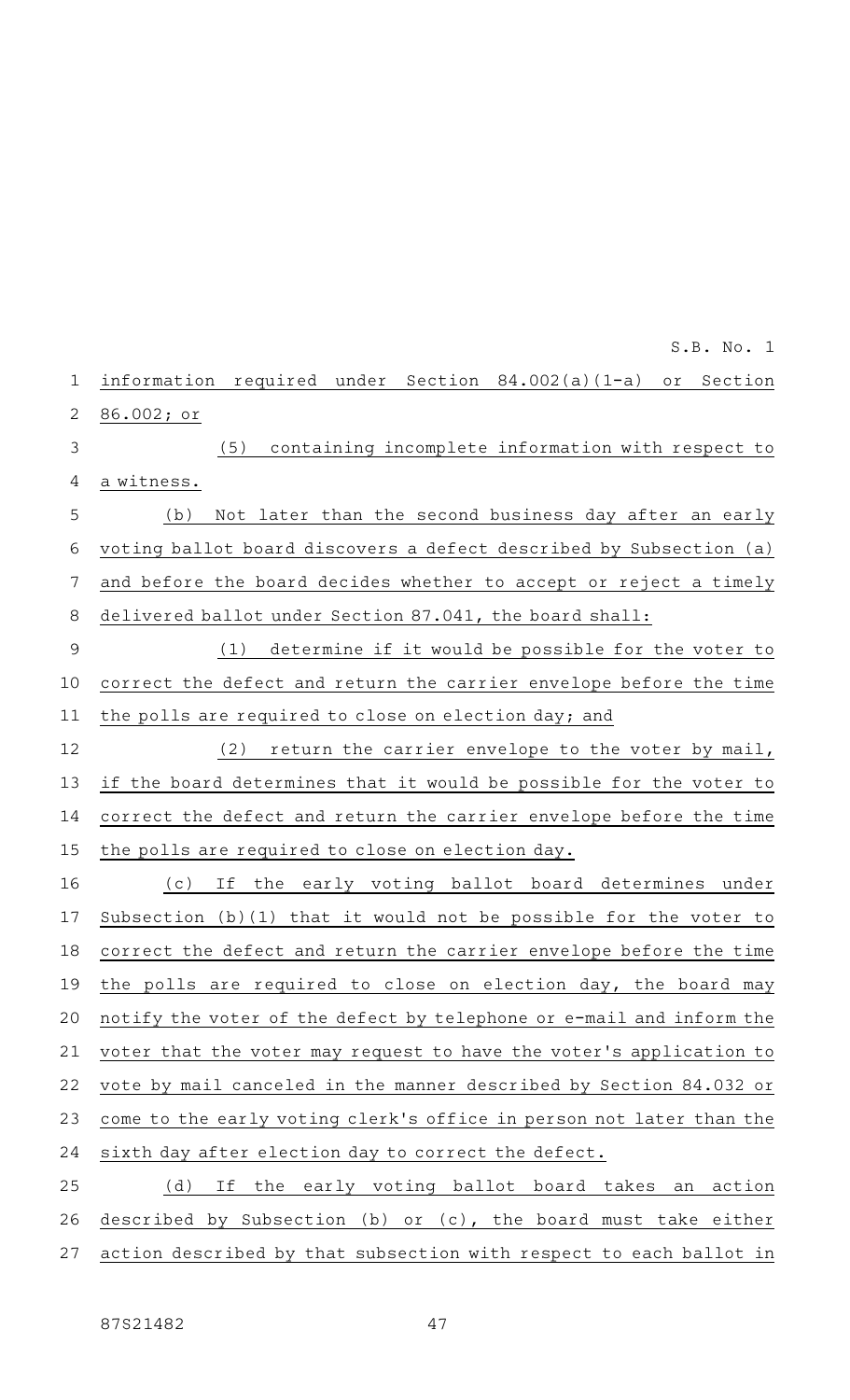the election to which this section applies. (e) A poll watcher is entitled to observe an action taken under Subsection (b) or (c). (f) The secretary of state may prescribe any procedures necessary to implement this section. (g) Notwithstanding any other law, a ballot may not be finally rejected for a reason listed in Section 87.041(b)(1), (2), or (6) before the seventh day after election day. SECTION 5.15. Section 87.0431(b), Election Code, is amended to read as follows: (b) The early voting clerk shall, not later than the 30th day after election day, deliver notice to the attorney general, including certified copies of the carrier envelope and corresponding ballot application, of any ballot rejected because:  $(1)$  the voter was deceased; (2) the voter already voted in person in the same election; (3) the signatures on the carrier envelope and ballot application were not executed by the same person;  $(4)$  the carrier envelope certificate lacked a witness signature; [or] (5) the carrier envelope certificate was improperly executed by an assistant; or (6) the early voting ballot board or the signature verification committee determined that another violation of the Election Code occurred. SECTION 5.16. Sections 87.062(a) and (c), Election Code, 1 2 3 4 5 6 7 8 9 10 11 12 13 14 15 16 17 18 19 20 21 22 23 24 25 26 27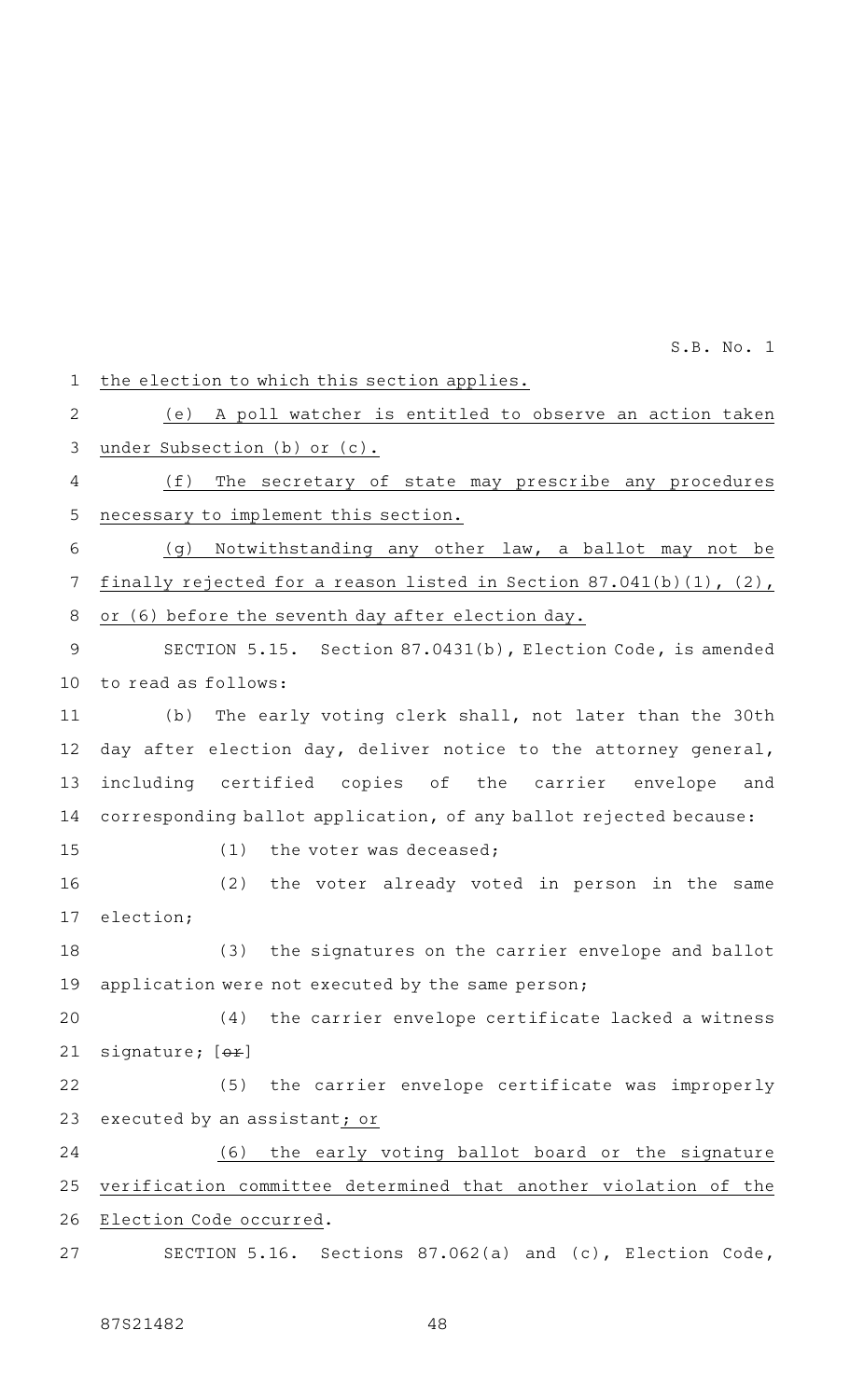are amended to read as follows: 1

(a) On the direction of the presiding judge, the early voting ballot board, in accordance with Section 85.032(b), shall open the containers [container] for the early voting ballots that are to be counted by the board, remove the contents from each  $[the]$ container, and remove any ballots enclosed in ballot envelopes from their envelopes. 2 3 4 5 6 7

(c) Ballots voted by mail shall be tabulated and stored separately from the ballots voted by personal appearance and shall be separately reported on the returns [The results of all early voting ballots counted by the board under this subchapter shall be included in the same return]. 8 9 10 11 12

SECTION 5.17. Section 87.103, Election Code, is amended to read as follows: 13 14

Sec. 87.103. COUNTING BALLOTS AND PREPARING RETURNS. (a) The early voting electronic system ballots counted at a central counting station, the ballots cast at precinct polling places, and the ballots voted by mail shall be tabulated separately [from the ballots cast at precinct polling places] and shall be separately reported on the returns. 15 16 17 18 19 20

(b) The early voting returns prepared at the central counting station must include any early voting results obtained by the early voting ballot board under Subchapter [Subchapters] D [and  $E$ ]. 21 22 23 24

SECTION 5.18. Section 87.126, Election Code, is amended by adding Subsection (a-1) to read as follows: 25 26

27

(a-1) Electronic records made under this section shall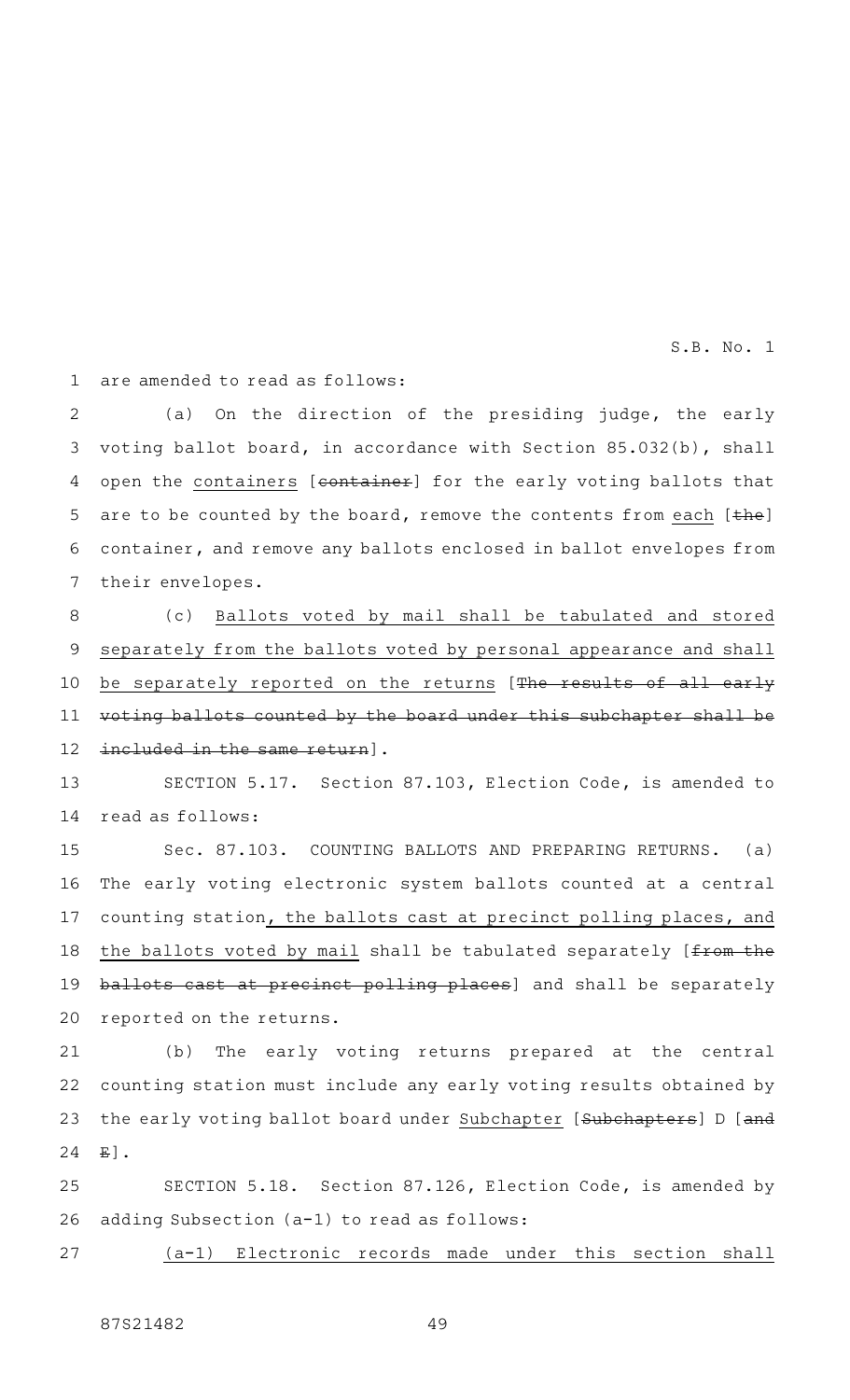record both sides of any application, envelope, or ballot recorded, and all such records shall be provided to the early voting ballot board, the signature verification committee, or both. SECTION 5.19. Subchapter G, Chapter 87, Election Code, is amended by adding Section 87.128 to read as follows: Sec. 87.128. NOTES. (a) Each member of an early voting ballot board and each member of a signature verification committee is entitled to take any notes reasonably necessary to perform the member 's duties under this chapter. (b) Notes taken under this section may not contain personally identifiable information. (c) Each member who takes notes under this section shall sign the notes and deliver them to the presiding judge or committee chair, as applicable, for delivery to the custodian of election records. (d) Notes collected under this section shall be preserved in the same manner as precinct election records under Section 66.058. ARTICLE 6. ASSISTANCE OF VOTERS SECTION 6.01. Section 64.009, Election Code, is amended by amending Subsection (b) and adding Subsections (e),  $(f)$ ,  $(f-1)$ , (g), and (h) to read as follows: (b) The regular voting procedures, except those in Subchapter B, may be modified by the election officer to the extent necessary to conduct voting under this section. (e) Except as provided by Section  $33.057$ , a poll watcher is entitled to observe any activity conducted under this section. (f) A person who simultaneously assists seven or more voters 1 2 3 4 5 6 7 8 9 10 11 12 13 14 15 16 17 18 19 20 21 22 23 24 25 26 27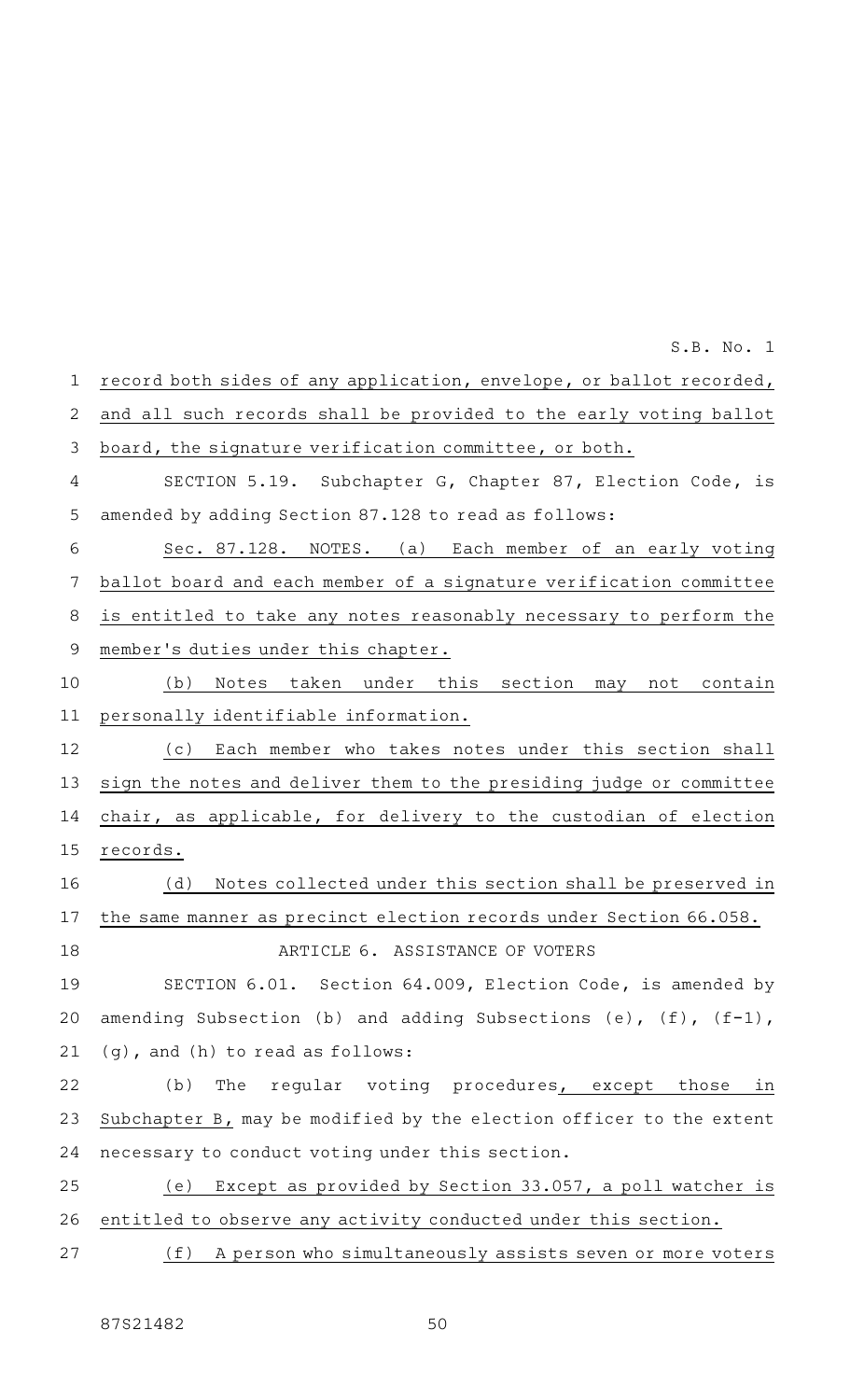voting under this section by providing the voters with transportation to the polling place must complete and sign a form, provided by an election officer, that contains the person's name and address and whether the person is providing assistance solely under this section or under both this section and Subchapter B.  $(f-1)$  Subsection (f) does not apply if the person is related to each voter within the second degree by affinity or the third degree by consanguinity, as determined under Subchapter B, Chapter 573, Government Code. (g) A form completed under Subsection (f) shall be delivered to the secretary of state as soon as practicable. The secretary shall retain a form delivered under this section for the period for preserving the precinct election records and shall make the form available to the attorney general for inspection upon request. (h) The secretary of state shall prescribe the form described by Subsection (f). SECTION 6.02. Section 64.031, Election Code, is amended to read as follows: Sec. 64.031. ELIGIBILITY FOR ASSISTANCE. A voter is eligible to receive assistance in marking or reading the ballot, as provided by this subchapter, if the voter cannot prepare or read the ballot because of: (1) a physical disability that renders the voter unable to write or see; or (2) an inability to read the language in which the ballot is written. SECTION 6.03. Subchapter B, Chapter 64, Election Code, is 1 2 3 4 5 6 7 8 9 10 11 12 13 14 15 16 17 18 19 20 21 22 23 24 25 26 27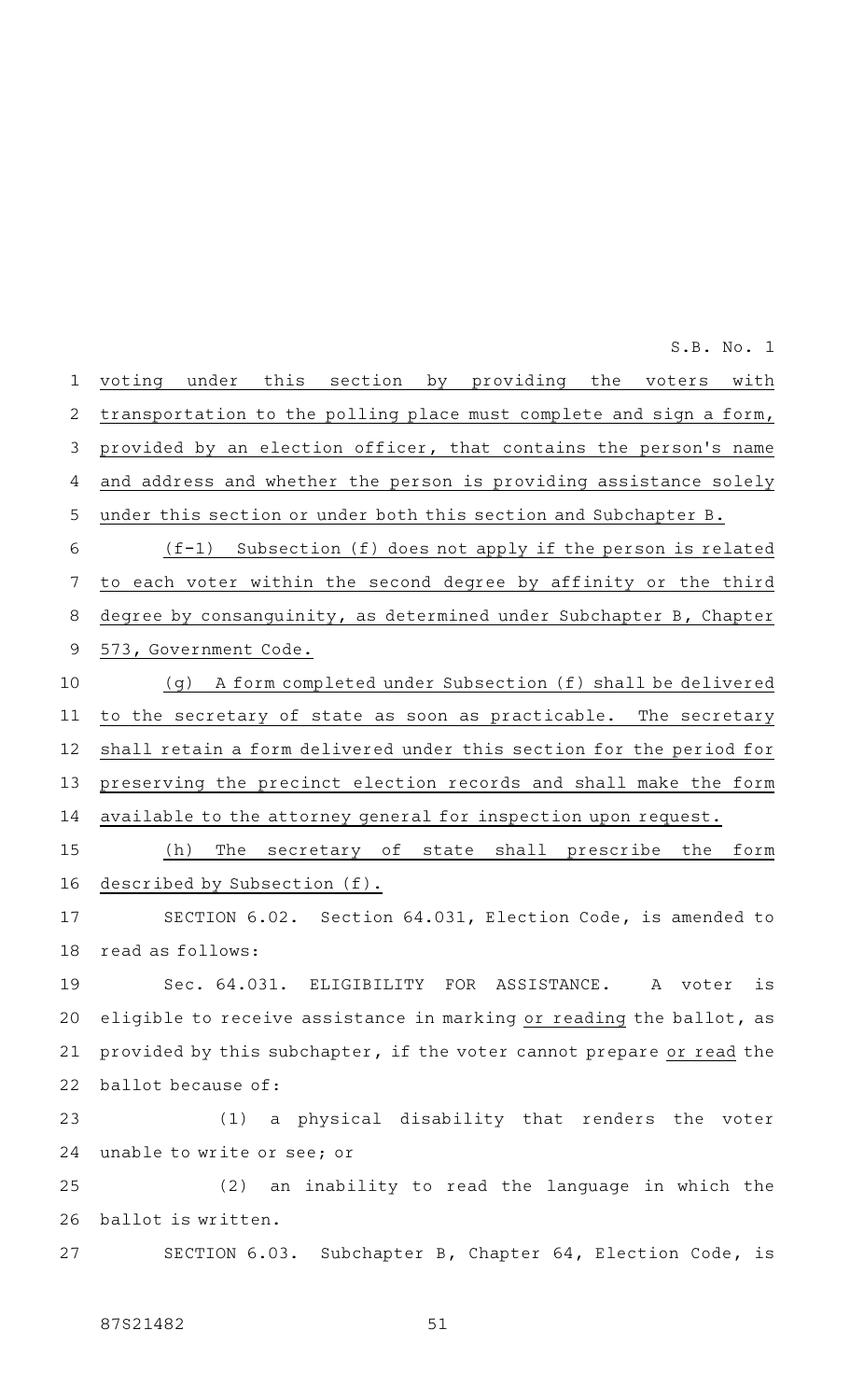| $\mathbf 1$    | amended by adding Section 64.0322 to read as follows:                       |
|----------------|-----------------------------------------------------------------------------|
| $\overline{2}$ | Sec. 64.0322.<br>SUBMISSION<br>OF<br>FORM BY ASSISTANT.<br>(a)<br>A         |
| 3              | person, other than an election officer, who assists a voter<br>in           |
| 4              | with this chapter<br>is required to complete a form<br>accordance           |
| 5              | stating:                                                                    |
| 6              | the name and address of the person assisting the<br>(1)                     |
| 7              | voter;                                                                      |
| 8              | (2)<br>the relationship to<br>the voter<br>of<br>the<br>person              |
| $\mathsf 9$    | assisting the voter; and                                                    |
| 10             | whether the person assisting the voter received or<br>(3)                   |
| 11             | оf<br>compensation or other benefit<br>form<br>from<br>accepted<br>any<br>a |
| 12             | candidate, campaign, or political committee.                                |
| 13             | The secretary of state shall prescribe the form required<br>(b)             |
| 14             | by this section. The form must be incorporated into the official            |
| 15             | carrier envelope if the voter is voting an early voting ballot by           |
| 16             | mail and receives assistance under Section 86.010, or must be               |
| 17             | submitted to an election officer at the time the voter casts a              |
| 18             | ballot if the voter is voting at a polling place or under Section           |
|                | 19 64.009.                                                                  |
| 20             | SECTION 6.04. Section 64.034, Election Code, is amended to                  |
| 21             | read as follows:                                                            |
| 22             | Sec. 64.034.<br>OATH.<br>A person, other than an election                   |
| 23             | officer, selected to provide assistance to a voter must take the            |
| 24             | following oath, administered by an election officer at the polling          |
| 25             | place, before providing assistance:                                         |
| 26             | "I swear (or affirm) under penalty of perjury that the voter I              |
| 27             | am assisting represented to me they are eligible to receive                 |
|                |                                                                             |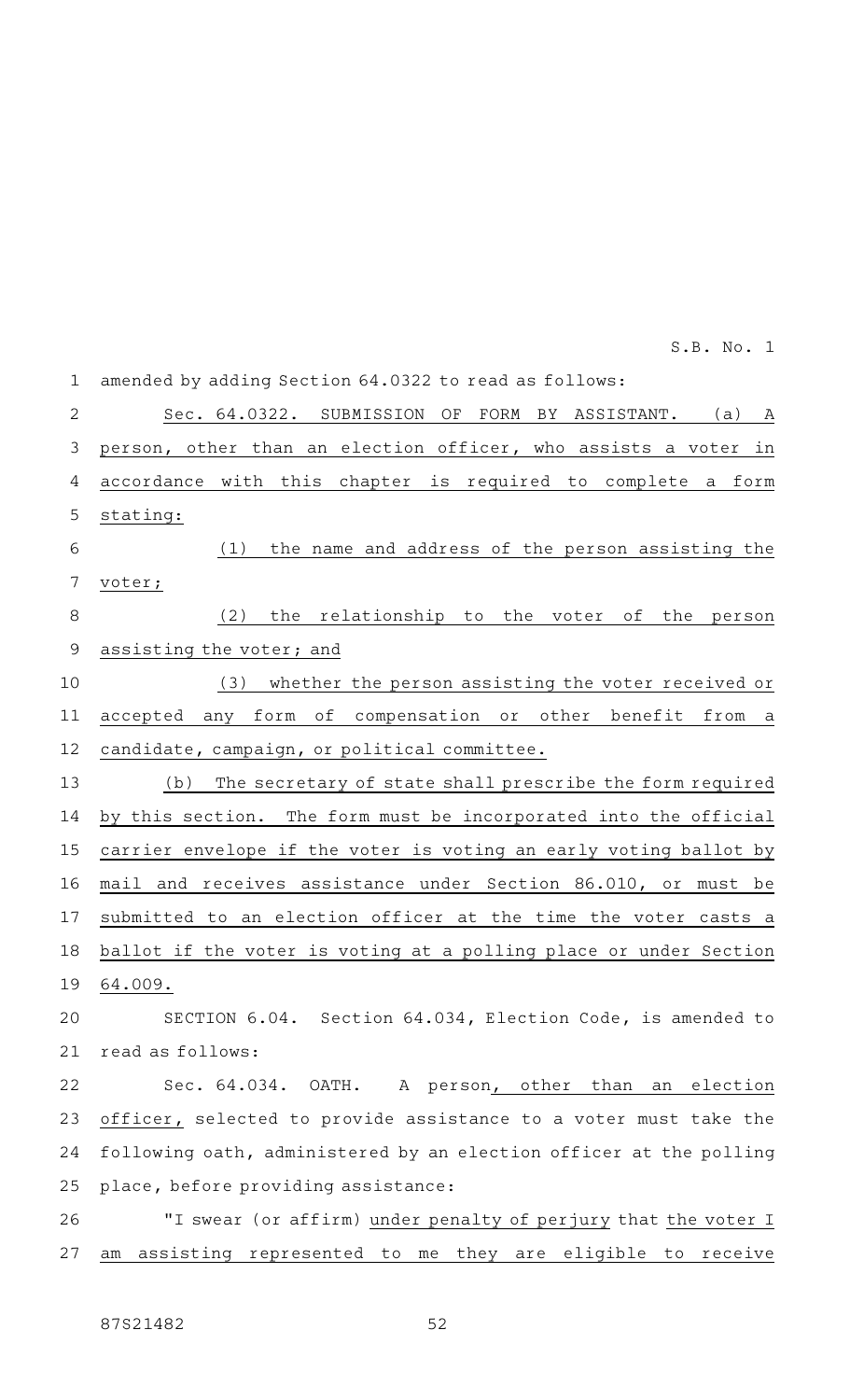assistance; I will not suggest, by word, sign, or gesture, how the voter should vote; I will confine my assistance to reading the ballot to the voter, directing the voter to read the ballot, marking the voter's ballot, or directing the voter to mark the ballot; [answering the voter 's questions, to stating propositions on the ballot, and to naming candidates and, if listed, their political parties; I will prepare the voter's ballot as the voter directs; I did not pressure or coerce the voter into choosing me to provide assistance; [and] I am not the voter's employer, an agent of the voter 's employer, or an officer or agent of a labor union to which the voter belongs; I will not communicate information about how the voter has voted to another person; and I understand that if assistance is provided to a voter who is not eligible for assistance, the voter 's ballot may not be counted." SECTION  $6.05.$  Sections  $86.010(e)$ , (h), and (i), Election Code, are amended to read as follows: (e) A person who assists a voter to prepare a ballot to be voted by mail shall enter on the official carrier envelope of the voter: (1) the person's signature, printed name, and residence address; (2) the relationship of the person providing the assistance to the voter; and (3) whether the person received or accepted any form 1 2 3 4 5 6 7 8 9 10 11 12 13 14 15 16 17 18 19 20 21 22 23 24

S.B. No. 1

of compensation or other benefit from a candidate, campaign, or political committee in exchange for providing assistance [on the official carrier envelope of the voter]. 25 26 27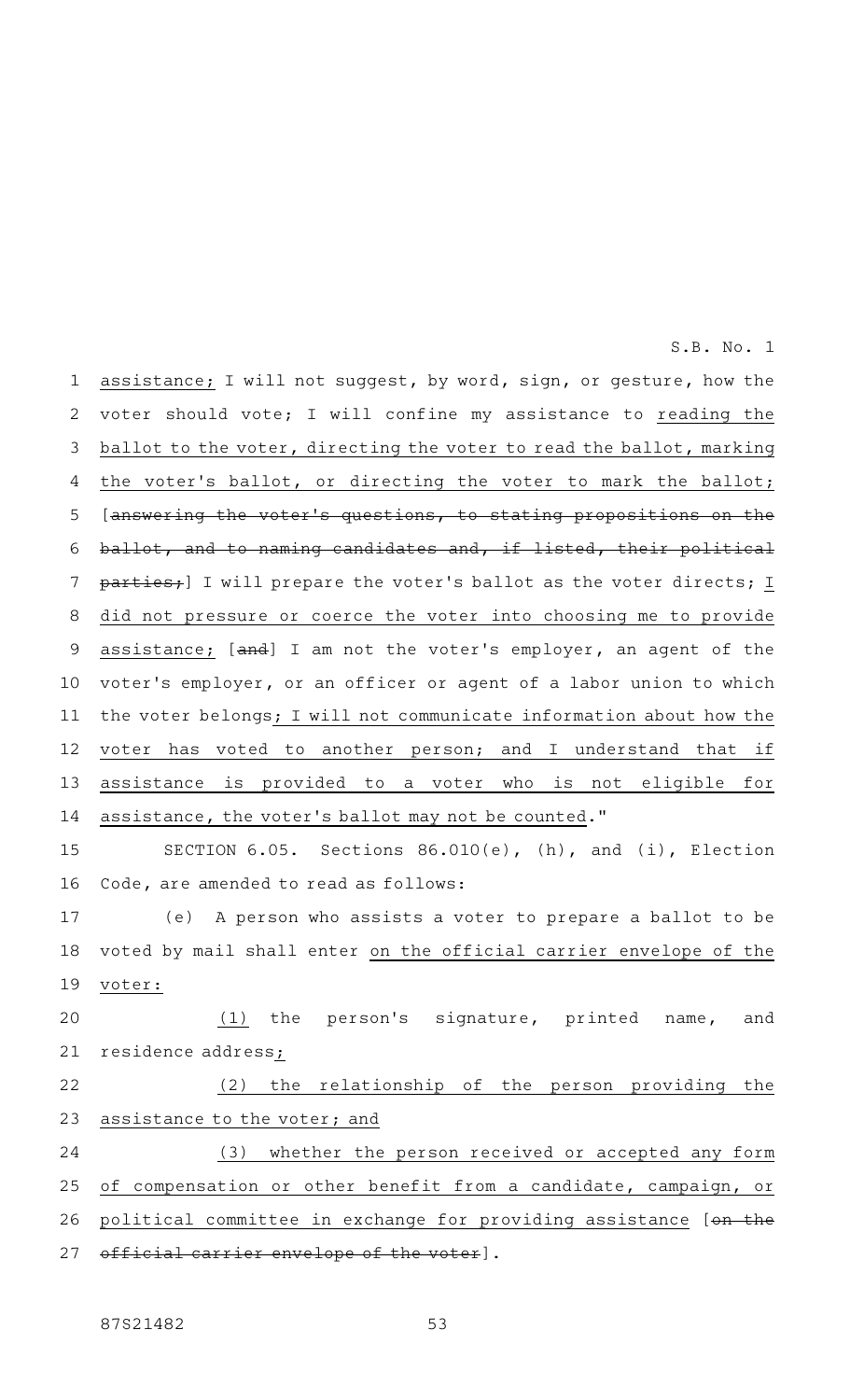1

(h) Subsection  $(f)$  does not apply:

(1) to a violation of Subsection  $(c)$ , if the person is related to the voter within the second degree by affinity or the third degree by consanguinity, as determined under Subchapter B, Chapter 573, Government Code, or was physically living in the same dwelling as the voter at the time of the event; or 2 3 4 5 6

(2) to a violation of Subsection (e), if the person is related to the voter within the second degree by affinity or the third degree by consanguinity, as determined under Subchapter B, Chapter 573, Government Code. 7 8 9 10

(i) An offense under this section for a violation of Subsection (c) is increased to the next higher category of offense if it is shown on the trial of an offense under this section that: 11 12 13

(1) the defendant was previously convicted of an offense under this code; 14 15

(2) the offense involved a voter 65 years of age or older; or 16 17

(3) the defendant committed another offense under this section in the same election. 18 19

SECTION 6.06. Section 86.0105, Election Code, is amended by amending Subsections (a), (c), and (e) and adding Subsection (f) to read as follows: 20 21 22

(a) A person commits an offense if the person: (1) compensates or offers to compensate another person for assisting voters as provided by Section 86.010 [ $\rightarrow$  as part of any performance-based compensation scheme based on the number of voters sisted or in which another person is presented with a quota 23 24 25 26 27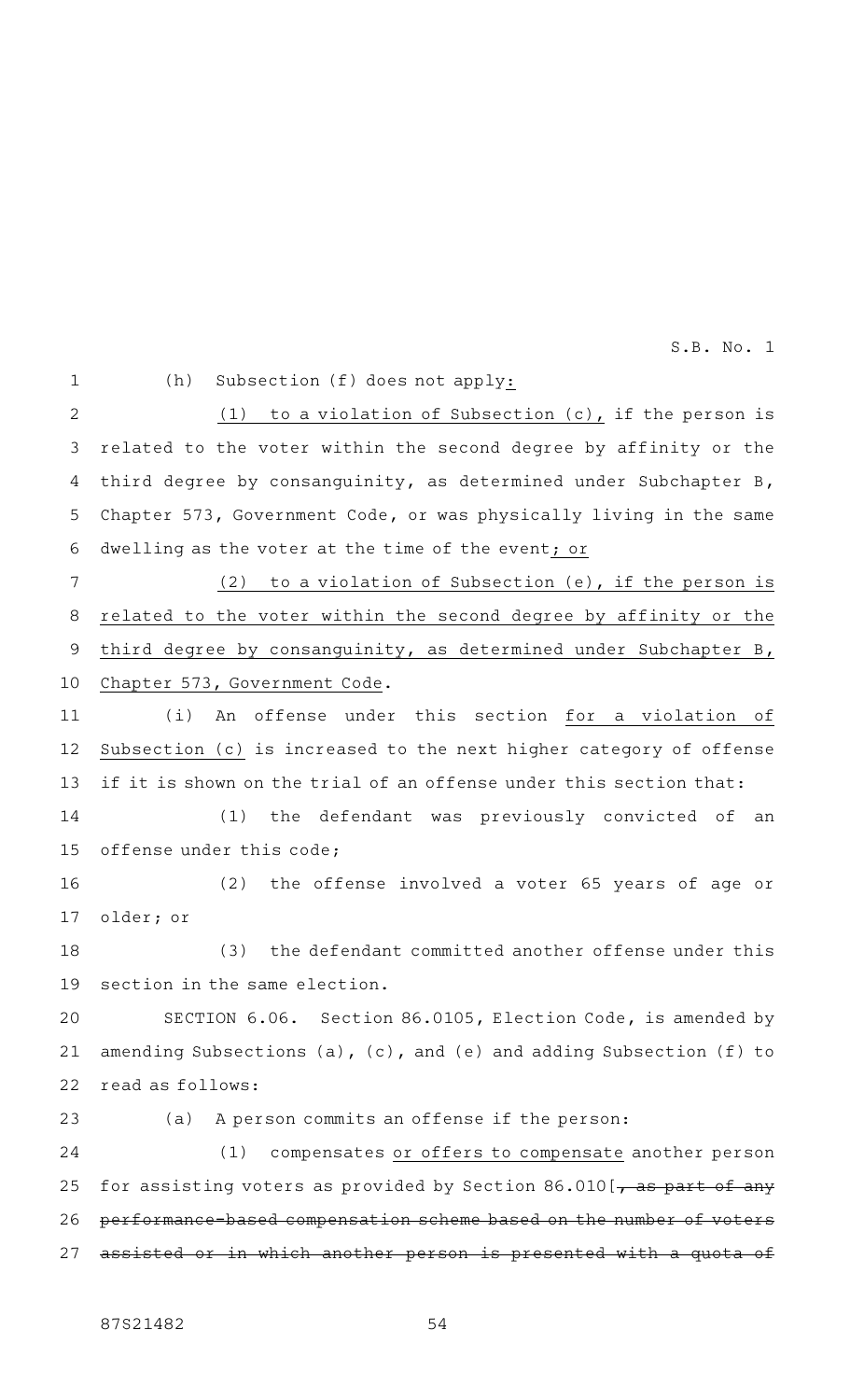voters to be assisted as provided by Section 86.010]; or (2) solicits, receives, or [<del>engages in another</del> practice that causes another person's compensation from employment status with the person to be dependent on the number of voters assisted as provided by Section 86.010; or [(3) with knowledge that accepting compensation for such activity is illegal, accepts compensation for an activity described by Subdivision (1)  $[0.2 + (2)]$ . (c) An offense under this section is a state jail felony  $[\pm \frac{1}{2}]$ it is shown on the trial of an offense under this section that the defendant was previously convicted two or more times under this section]. (e) For purposes of this section, compensation means an economic benefit as defined by Section 38.01, Penal Code [any form of monetary payment, goods, services, benefits, or promises offers of employment, or any other form of consideration offered to another person in exchange for assisting voters].  $(f)$  This section does not apply if the person assisting a voter is an attendant or caregiver previously known to the voter. SECTION 6.07. Section 86.013(b), Election Code, is amended to read as follows: (b) Spaces must appear on the reverse side of the official carrier envelope for: (1) indicating the identity and date of the election; [and] (2) entering the signature, printed name, and residence address of a person other than the voter who deposits the 1 2 3 4 5 6 7 8 9 10 11 12 13 14 15 16 17 18 19 20 21 22 23 24 25 26 27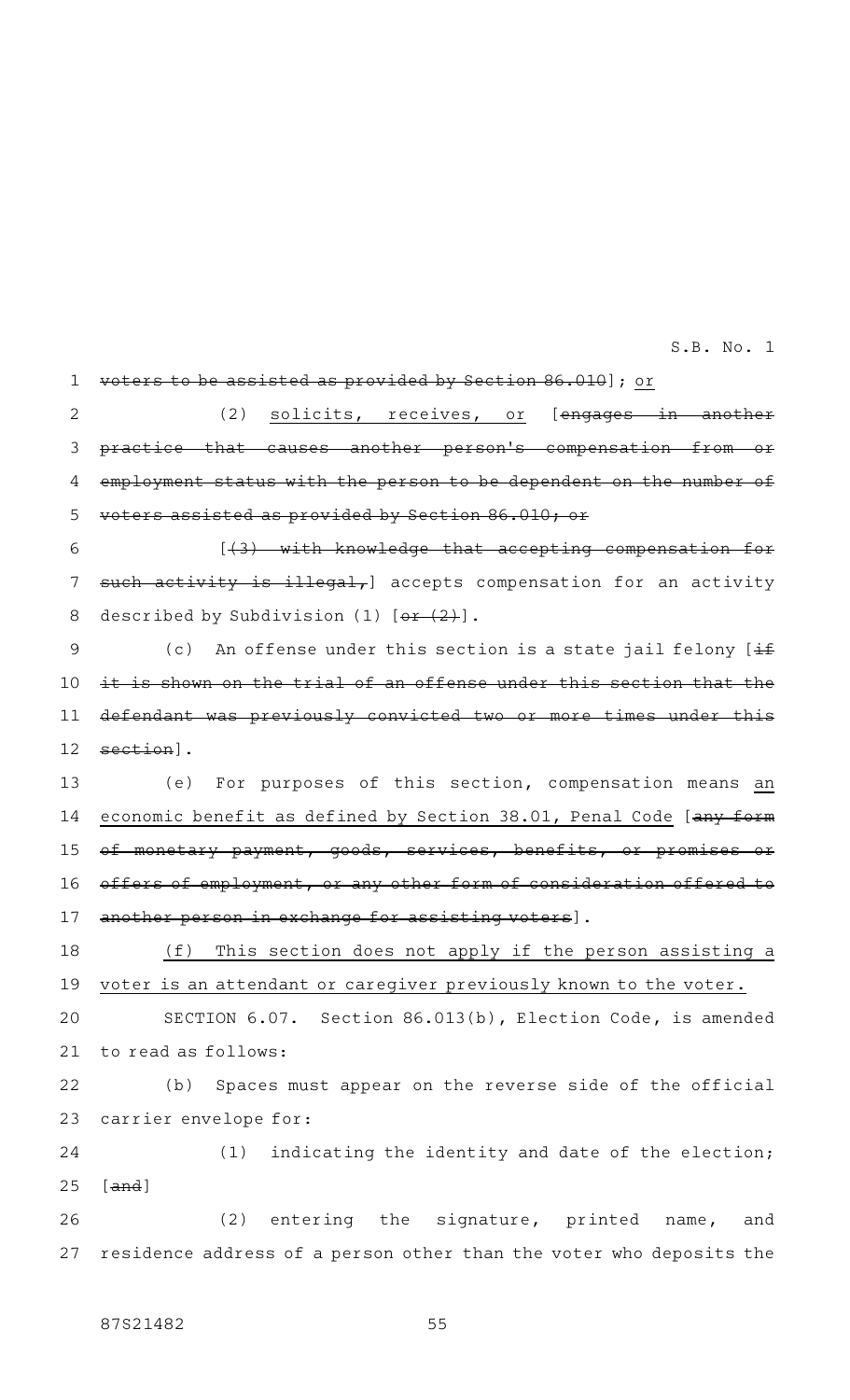carrier envelope in the mail or with a common or contract carrier; and 1 2

(3) indicating the relationship of that person to the voter. 3 4

SECTION 6.08. (a) The secretary of state shall conduct a study regarding the implementation of educational programs, including the production and publication on the secretary of state 's Internet website of instructional videos, to help voters with disabilities understand how to use voting systems used in this state. 5 6 7 8 9 10

(b) Not later than December 1, 2022, the secretary of state shall submit to the standing committees of the legislature with jurisdiction over elections a report on the study required by this section. 11 12 13 14

(c) The secretary of state, using existing resources, may contract with a qualified vendor to conduct the study required by this section. 15 16 17

(d) This section expires December 1, 2023. 18

ARTICLE 7. FRAUD AND OTHER UNLAWFUL PRACTICES SECTION 7.01. Chapter 63, Election Code, is amended by adding Section 63.0111 to read as follows: 19 20 21

Sec. 63.0111. OFFENSES RELATED TO PROVISIONAL VOTING. (a) An election judge commits an offense if the judge knowingly provides a voter with a form for an affidavit required by Section 63.001 if the form contains information that the judge entered on the form knowing it was false. 22 23 24 25 26

(b) An offense under this section is a state jail felony. 27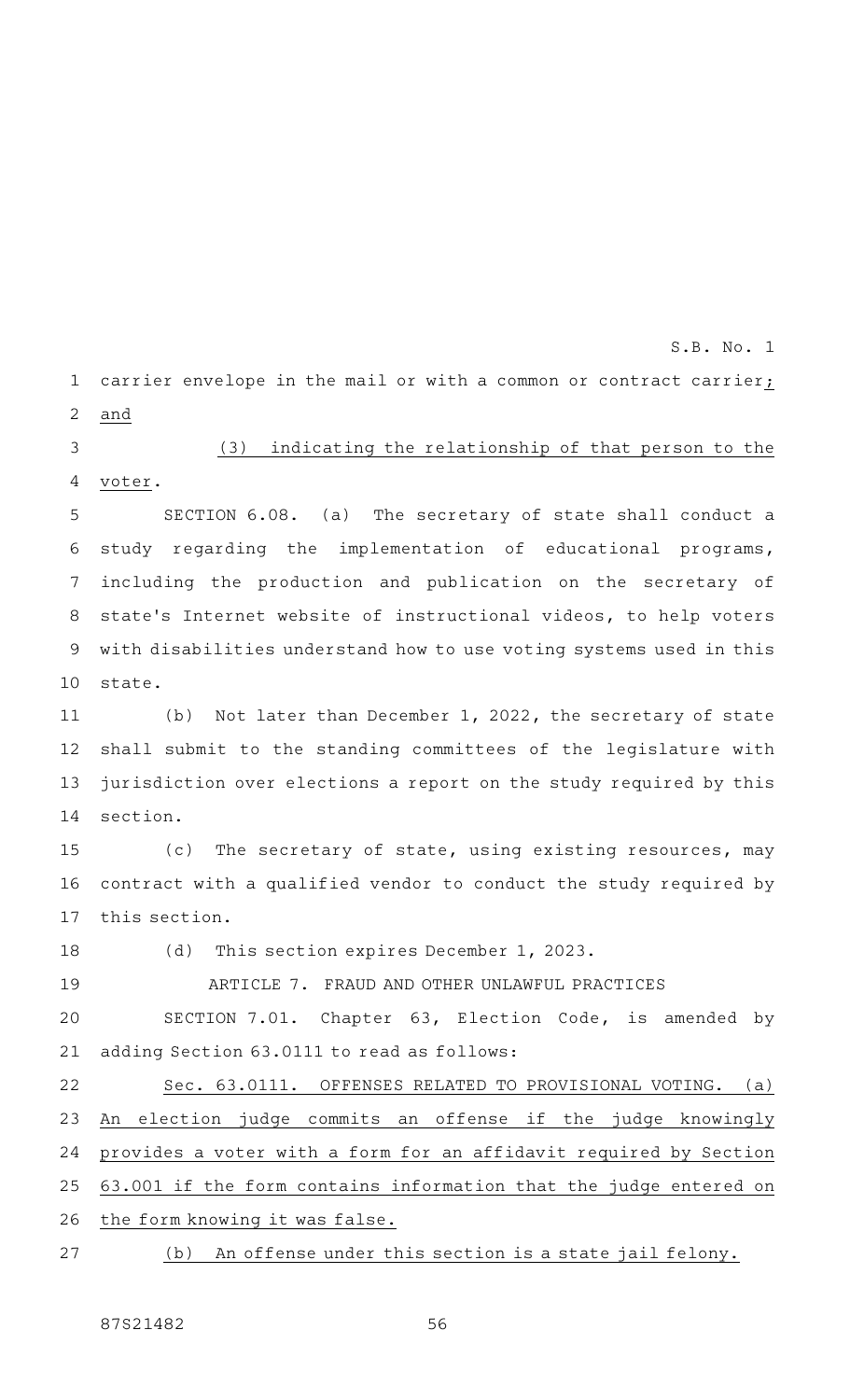SECTION 7.02. Sections 276.004(a) and (b), Election Code, are amended to read as follows: 1 2

S.B. No. 1

(a) A person commits an offense if, with respect to another person over whom the person has authority in the scope of employment, the person knowingly: 3 4 5

(1) refuses to permit the other person to be absent from work on election day or while early voting is in progress for the purpose of attending the polls to vote; or 6 7 8

(2) subjects or threatens to subject the other person to a penalty for attending the polls on election day or while early voting is in progress to vote. 9 10 11

(b) It is an exception to the application of this section that the person 's conduct occurs in connection with an election in which the polls are open on election day or while early voting is in progress for voting for two consecutive hours outside of the voter 's working hours. 12 13 14 15 16

SECTION 7.03. Sections 276.013(a) and (b), Election Code, are amended to read as follows: 17 18

(a) A person commits an offense if the person knowingly or intentionally makes any effort to: 19 20

(1) influence the independent exercise of the vote of another in the presence of the ballot or during the voting process, including by altering the ballot of another or by otherwise causing a ballot to not reflect the intent of the voter; 21 22 23 24

 $(2)$  cause a voter to become registered, a ballot to be obtained, or a vote to be cast under false pretenses;  $[+]$ 25 26

(3) cause any false or intentionally misleading 27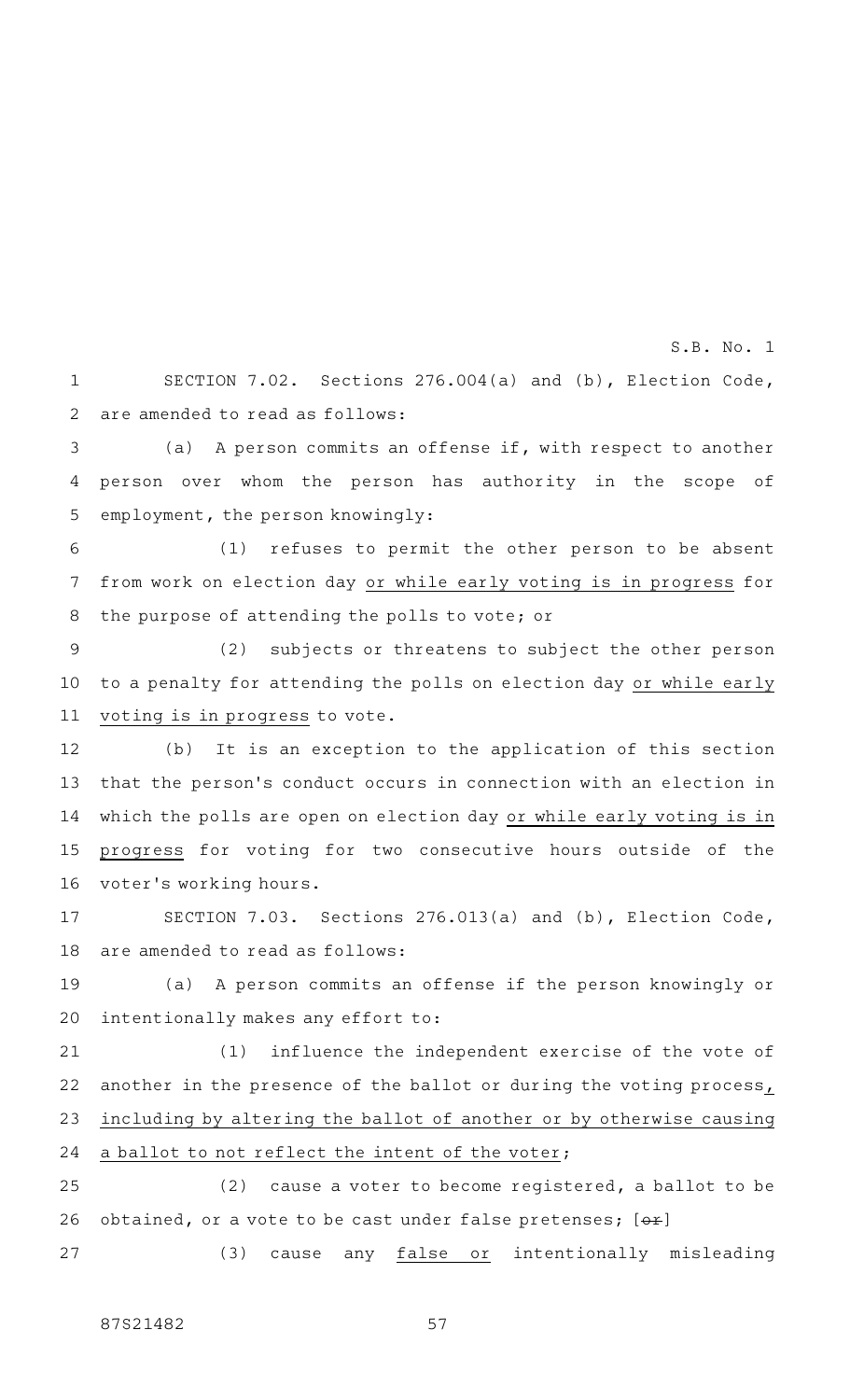| $\mathbf 1$    | statement, representation, or information to be provided:          |
|----------------|--------------------------------------------------------------------|
| $\overline{2}$ | to an election official; or<br>(A)                                 |
| 3              | (B)<br>on an application for ballot by mail, carrier               |
| 4              | envelope, or any other official election-related form or document; |
| 5              | prevent a voter from casting a legal ballot in an<br>(4)           |
| 6              | election in which the voter is eligible to vote;                   |
| 7              | (5)<br>provide false information to a voter with the               |
| 8              | intent of preventing the voter from voting in an election in which |
| $\mathcal{G}$  | the voter is eligible to vote;                                     |
| 10             | cause the ballot not to reflect the intent of the<br>(6)           |
| 11             | voter;                                                             |
| 12             | (7)<br>cause a ballot to be voted for another person that          |
| 13             | the person knows to be deceased or otherwise knows not to be a     |
| 14             | qualified or registered voter;                                     |
| 15             | (8)<br>cause or enable a vote to be cast more than once in         |
| 16             | the same election; or                                              |
| 17             | (9)<br>discard or destroy a voter's completed ballot               |
| 18             | without the voter's consent.                                       |
| 19             | (b) An offense under this section is a Class A misdemeanor,        |
| 20             | unless:                                                            |
| 21             | the person committed the offense while acting in<br>(1)            |
| 22             | the person's capacity as an elected official, in which case the    |
| 23             | offense is a state jail felony; or                                 |
| 24             | the person is convicted of an attempt, in which<br>(2)             |
| 25             | case the offense is a Class B [A] misdemeanor.                     |
| 26             | SECTION 7.04. Chapter 276, Election Code, is amended by            |
| 27             | adding Sections 276.015, 276.016, 276.017, 276.018, and 276.019 to |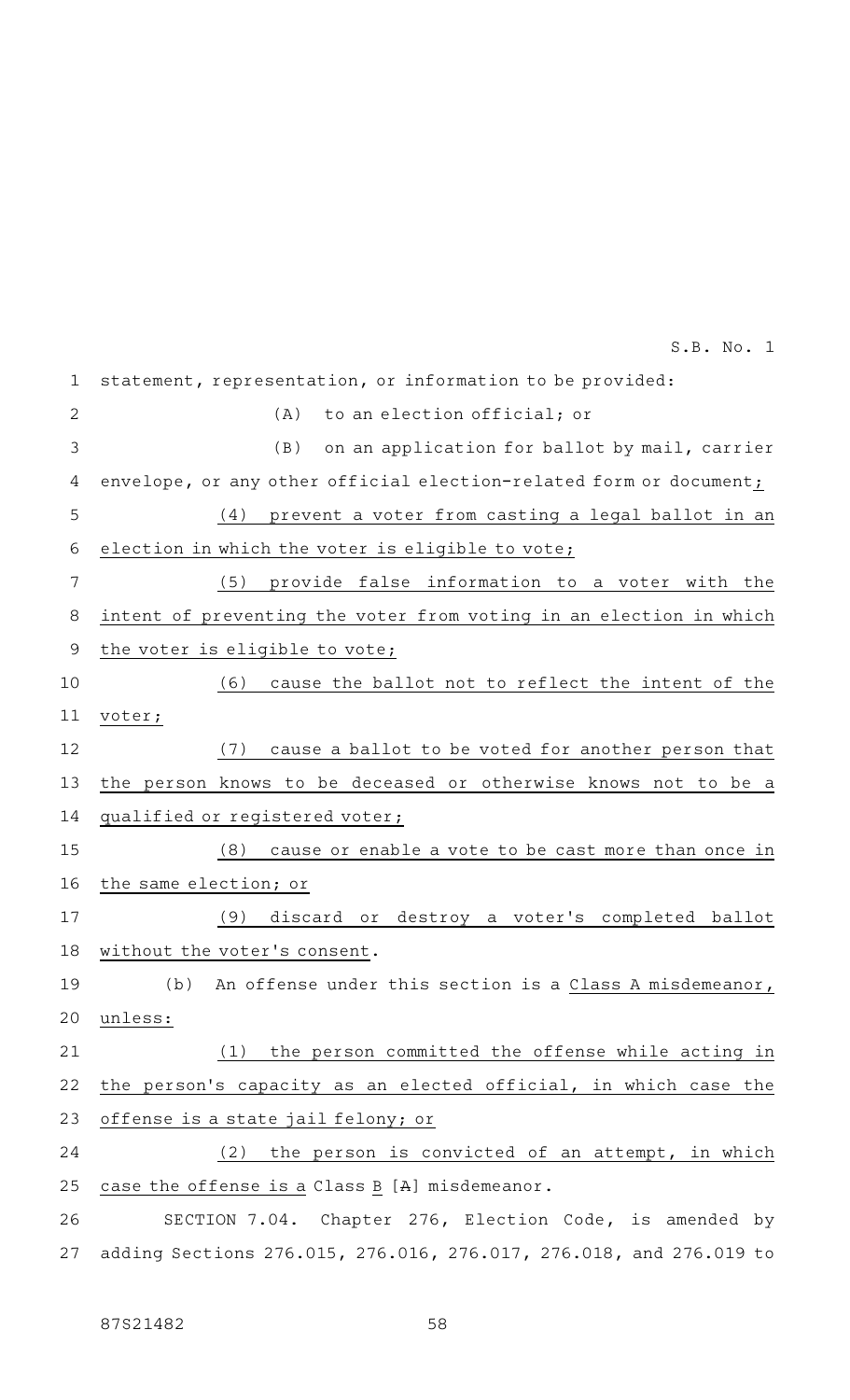read as follows: 1

| $\overline{2}$ | Sec. 276.015. VOTE HARVESTING. (a) In this section:                  |
|----------------|----------------------------------------------------------------------|
| 3              | (1) "Benefit" means anything reasonably regarded as a                |
| 4              | gain or advantage, including a promise or offer of employment, a     |
| 5              | political favor, or an official act of discretion, whether to a      |
| $\sqrt{6}$     | person or another party whose welfare is of interest to the person.  |
| 7              | (2) "Vote harvesting services" means in-person                       |
| 8              | interaction with one or more voters, in the physical presence of an  |
| 9              | official ballot or a ballot voted by mail, intended to deliver votes |
| 10             | for a specific candidate or measure.                                 |
| 11             | (b) A person commits an offense if the person, directly or           |
| 12             | through a third party, knowingly provides or offers to provide vote  |
| 13             | harvesting services in exchange for compensation or other benefit.   |
| 14             | (c) A person commits an offense if the person, directly or           |
| 15             | through a third party, knowingly provides or offers to provide       |
| 16             | compensation or other benefit to another person in exchange for      |
| 17             | vote harvesting services.                                            |
| 18             | (d) A person commits an offense if the person knowingly              |
| 19             | collects or possesses a mail ballot or official carrier envelope in  |
| 20             | connection with vote harvesting services.                            |
| 21             | This section does not apply to:<br>(e)                               |
| 22             | (1)<br>activity not performed<br>in exchange<br>for<br>an            |
| 23             | compensation or a benefit;                                           |
| 24             | (2)<br>interactions that do not occur in the presence of             |
| 25             | the ballot or during the voting process;                             |
| 26             | interactions that do not directly involve<br>(3)<br>an               |
| 27             | official ballot or ballot by mail;                                   |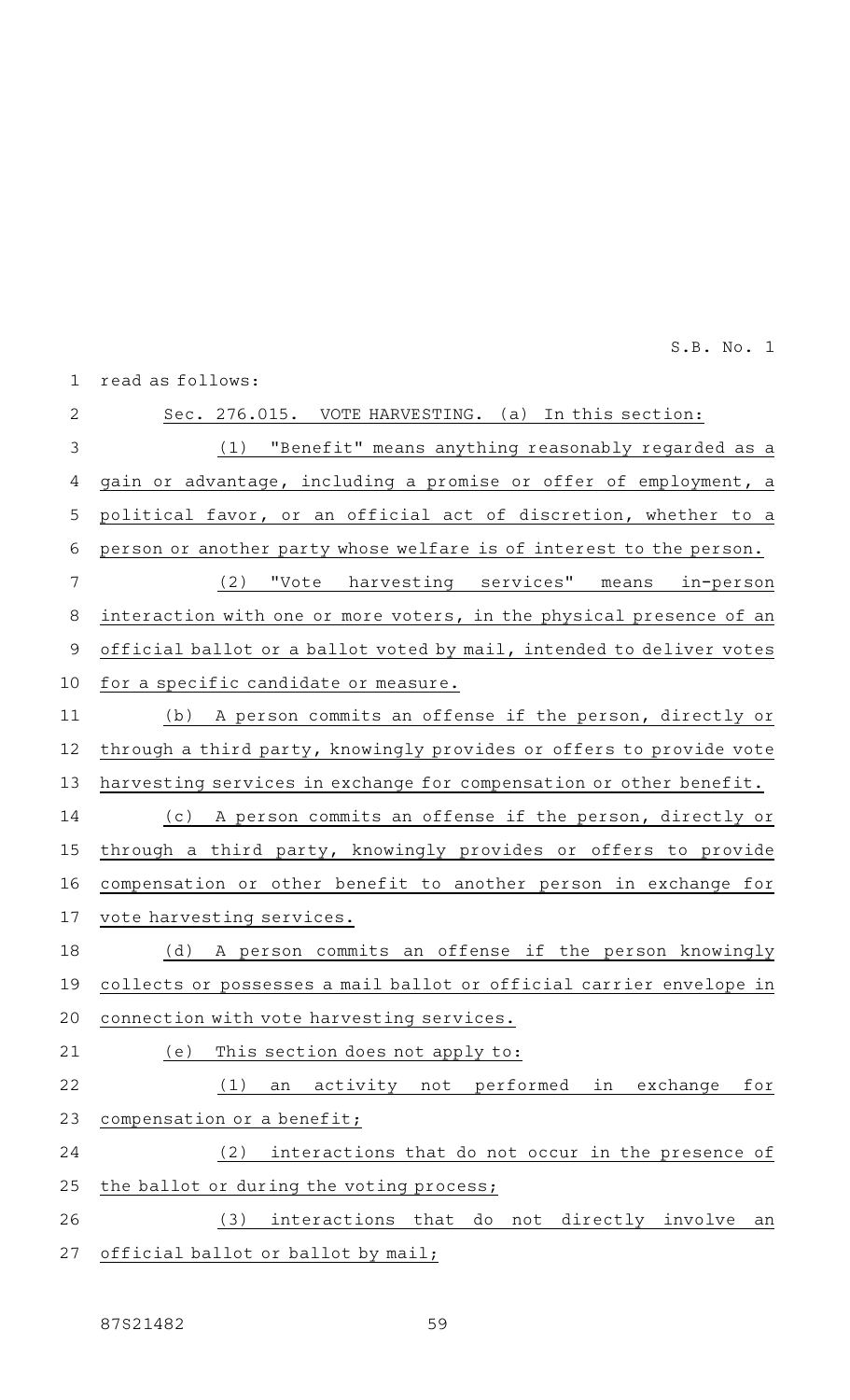|                | S.B. No. 1                                                          |
|----------------|---------------------------------------------------------------------|
| $\mathbf{1}$   | interactions that are not conducted in-person with<br>(4)           |
| 2              | a voter; or                                                         |
| $\mathfrak{Z}$ | (5)<br>activity that is not designed to deliver votes for           |
| 4              | or against a specific candidate or measure.                         |
| 5              | (f)<br>An offense under this section is a felony of the third       |
| 6              | degree.                                                             |
| 7              | conduct that constitutes an offense under this<br>If<br>(g)         |
| 8              | section also constitutes an offense under any other law, the actor  |
| $\mathcal{G}$  | may be prosecuted under this section, the other law, or both.       |
| 10             | Records necessary to investigate an offense under this<br>(h)       |
| 11             | section or any other section of this code shall be provided by an   |
| 12             | election officer in an unredacted form to a law enforcement officer |
| 13             | upon request. Records obtained under this subsection are not        |
| 14             | subject to public disclosure.                                       |
| 15             | Sec. 276.016. UNLAWFUL SOLICITATION AND DISTRIBUTION<br>OF          |
| 16             | (a) A public official or election<br>APPLICATION TO VOTE BY MAIL.   |
| 17             | official commits an offense if the official, while acting in an     |
| 18             | official capacity, knowingly:                                       |
| 19             | solicits the submission of an application to vote<br>(1)            |
| 20             | by mail from a person who did not request an application;           |
| 21             | (2) distributes an application to vote by mail to a                 |
| 22             | person who did not request the application unless the distribution  |
| 23             | is expressly authorized by another provision of this code;          |
| 24             | authorizes or approves the expenditure of public<br>(3)             |
| 25             | funds to facilitate third-party distribution of an application to   |
| 26             | vote by mail to a person who did not request the application; or    |
| 27             | completes any portion of an application to vote by<br>(4)           |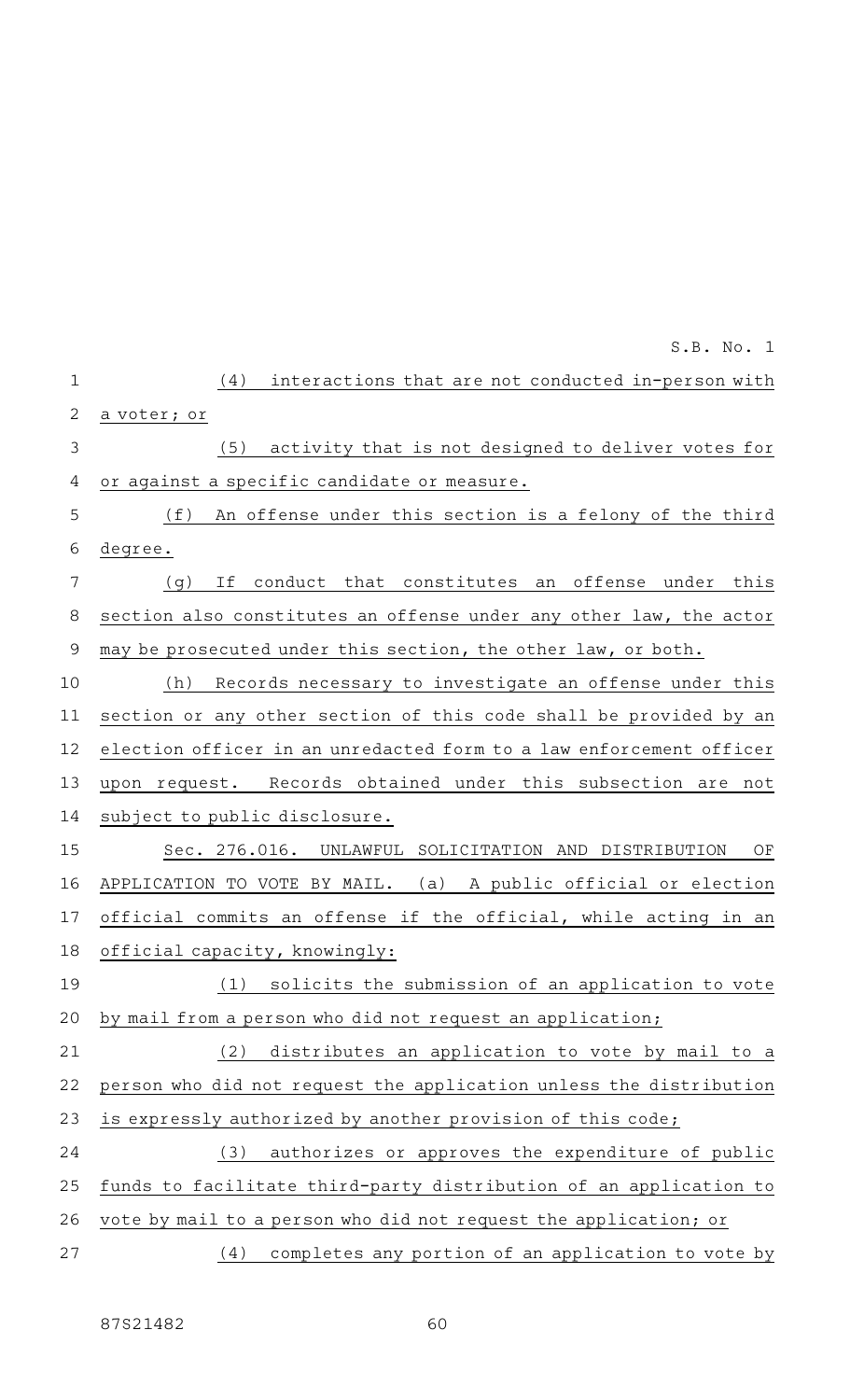mail and distributes the application to an applicant. (b) An offense under this section is a state jail felony. (c) Subsection (a)(2) does not apply if the public official or election official engaged in the conduct described by Subsection (a)(2) by providing access to an application to vote by mail from a publicly accessible Internet website. (d) Subsection (a)(4) does not apply if the public official or election official engaged in the conduct described by Subsection (a)(4) while lawfully assisting the applicant under Section 84.003. (e) Subsection (a) does not apply if the public official or election official: (1) provided general information about voting by mail, the vote by mail process, or the timelines associated with voting to a person or the public; or (2) engaged in the conduct described by Subsection (a) while acting in the official 's capacity as a candidate for a public elective office. (f) The remedy provided under this chapter is cumulative, and does not restrict any other remedies provided by this code or by law. A violation of this section is subject to injunctive relief or mandamus as provided by this code. Sec. 276.017. UNLAWFUL DISTRIBUTION OF EARLY VOTING BALLOTS AND BALLOTING MATERIALS. (a) The early voting clerk or other election official commits an offense if the clerk or official knowingly mails or otherwise provides an early voting ballot by mail or other early voting by mail ballot materials to a person who the clerk or official knows did not submit an application for a 1 2 3 4 5 6 7 8 9 10 11 12 13 14 15 16 17 18 19 20 21 22 23 24 25 26 27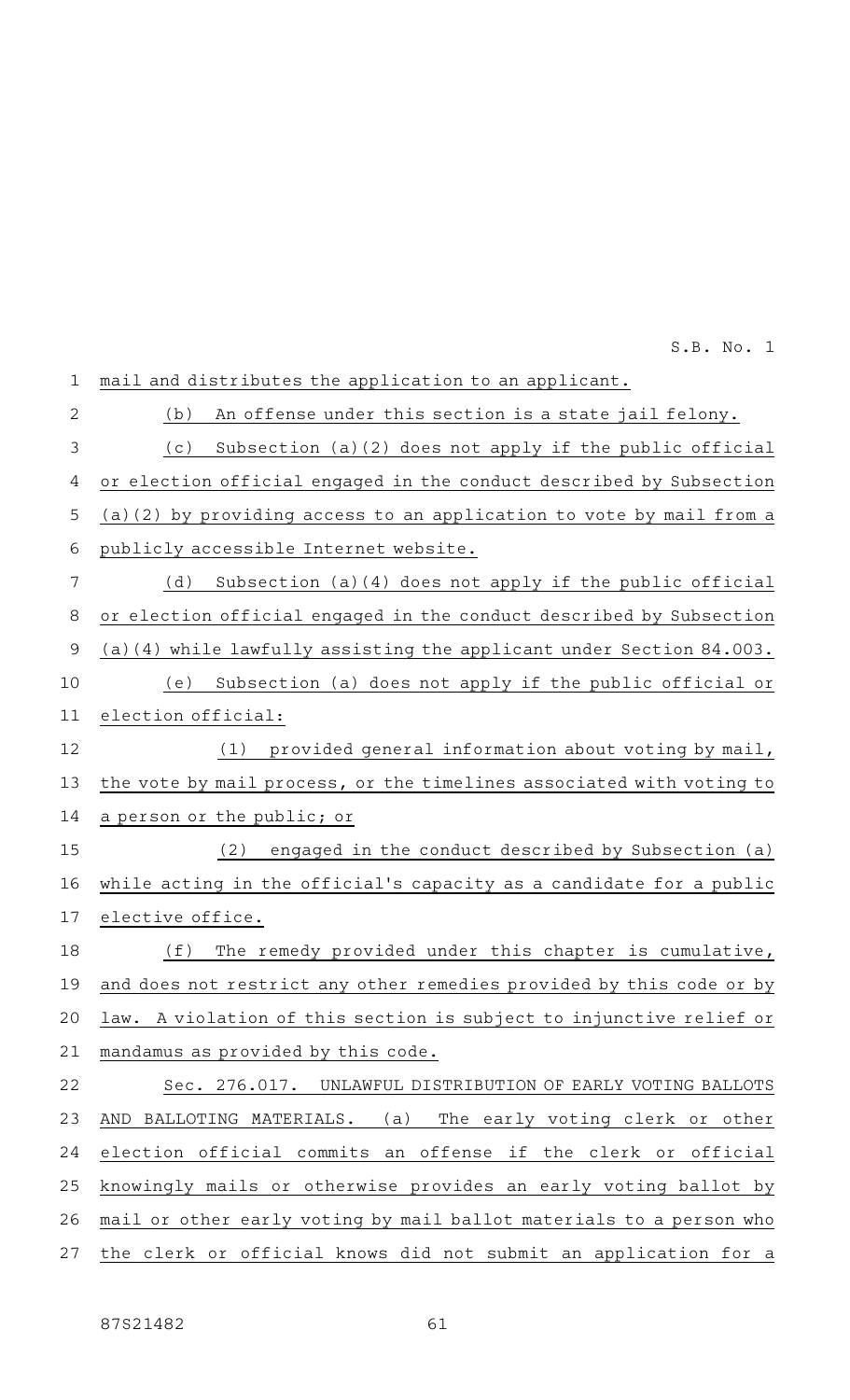ballot to be voted by mail under Section 84.001. (b) An offense under this section is a Class A misdemeanor. Sec. 276.018. PERJURY IN CONNECTION WITH CERTAIN ELECTION PROCEDURES. (a) A person commits an offense if, with the intent to deceive, the person knowingly or intentionally makes a false statement or swears to the truth of a false statement:  $(1)$  on a voter registration application; or (2) previously made while making an oath, declaration, or affidavit described by this code. (b) An offense under this section is a state jail felony. Sec. 276.019. UNLAWFUL ALTERING OF ELECTION PROCEDURES. A public official or election official may not create, alter, modify, waive, or suspend any election standard, practice, or procedure mandated by law or rule in a manner not expressly authorized by this code. ARTICLE 8. ENFORCEMENT SECTION 8.01. Subchapter E, Chapter 31, Election Code, is amended by adding Sections 31.128, 31.129, and 31.130 to read as follows: Sec. 31.128. RESTRICTION ON ELIGIBILITY. (a) In this section, "election official" does not include a chair of a county political party holding a primary election or a runoff primary election. (b) A person may not serve as an election official if the person has been finally convicted of an offense under this code. Sec. 31.129. CIVIL PENALTY. (a) In this section, "election official" has the meaning assigned by Section 31.128. 1 2 3 4 5 6 7 8 9 10 11 12 13 14 15 16 17 18 19 20 21 22 23 24 25 26 27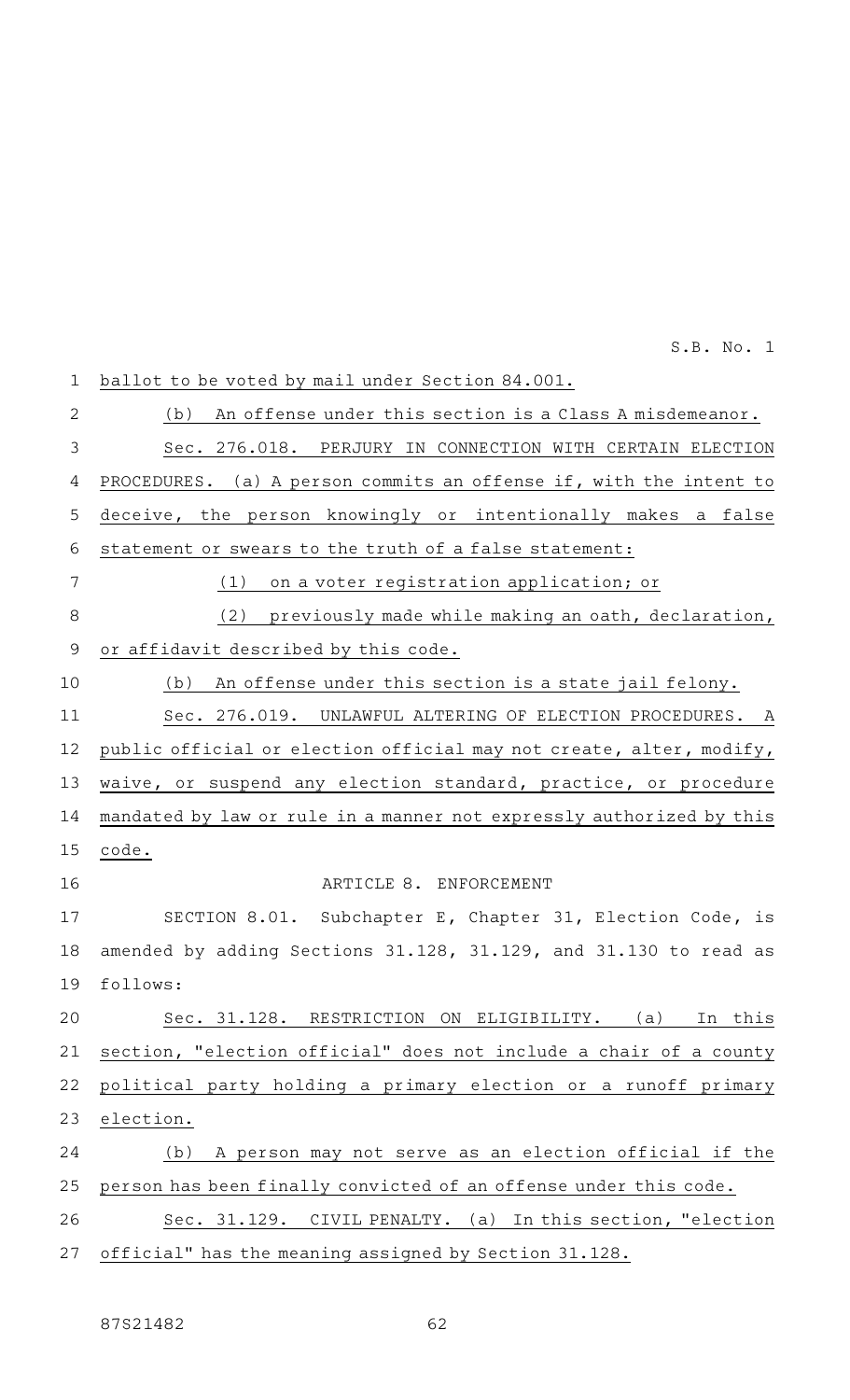(b) An election official may be liable to this state for a civil penalty if the official: (1) is employed by or is an officer of this state or a political subdivision of this state; and  $(2)$  violates a provision of this code. (c) A civil penalty imposed under this section may include termination of the person 's employment and loss of the person 's employment benefits. Sec. 31.130. SUIT AGAINST ELECTION OFFICER. An action, including an action for a writ of mandamus, alleging that an election officer violated a provision of this code while acting in the officer 's official capacity may only be brought against the officer in the officer's official capacity. SECTION 8.02. Sections  $232.008(b)$ , (c), and (d), Election Code, are amended to read as follows: (b) Except as provided by Subsection  $(c)$ , a contestant must file the petition not later than the later of the 45th [30th] day after the date the election records are publicly available under Section 1.012 or the official result of the contested election is determined. (c) A contestant must file the petition not later than the later of the 15th [10th] day after the date the election records are publicly available under Section 1.012 or the official result is determined in a contest of: (1) a primary or runoff primary election; or (2) a general or special election for which a runoff is necessary according to the official result or will be necessary if 1 2 3 4 5 6 7 8 9 10 11 12 13 14 15 16 17 18 19 20 21 22 23 24 25 26 27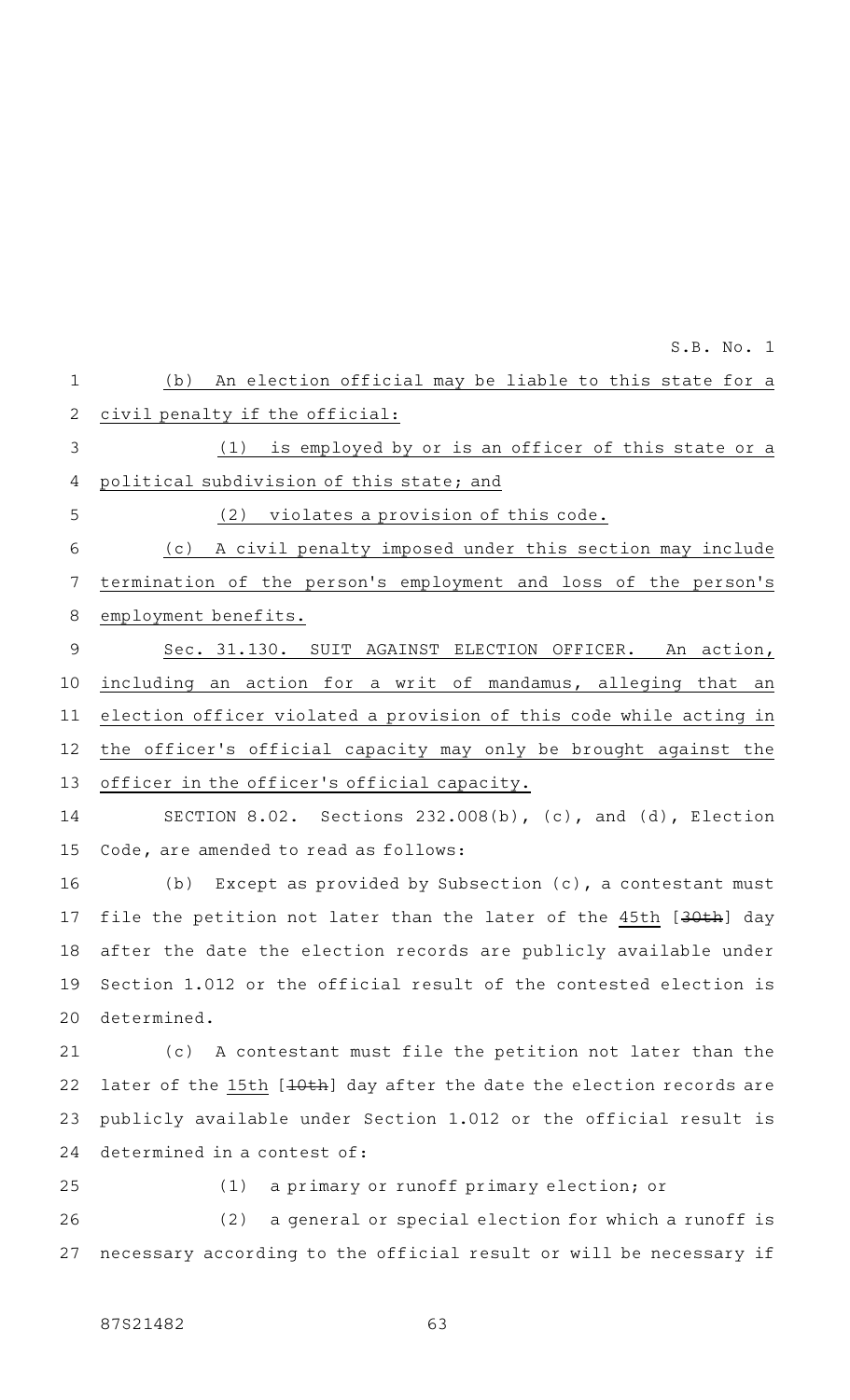the contestant prevails. 1

(d) A contestant must deliver, electronically or otherwise, a copy of the petition to the secretary of state by the same deadline prescribed for the filing of the petition. 2 3 4

SECTION 8.03. Title 14, Election Code, is amended by adding Subtitle D to read as follows: 5 6

7

# SUBTITLE D. OTHER ELECTION LAWSUITS

CHAPTER 247. LAWSUIT ALLEGING IMPROPER ELECTION ACTIVITIES 8

Sec. 247.001. PETITION ALLEGING FRAUD. This chapter applies to a civil suit in which a candidate in an election alleges in the petition that an opposing candidate, an agent of the opposing candidate, or a person acting on behalf of the opposing candidate with the candidate's knowledge violated any of the following sections of this code: 9 10 11 12 13 14

- $(1)$  Section 13.007; 15
- $(2)$  Section 64.012; 16
- $(3)$  Section 64.036; 17
- $(4)$  Section 84.003; 18
- $(5)$  Section 84.0041; 19
- (6) Section 86.0051; 20
- (7) Section 86.006; 21
- $(8)$  Section 86.010; 22
- (9) Section 276.013; and 23
- (10) Section 276.015. 24

Sec. 247.002. PROCEDURE. A candidate in an election may 25

file a petition for an action under this chapter in any county where 26

a defendant resided at the time of the election. If the election is 27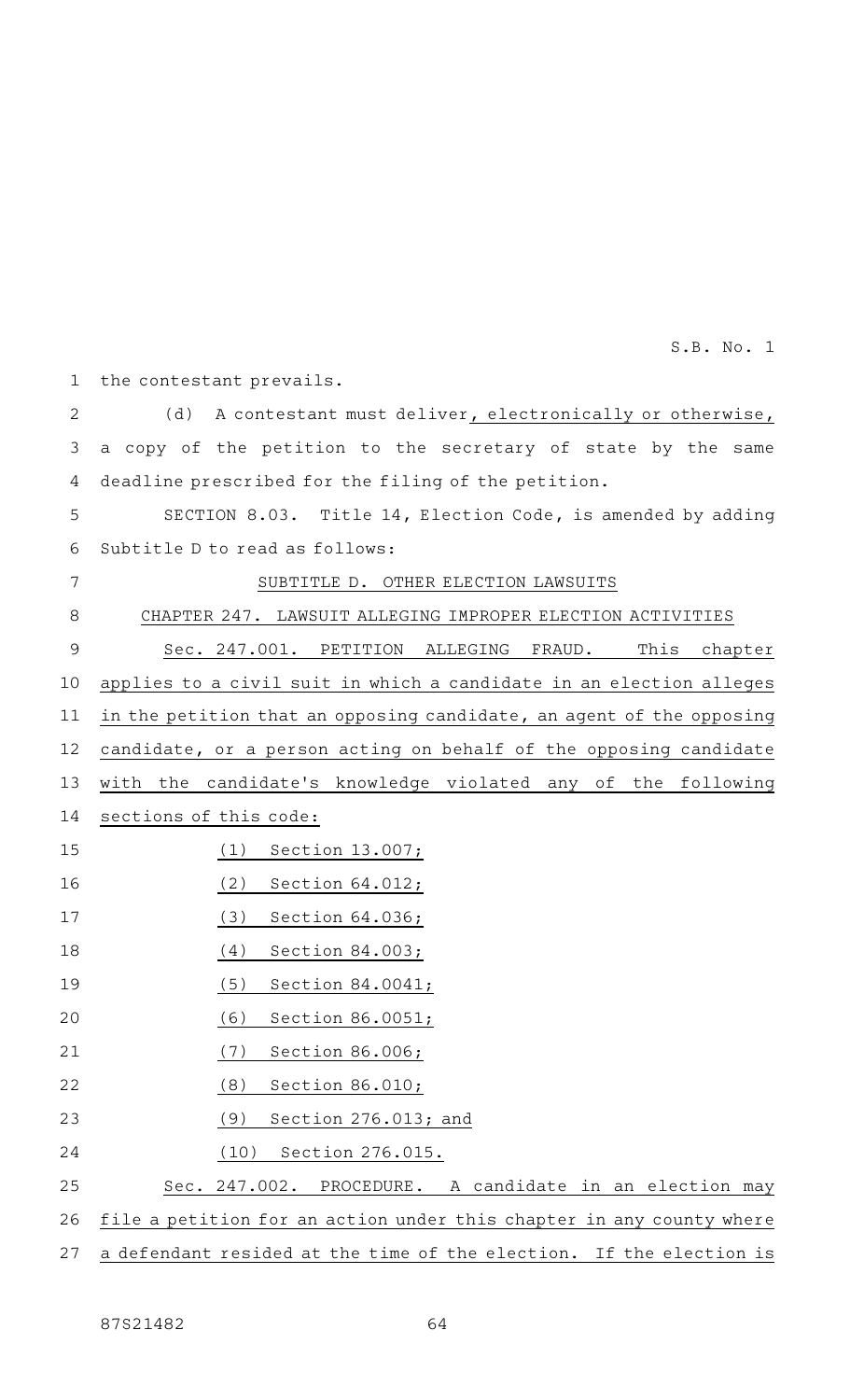| $\mathbf{1}$ | for a statewide office, the candidate may also file the petition in  |
|--------------|----------------------------------------------------------------------|
| 2            | a district court in Travis County.                                   |
| 3            | Sec. 247.003. FILING PERIOD FOR PETITION. A candidate in an          |
| 4            | election may file a petition for an action under this chapter not    |
| 5            | earlier than the day after the date the election is certified and    |
| 6            | not later than the 45th day after the later of that date or the date |
| 7            | election records are made publicly available under Section 1.012.    |
| $\,8\,$      | Sec. 247.004. DAMAGES. (a) If it is shown by a                       |
| $\mathsf 9$  | preponderance of the evidence that a defendant, an agent of the      |
| 10           | defendant, or a person acting on behalf of the defendant with the    |
| 11           | defendant's knowledge committed one or more violations of a section  |
| 12           | described by Section 247.001, the defendant is liable to the         |
| 13           | plaintiff for damages in an amount of \$1,000 for each violation.    |
| 14           | Notwithstanding Section 41.004, Civil Practice and<br>(b)            |
| 15           | Remedies Code, a court shall award damages under Subsection (a) to   |
| 16           | the plaintiff irrespective of whether the plaintiff is awarded       |
| 17           | actual damages.                                                      |
| 18           | Sec. 247.005. ATTORNEY'S FEES.<br>In<br>action under this<br>an      |
| 19           | chapter, the court may award reasonable attorney's fees to the       |
| 20           | prevailing party.                                                    |
| 21           | SECTION 8.04. Section 273.061, Election Code, is amended to          |
| 22           | read as follows:                                                     |
| 23           | Sec. 273.061. JURISDICTION. (a) The supreme court or a               |
| 24           | court of appeals may issue a writ of mandamus to compel the          |
| 25           | performance of any duty imposed by law in connection with the        |
| 26           | holding of an election or a political party convention, regardless   |
| 27           | of whether the person responsible for performing the duty is a       |
|              |                                                                      |
|              |                                                                      |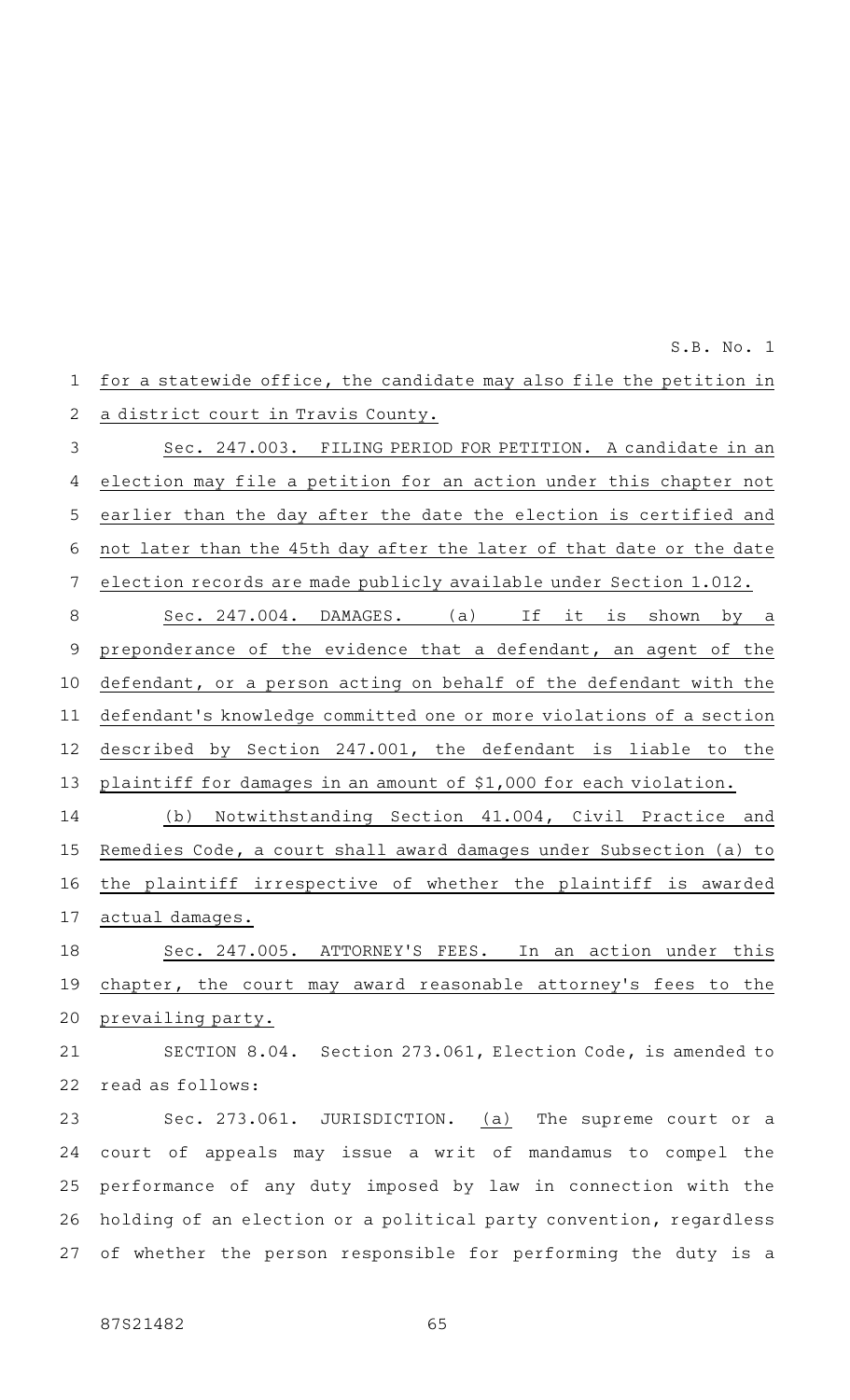public officer. 1

(b) The court of criminal appeals may issue a writ of mandamus to compel the performance of any duty imposed by law in connection with the provision, sequestration, transfer, or impoundment of evidence in or records relating to a criminal investigation conducted under this code or conducted in connection with the conduct of an election or political party convention. If a writ of mandamus is issued under this subsection, it shall include an order requiring the provision, sequestration, transfer, or impoundment of the evidence or record. 2 3 4 5 6 7 8 9 10

SECTION 8.05. Subchapter D, Chapter 22, Government Code, is amended by adding Sections 22.304 and 22.305 to read as follows: 11 12

Sec. 22.304. COURT SITTING IN PANELS FOR CERTAIN ELECTION PROCEEDINGS; CRIMINAL OFFENSE. (a) In this section, "public official" means any person elected, selected, appointed, employed, or otherwise designated as an officer, employee, or agent of this state, a government agency, a political subdivision, or any other public body established by state law. 13 14 15 16 17 18

(b) Notwithstanding any other law or rule, a court proceeding entitled to priority under Section 22.305 and filed in a court of appeals shall be docketed by the clerk of the court and assigned to a panel of three justices determined using an automated assignment system. 19 20 21 22 23

(c)AAA person, including a public official, commits an offense if the person communicates with a court clerk with the intention of influencing or attempting to influence the composition of a three-justice panel assigned a specific proceeding under this 24 25 26 27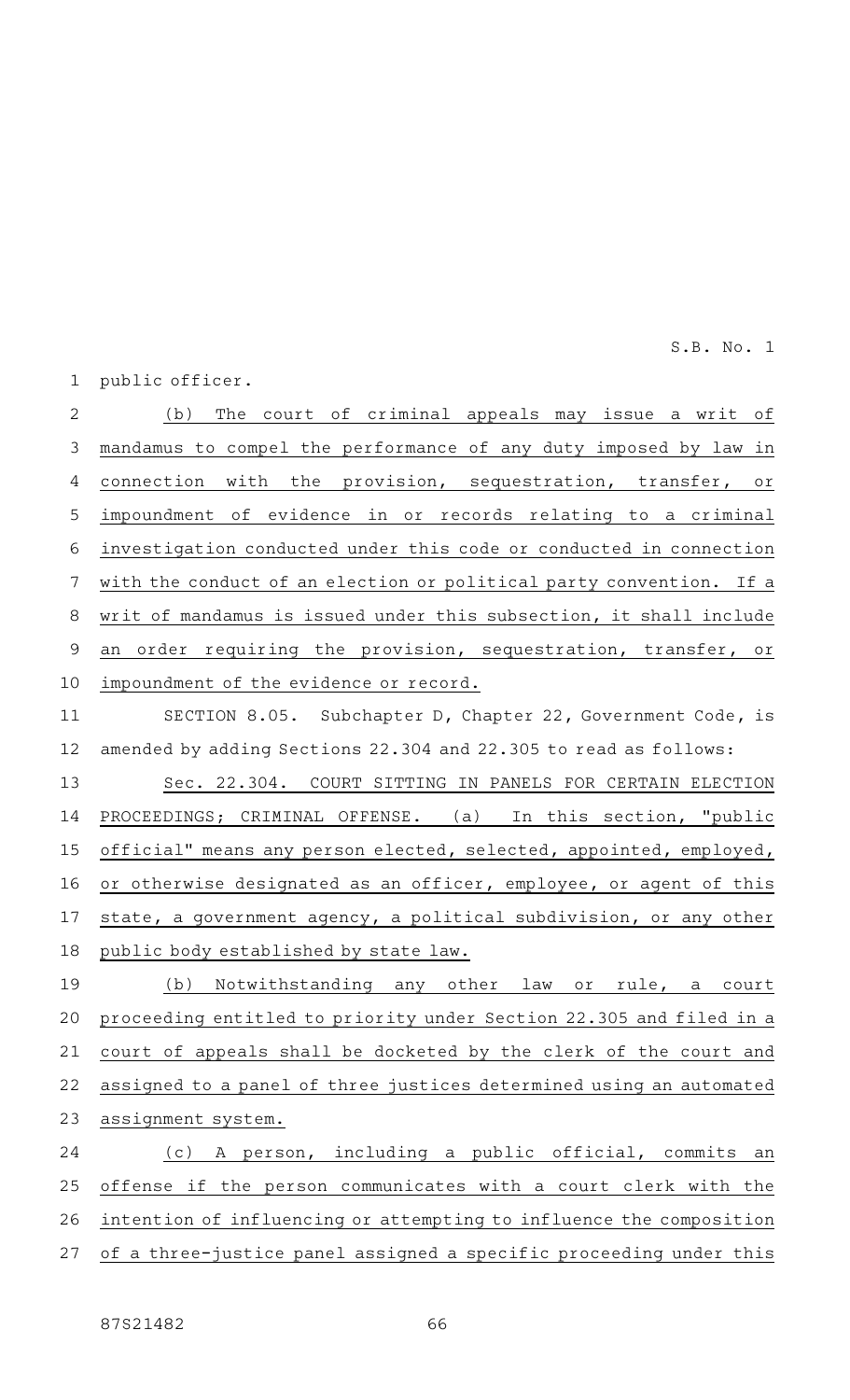section. 1

(d) An offense under this section is a Class A misdemeanor. Sec. 22.305. PRIORITY OF CERTAIN ELECTION PROCEEDINGS. (a) The supreme court or a court of appeals shall prioritize over any other proceeding pending or filed in the court a proceeding for injunctive relief or for a writ of mandamus under Chapter 273, Election Code, pending or filed in the court on or after the 70th day before a general or special election. 2 3 4 5 6 7 8

(b) If granted, oral argument for a proceeding described by Subsection (a) may be given in person or through electronic means. 9 10

SECTION 8.06. Section 23.101, Government Code, is amended by amending Subsection (a) and adding Subsections (b-1) and (b-2) to read as follows: 11 12 13

(a) Except as provided by Subsection  $(b-1)$ , the  $[The]$  trial courts of this state shall regularly and frequently set hearings and trials of pending matters, giving preference to hearings and trials of the following: 14 15 16 17

18

(1) temporary injunctions;

 $(2)$  criminal actions, with the following actions given preference over other criminal actions: 19 20

(A) criminal actions against defendants who are detained in jail pending trial; 21 22

 $(B)$  criminal actions involving a charge that a person committed an act of family violence, as defined by Section 71.004, Family Code; 23 24 25

(C) an offense under: 26

 $(i)$  Section 21.02 or 21.11, Penal Code; 27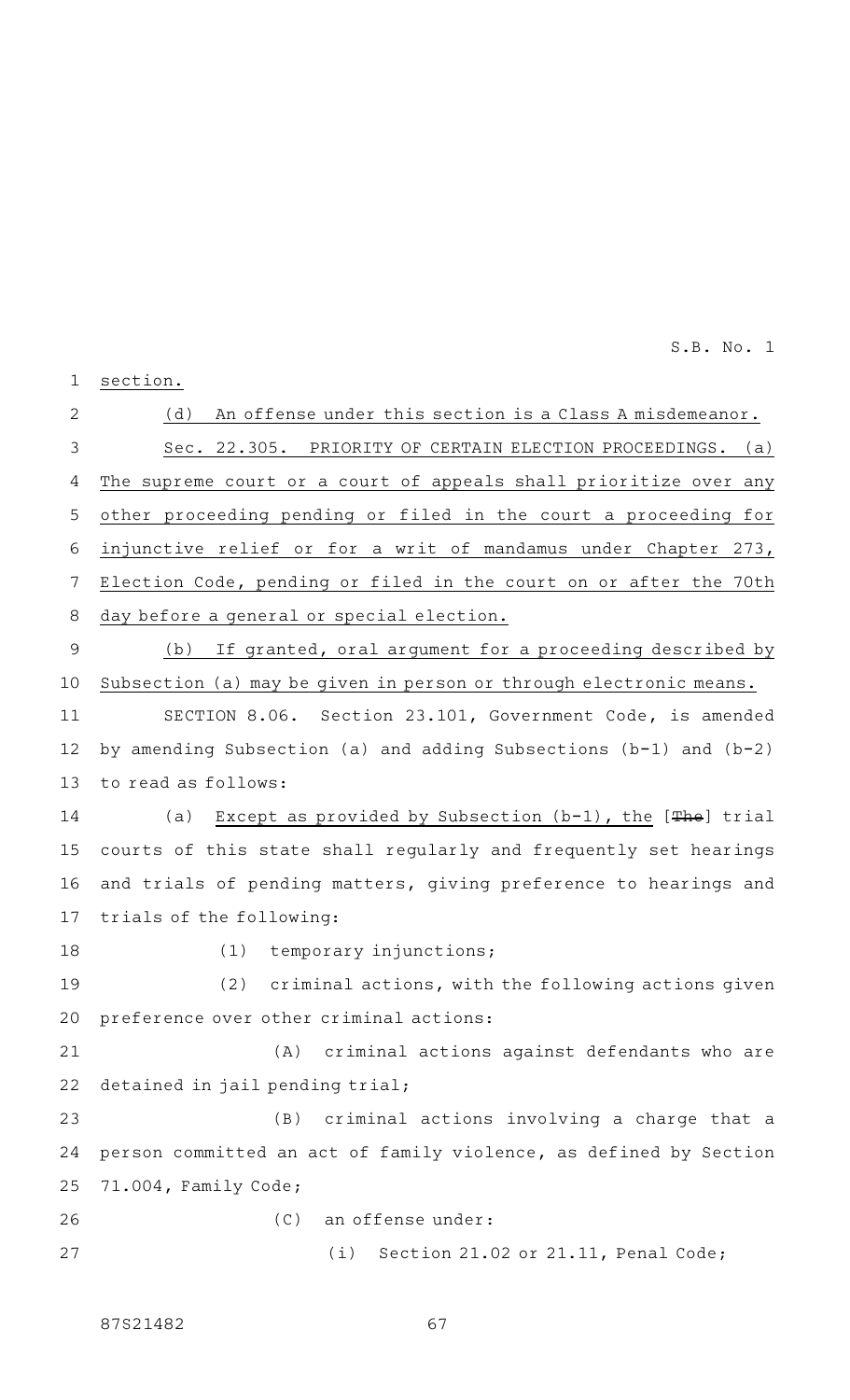(ii) Chapter 22, Penal Code, if the victim of the alleged offense is younger than 17 years of age;  $(iii)$  Section 25.02, Penal Code, if the victim of the alleged offense is younger than 17 years of age; (iv) Section 25.06, Penal Code; (v) Section 43.25, Penal Code; or  $(vi)$  Section 20A.02(a)(7), 20A.02(a)(8), or 20A.03, Penal Code;  $(D)$  an offense described by Article 62.001(6)(C) or (D), Code of Criminal Procedure; and (E) criminal actions against persons who are detained as provided by Section 51.12, Family Code, after transfer for prosecution in criminal court under Section 54.02, Family Code; (3) election contests and suits under the Election Code; (4) orders for the protection of the family under Subtitle B, Title 4, Family Code; (5) appeals of final rulings and decisions of the division of workers' compensation of the Texas Department of Insurance regarding workers' compensation claims and claims under the Federal Employers' Liability Act and the Jones Act; (6) appeals of final orders of the commissioner of the General Land Office under Section 51.3021, Natural Resources Code; (7) actions in which the claimant has been diagnosed with malignant mesothelioma, other malignant asbestos-related cancer, malignant silica-related cancer, or acute silicosis; and (8) appeals brought under Section 42.01 or 42.015, Tax 1 2 3 4 5 6 7 8 9 10 11 12 13 14 15 16 17 18 19 20 21 22 23 24 25 26 27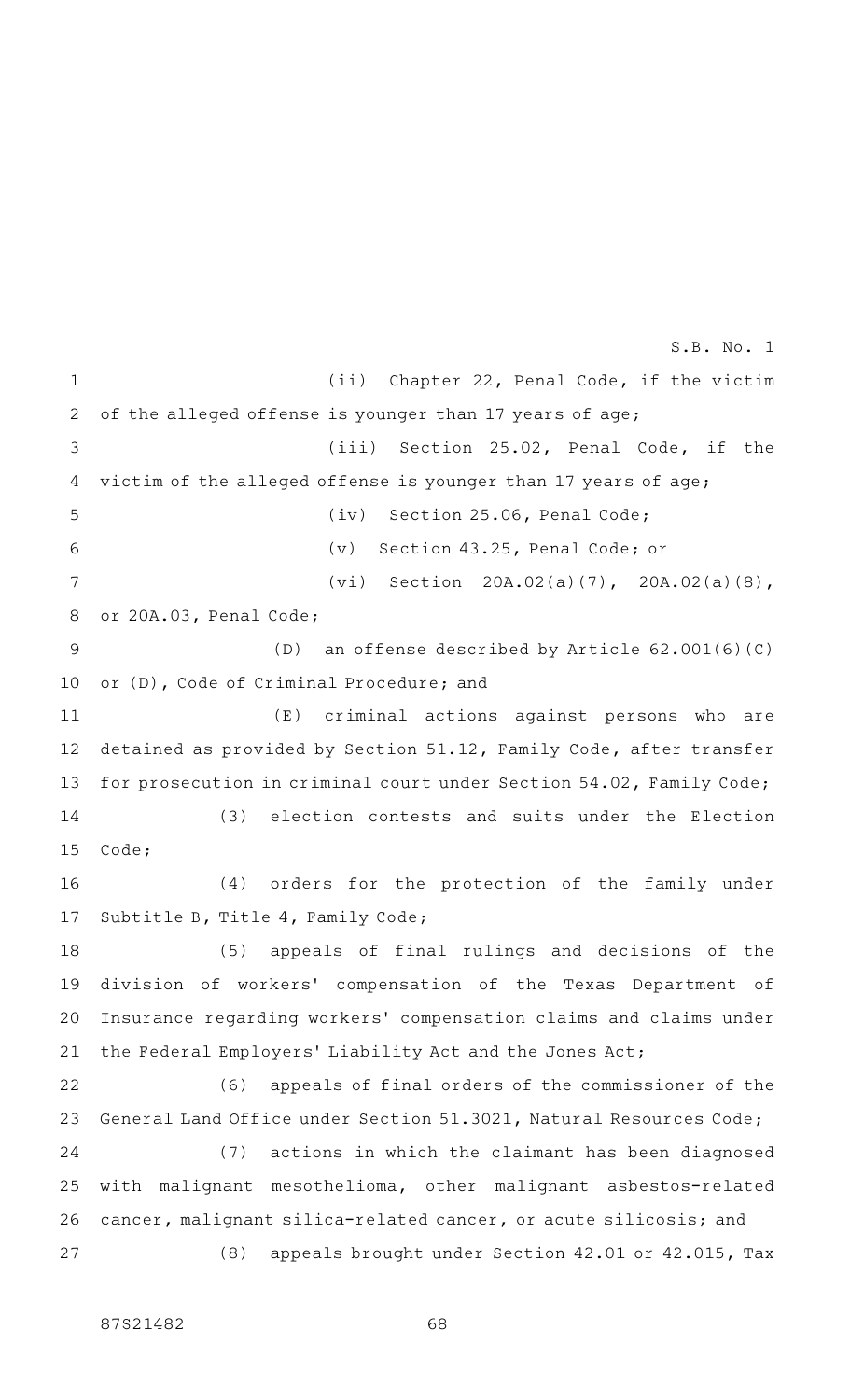Code, of orders of appraisal review boards of appraisal districts established for counties with a population of less than 175,000.  $(b-1)$  Except for a criminal case in which the death penalty has been or may be assessed or when it would otherwise interfere with a constitutional right, the trial courts of this state shall prioritize over any other proceeding pending or filed in the court a proceeding for injunctive relief under Chapter 273, Election Code, pending or filed in the court on or after the 70th day before a general or special election. (b-2)AAA hearing in a proceeding described by Subsection (b-1) may be held in person or through electronic means, as determined by the court. SECTION 8.07. Chapter 23, Government Code, is amended by adding Subchapter D to read as follows: SUBCHAPTER D. GENERAL PROVISIONS Sec. 23.301. ASSIGNMENT OF CERTAIN ELECTION PROCEEDINGS; CRIMINAL OFFENSE. (a) Notwithstanding any other law or rule, the clerk of a district court in which a proceeding entitled to priority under Section 23.101(b-1) is filed shall docket the proceeding and, if more than one district court in the county has jurisdiction over the proceeding, randomly assign the proceeding to a district court using an automated assignment system. (b) Notwithstanding any other law or rule, the clerk of a county court or statutory county court in which a proceeding entitled to priority under Section 23.101(b-1) is filed shall 1 2 3 4 5 6 7 8 9 10 11 12 13 14 15 16 17 18 19 20 21 22 23 24 25

S.B. No. 1

docket the proceeding and, if more than one court in the county has jurisdiction over the proceeding, randomly assign the proceeding to 26 27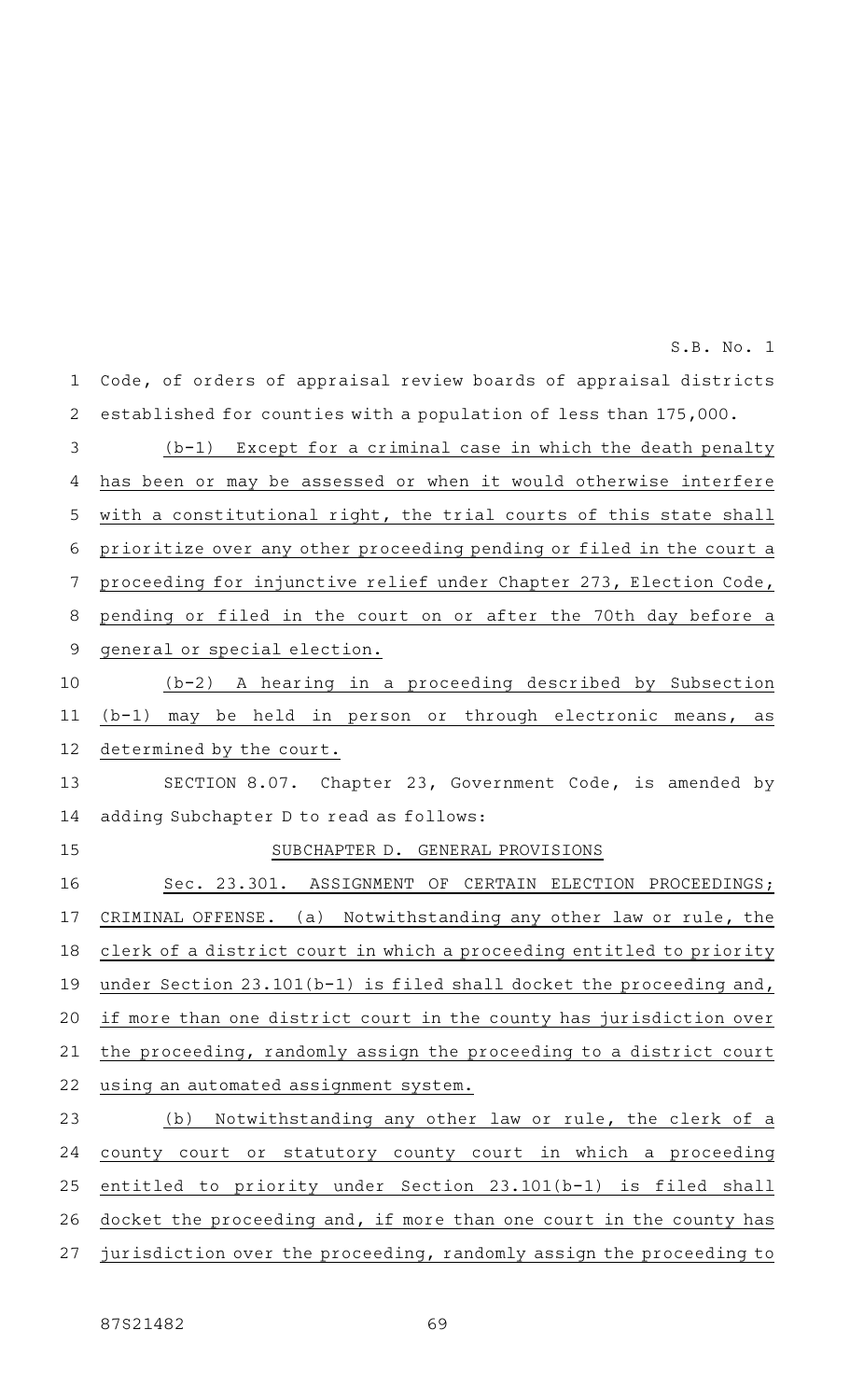offense if the person communicates with a county or district clerk 3 2 4 5 6 7

| 4  | with the intention of influencing or attempting to influence the     |
|----|----------------------------------------------------------------------|
| 5  | court or judge assigned to a proceeding under this section.          |
| 6  | (d)<br>An offense under this section is a Class A misdemeanor,       |
| 7  | except that the offense is a state jail felony if it is shown on the |
| 8  | trial of the offense that the person committed the offense while     |
| 9  | acting in the person's official capacity as an election official.    |
| 10 | (e)<br>If a district or county clerk does not comply with this       |
| 11 | section, a person may seek from the supreme court or a court of      |
| 12 | appeals a writ of mandamus as provided by Section 273.061, Election  |
| 13 | Code, to compel compliance with this section.                        |
| 14 | Sec. 23.302. DEADLINES<br>IN CERTAIN ELECTION PROCEEDINGS.           |
| 15 | (a) Not later than 24 hours after the proceeding is filed, a judge   |
| 16 | to whom a case is assigned under Section 23.301(b) who wishes to be  |
| 17 | recused from the proceeding must, before recusal:                    |
| 18 | (1)<br>hear an application for any emergency temporary               |
| 19 | relief sought;                                                       |
| 20 | grant or deny any emergency temporary relief<br>(2)                  |
| 21 | sought; and                                                          |
| 22 | (3) set a scheduling order that provides:                            |
| 23 | a date for a hearing on any injunction sought<br>(A)                 |
| 24 | not later than five days after the date on which the proceeding was  |
| 25 | filed; and                                                           |
| 26 | discovery and deposition deadlines before<br>(B)                     |
| 27 | the expiration of any emergency relief order entered.                |
|    |                                                                      |

(c) A person, including a public official, commits an

a court using an automated assignment system. 1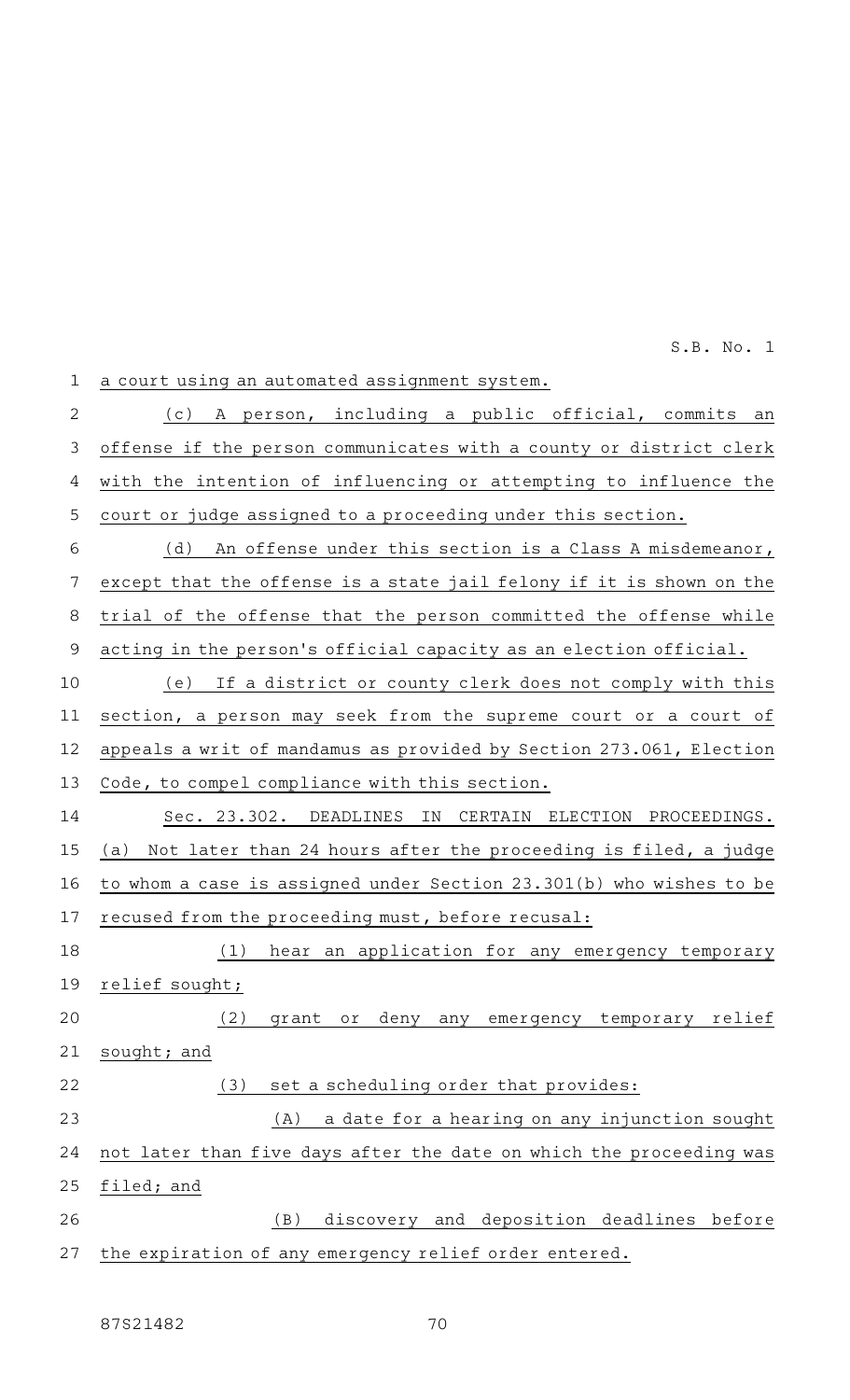(b) The presiding judge of an administrative region shall assign a new judge to a proceeding assigned under Section 23.301(b) not later than 12 hours after the original judge assigned to the proceeding is recused under Subsection (a). (c)AAA final order in a proceeding filed under Section 273.081, Election Code, shall be submitted in writing to the parties not later than 24 hours after the judge makes a final determination in the proceeding. (d) If a district judge does not comply with this section, a person may seek from the supreme court, the court of criminal appeals, or a court of appeals a writ of mandamus as provided by Section 273.061, Election Code, to compel compliance with this section. (e) Notwithstanding Section  $23.101(b-1)$ , a proceeding relating to a permanent injunction being sought in connection to a challenge under Section 141.034, Election Code, may be heard after the primary election has been canvassed. ARTICLE 9. INELIGIBLE VOTERS AND RELATED REFORMS SECTION 9.01. Chapter 42, Code of Criminal Procedure, is amended by adding Article 42.0194 to read as follows: Art. 42.0194. FINDING REGARDING FELONY CONVICTION. In the trial of a felony offense, if the defendant is adjudged guilty of the offense, the court shall:  $(1)$  make an affirmative finding that the person has been found guilty of a felony and enter the affirmative finding in the judgment of the case; and (2) instruct the defendant regarding how the felony 1 2 3 4 5 6 7 8 9 10 11 12 13 14 15 16 17 18 19 20 21 22 23 24 25 26 27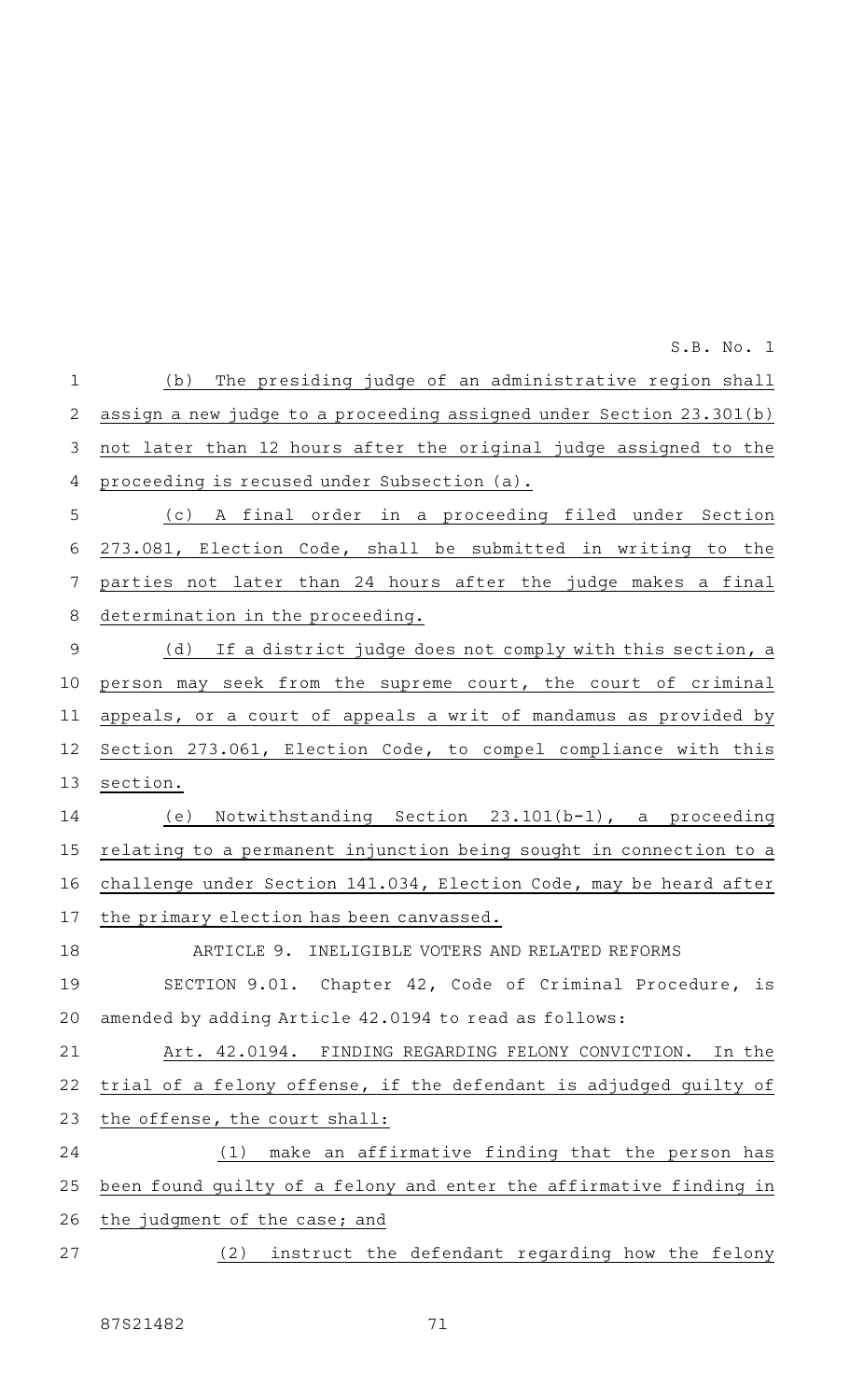| $\mathbf 1$ | conviction will impact the defendant's right to vote in this state.   |
|-------------|-----------------------------------------------------------------------|
| 2           | SECTION 9.02. Article 42.01, Code of Criminal Procedure, as           |
| 3           | effective September 1, 2021, is amended by adding Section 16 to read  |
| 4           | as follows:                                                           |
| 5           | Sec. 16. In addition to the information described by                  |
| 6           | Section 1, the judgment should reflect the affirmative finding and    |
| 7           | instruction entered pursuant to Article 42.0194.                      |
| 8           | SECTION 9.03. Section 64.012, Election Code, is amended by            |
| 9           | amending Subsections (a) and (b) and adding Subsections (c) and $(d)$ |
| 10          | to read as follows:                                                   |
| 11          | (a) A person commits an offense if the person knowingly or            |
| 12          | intentionally:                                                        |
| 13          | (1) votes or attempts to vote in an election in which                 |
| 14          | the person knows the person is not eligible to vote;                  |
| 15          | (2)<br>[knowingly] votes or attempts to vote more than                |
| 16          | once in an election;                                                  |
| 17          | (3)<br>[knowingly] votes or attempts to vote a ballot                 |
| 18          | belonging to another person, or by impersonating another person;      |
|             | 19 $[\theta + \theta]$                                                |
| 20          | (4)<br>[knowingly] marks or attempts to mark any portion              |
| 21          | of another person's ballot without the consent of that person, or     |
| 22          | without specific direction from that person how to mark the ballot;   |
| 23          | O <sub>T</sub>                                                        |
| 24          | votes or attempts to vote in an election in this<br>(5)               |
| 25          | state after voting in another state in an election in which a         |
| 26          | federal office appears on the ballot and the election day for both    |
| 27          | states is the same day.                                               |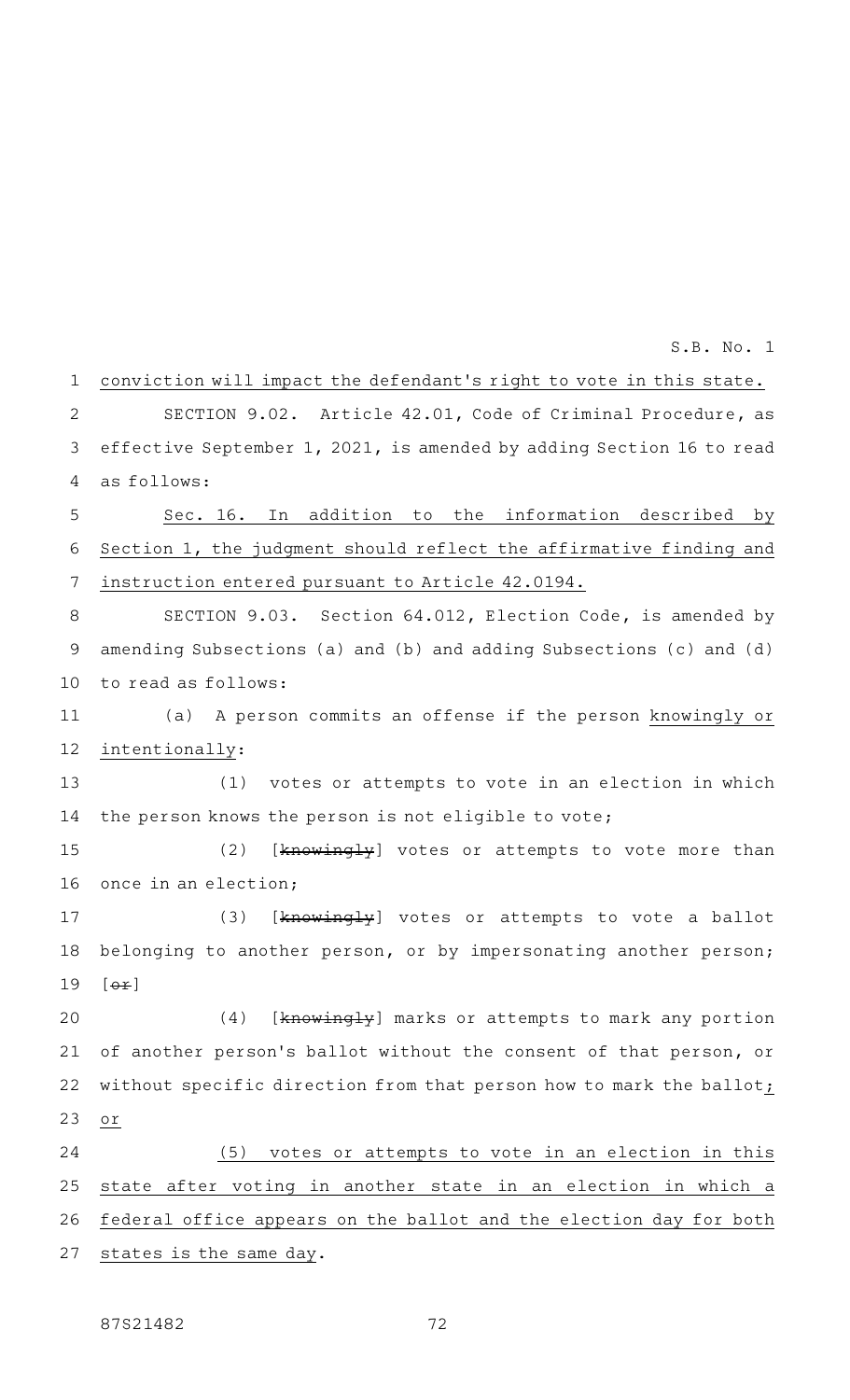S.B. No. 1

(b) An offense under this section is a Class A misdemeanor [felony of the second degree unless the person is convicted of an attempt. In that case, the offense is a state jail felony]. 1 2 3

(c) A person may not be convicted solely upon the fact that the person signed a provisional ballot affidavit under Section 63.011 unless corroborated by other evidence that the person knowingly committed the offense. 4 5 6 7

(d) If conduct that constitutes an offense under this section also constitutes an offense under any other law, the actor may be prosecuted under this section, the other law, or both. 8 9 10

SECTION 9.04. The change in law made by this article in adding Section 64.012(c), Election Code, applies to an offense committed before, on, or after the effective date of this Act, except that a final conviction for an offense under that section that exists on the effective date of this Act remains unaffected by this article. 11 12 13 14 15 16

ARTICLE 10. REPEALER; SEVERABILITY; TRANSITION; EFFECTIVE DATE 17

SECTION 10.01. The following provisions of the Election Code are repealed: 18 19

20

(1) Section  $85.062(e)$ ;

21

22

(2) Section  $86.0105(b)$ ; and

 $(3)$  Section 127.201 $(f)$ .

SECTION 10.02. If any provision of this Act or its application to any person or circumstance is held invalid, the invalidity does not affect other provisions or applications of this Act that can be given effect without the invalid provision or application, and to this end the provisions of this Act are declared 23 24 25 26 27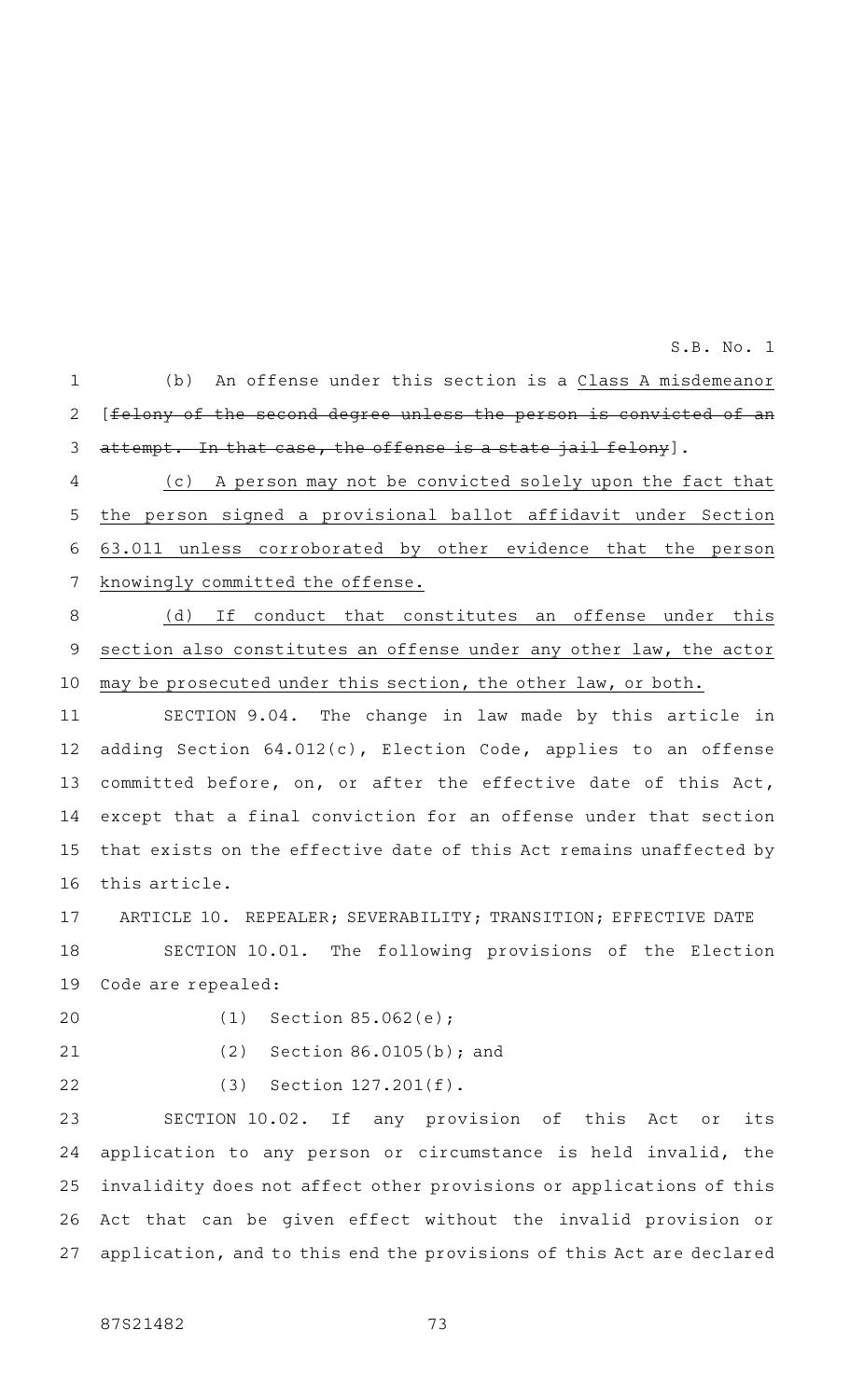S.B. No. 1

to be severable. 1

SECTION 10.03. (a) Except as otherwise provided by this Act, the changes in law made by this Act apply only to an offense committed on or after the effective date of this Act. An offense committed before the effective date of this Act is governed by the law in effect when the offense was committed, and the former law is continued in effect for that purpose. For purposes of this section, an offense was committed before the effective date of this Act if any element of the offense occurred before that date. 2 3 4 5 6 7 8 9

(b) The changes in law made by this Act apply only to an election ordered on or after the effective date of this Act. An election ordered before the effective date of this Act is governed by the law in effect when the election was ordered, and the former law is continued in effect for that purpose. 10 11 12 13 14

(c) The changes in law made by this Act apply only to an application to vote an early voting ballot by mail submitted on or after the effective date of this Act. An application to vote an early voting ballot by mail submitted before the effective date of this Act is governed by the law in effect when the application was submitted, and the former law is continued in effect for that purpose. 15 16 17 18 19 20 21

(d) The changes in law made by this Act apply only to an application for voter registration submitted on or after the effective date of this Act. 22 23 24

(e) Chapter 247, Election Code, as added by this Act, applies only to a cause of action for which the associated election occurred after the effective date of this Act. 25 26 27

## 87S21482 74